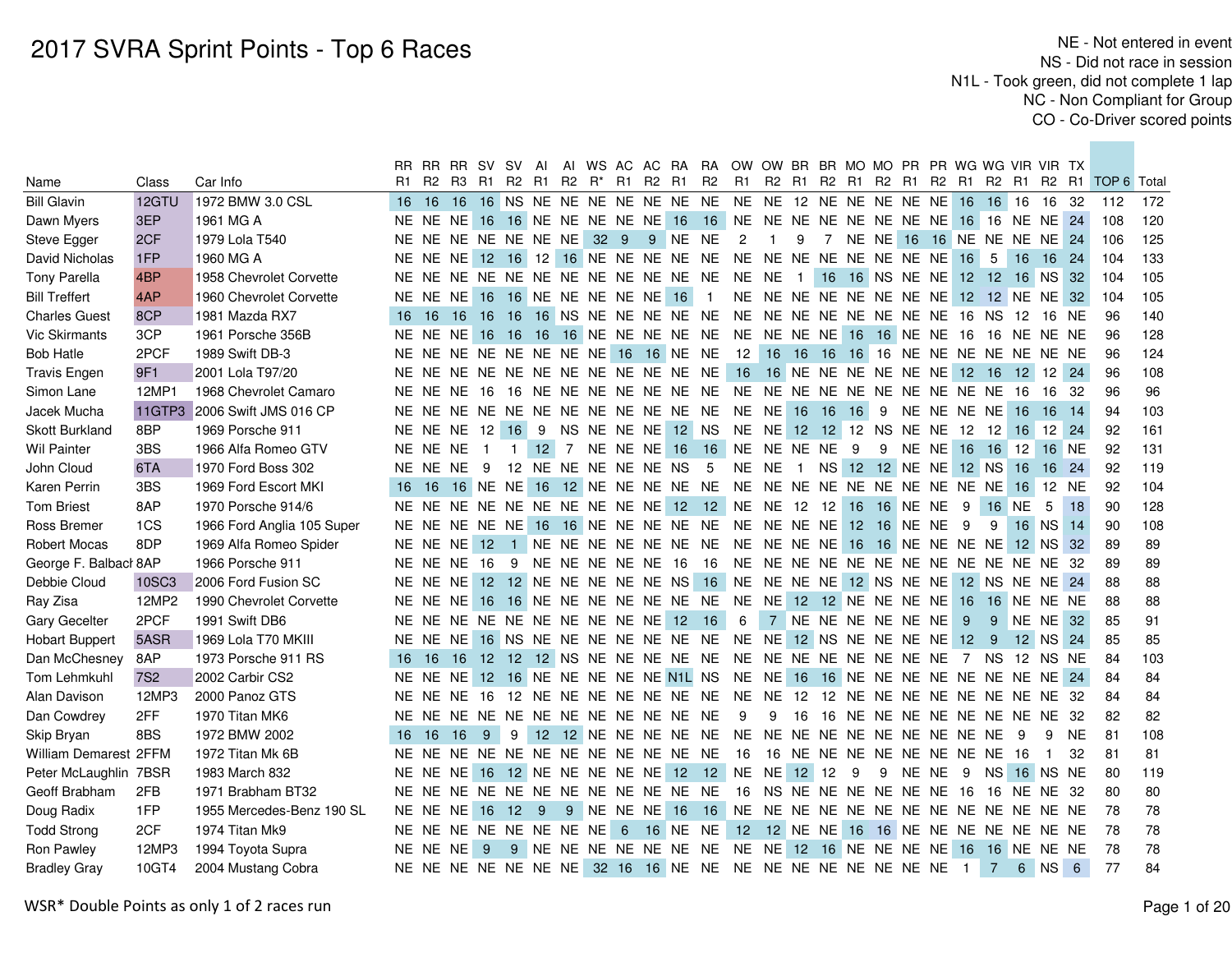|                       |                  |                            |                |       |                   |     |  |  |  |                                        | RR RR RR SV SV AI AI WS AC AC RA RA OW OW BR BR MO MO PR PR WG WG VIR VIR TX |                                        |                   |                  |                |   |   |                                     |                 |      |              |      |                                                    |        |
|-----------------------|------------------|----------------------------|----------------|-------|-------------------|-----|--|--|--|----------------------------------------|------------------------------------------------------------------------------|----------------------------------------|-------------------|------------------|----------------|---|---|-------------------------------------|-----------------|------|--------------|------|----------------------------------------------------|--------|
| Name                  | Class            | Car Info                   | R1.            | R2 R3 |                   |     |  |  |  | R1 R2 R1 R2 R <sup>*</sup> R1 R2 R1 R2 |                                                                              |                                        |                   |                  |                |   |   |                                     |                 |      |              |      | R1 R2 R1 R2 R1 R2 R1 R2 R1 R2 R1 R2 R1 TOP 6 Total |        |
| Shannon Ivey          | 6TA              | 1967 Chevrolet Camaro SS   |                |       |                   |     |  |  |  |                                        | NE NE NE 16 16 NE NE NE NE NE 16 16 NE NE 1 12 NE NE NE NE NE NE NE NE NE NE |                                        |                   |                  |                |   |   |                                     |                 |      |              |      | - 77                                               | 77     |
| Michael Donohue       | 6BP              |                            |                |       |                   |     |  |  |  |                                        |                                                                              |                                        |                   |                  |                |   |   |                                     |                 |      | 16 NE NE 32  |      | 77                                                 | 77     |
| Kristen Poole         | 8CP              | 1970 Porsche 914/6         |                |       |                   |     |  |  |  | NE NE NE 12 12 NE NE NE NE NE 16 NS    | NE NE 12 12 12 12 NE NE 6                                                    |                                        |                   |                  |                |   |   |                                     | $7\overline{ }$ |      | NS NS NE     |      | 76                                                 | 101    |
| <b>Thomas Kane</b>    | 7HS <sub>2</sub> | 1983 Tiga SC83             |                |       |                   |     |  |  |  |                                        |                                                                              |                                        |                   |                  |                |   |   |                                     |                 |      |              |      | 76                                                 | 76     |
| <b>Rick Ortman</b>    | 12MP2            | 1988 Chevrolet Corvette    |                |       |                   |     |  |  |  |                                        | NE NE NE NE NE NE NE NE NE NE 16 16 NE NE 5                                  |                                        |                   |                  |                |   |   | 7 NE NE NE NE NE NE 16 16 NE        |                 |      |              |      | 76                                                 | 76     |
| <b>Travis Engen</b>   | 5FM              | 1962 Lotus 23B             |                |       |                   |     |  |  |  |                                        |                                                                              |                                        |                   |                  |                |   |   |                                     |                 |      |              |      | 74                                                 | 74     |
| Jody O'Donnell        | 6AP              | 1969 Chevrolet Corvette    |                |       |                   |     |  |  |  |                                        |                                                                              |                                        |                   |                  |                |   |   |                                     |                 |      | 16 NE NE 24  |      | 73                                                 | 73     |
| Marc Giroux           | 9F1              | 1997 Lola T97/20           |                |       |                   |     |  |  |  | NE NE NE NE NE NE NE NE NE NE NS 12    | NE NE NE NE NE NE NE NE 16                                                   |                                        |                   |                  |                |   |   |                                     | 12 16           |      | 16 NE        |      | 72                                                 | $72\,$ |
| Scott Holley          | 6BP              | 1963 Jaguar XKE            |                |       |                   |     |  |  |  | NE NE NE 16 16 NE NE NE NE NE NS 7     | NE NE                                                                        |                                        | 1 7 NE NE NE NE 6 |                  |                |   |   |                                     |                 | 7 NE | <b>NE</b>    | 18   | 71                                                 | 78     |
| Susan Patterson       | 4AP              | 1964 Cobra 289 FIA         |                |       |                   |     |  |  |  | NE NE NE NE NE NE NE NE NE NE NE NE NE | NE NE NE NE NE NE NE NE 7                                                    |                                        |                   |                  |                |   |   |                                     | 7 16            |      | 16 24        |      | 70                                                 | 70     |
| Vince Vaccaro         | 8BS              | 1972 Alfa Romeo GTV        |                |       |                   |     |  |  |  |                                        | NE NE NE 12 12 NE NE NE NE NE NE NE NE NE NE NE 12 NS NE NE 9                |                                        |                   |                  |                |   |   |                                     | $\overline{1}$  | 12   | 12 NE        |      | 69                                                 | 70     |
| <b>Bruce Hamilton</b> | 9F1              | 2008 Dallara Infinity      |                |       |                   |     |  |  |  | NE NE NE NE NE NE NE NE NE NE NE NE    | <b>NS</b>                                                                    | 9                                      |                   |                  |                |   |   | 12 16 NE NE NE NE NE NE NE NE 32    |                 |      |              |      | 69                                                 | 69     |
| Charles Kates Jr.     | 3CP              | 1968 Datsun 2000 Roadster  | 1 <sup>1</sup> | 16    | 16                | 4 1 |  |  |  |                                        |                                                                              |                                        |                   |                  |                |   |   |                                     |                 |      |              |      | 66                                                 | 68     |
| Duke Waldrop          | 2PCF             | 1982 Van Dieman VD 82      |                |       |                   |     |  |  |  | NE NE NE NE NE NE NE NE NE NE NE NE    | $\overline{4}$                                                               | $6\phantom{1}$                         | 5                 | $\boldsymbol{9}$ | $\overline{4}$ | 6 | 9 | 9 NE NE 16                          |                 |      | $16 \mid 10$ |      | 65                                                 | 94     |
| Dan Cowdrey           | 5ASR             | 1966 Lola T70 MK II        |                |       |                   |     |  |  |  | NE NE NE NE NE NE NE NE NE NE NE NE    | <b>NE</b>                                                                    | NE.                                    | - 16              |                  |                |   |   | 16 NE NE NE NE NE NE NE NE 32       |                 |      |              |      | 64                                                 | 128    |
| <b>Hervey Parke</b>   | 1GP              | 1958 Elva Courier          |                |       |                   |     |  |  |  |                                        |                                                                              |                                        |                   |                  |                |   |   |                                     |                 |      | 16 NE        |      | 64                                                 | 64     |
| Owen Adelman          | 5FM              | 1962 Lotus 23B             |                |       |                   |     |  |  |  |                                        |                                                                              |                                        |                   |                  |                |   |   |                                     |                 |      | 16 32        |      | 64                                                 | 64     |
| <b>Phil Mulacek</b>   | 5GT              | 1964 Shelby 289 Cobra      |                |       | NE NE NE NE NE 16 |     |  |  |  | 16 NE NE NE NE NE                      | NE NE NE NE NE NE NE NE NE NE NE NE 32                                       |                                        |                   |                  |                |   |   |                                     |                 |      |              |      | 64                                                 | 64     |
| Tom Benjamin          | 8BS              | 1969 Alfa Romeo GTV        |                |       |                   |     |  |  |  | NE NE NE NE NE NE NE NE NE NE NE NE NE | NE NE NE NE NE NE NE NE NE NE 16                                             |                                        |                   |                  |                |   |   |                                     |                 |      | 16 32        |      | 64                                                 | 64     |
| Ceasar Cone           | 8DP              | 1967 Alfa Romeo Duetto     |                |       |                   |     |  |  |  | NE NE NE 16 16 NE NE NE NE NE NE NE NE | NE NE NE NE NE NE NE NE NE NE 16                                             |                                        |                   |                  |                |   |   |                                     |                 |      | 16 NE        |      | 64                                                 | 64     |
| <b>Bobby Brown</b>    | 9FA              | 1974 Chevron B27           |                |       |                   |     |  |  |  | NE NE NE NE NE NE NE NE NE NE NE NE    | <b>NE</b>                                                                    | NE NE NE NE NE NE NE 16                |                   |                  |                |   |   |                                     | 16 16           |      | 16 NE        |      | 64                                                 | 64     |
| <b>Tom Fraelich</b>   | 9FC              | 1979 March Super Vee       |                |       |                   |     |  |  |  | NE NE NE NE NE NE NE NE NE NE NE NE    | 16                                                                           | 16 NE NE 16 16 NE NE NE NE NE NE NE NE |                   |                  |                |   |   |                                     |                 |      |              |      | 64                                                 | 64     |
| Jim Johnston          | 9F3              | 2004 Swift O14 Atlantic    |                |       |                   |     |  |  |  | NE NE NE NE NE NE NE NE NE NE NE NE    | - 16                                                                         | 16                                     |                   |                  |                |   |   | 16 16 NE NE NE NE NE NE NE NE NE NE |                 |      |              |      | 64                                                 | 64     |
| Samuel LeComte 10SC3  |                  | 2006 Chevrolet Monte Carlo |                |       |                   |     |  |  |  |                                        |                                                                              |                                        |                   |                  |                |   |   |                                     |                 |      |              |      | 64                                                 | 64     |
| <b>Tom Dooley</b>     | 11GTP1           | 1988 Porsche 962           |                |       |                   |     |  |  |  |                                        |                                                                              |                                        |                   |                  |                |   |   |                                     |                 |      |              |      | 64                                                 | 64     |
| Tom Linton            | 2FF              | 1969 Winkelman WD F1       |                |       |                   |     |  |  |  | NE NE NE NE NE NE NE NE NE NE NE NE    | 3                                                                            |                                        |                   |                  |                |   |   | 2 NE NE 16 16 NE NE NE NE NE NE 24  |                 |      |              |      | 61                                                 | 61     |
| David Rugh            | 9F <sub>2</sub>  | 1982 Ralt RT5              |                |       |                   |     |  |  |  | NE NE NE NE NE NE NE NE NE NE NE NE    | NE NE 16 16                                                                  |                                        |                   |                  |                |   |   | 16 12 NE NE NE NE NE NE NE          |                 |      |              |      | 60                                                 | 120    |
| Michael Vanderhu 9FA  |                  | 1972 March 722/74B         |                |       |                   |     |  |  |  | NE NE NE NE NE NE NE 32 16 12 NE NE    |                                                                              |                                        |                   |                  |                |   |   |                                     |                 |      |              |      | 60                                                 | 120    |
| Jeremy Barnes         | <b>MSM</b>       | 1990 Mazda Miata           |                |       |                   |     |  |  |  | NE NE NE NE NE NE NE NE 16 12 NE NE    | NE NE NE NE NE NE 16                                                         |                                        |                   |                  |                |   |   | 16 NE NE NE NE NE                   |                 |      |              |      | 60                                                 | 120    |
| Kim Madrid            | 2CF              | 1978 Crossle Formula Ford  |                |       |                   |     |  |  |  |                                        | NE NE NE NE NE NE NE NE 16 12 NE NE N1L 1 1                                  |                                        |                   |                  |                |   |   | 9 12 9 NE NE NE NE NE NE NE         |                 |      |              |      | 60                                                 | 60     |
| <b>Justin Frick</b>   | 7BSR             | 1976 Osella PA6/8          |                |       |                   |     |  |  |  | NE NE NE NE NE NE NE NE NE NE NE NE    | <b>NE</b>                                                                    | NE NE NE 16 12 NE NE 16                |                   |                  |                |   |   |                                     |                 |      | 16 NE NE NE  |      | 60                                                 | 60     |
| Chris DeMinco         | 8CP              | 1979 Mazda RX7             |                |       |                   |     |  |  |  | NE NE NE NE NE NE NE NE NE NE NE NE    | <b>NE</b>                                                                    | NE NE NE 16 16 NE NE 12                |                   |                  |                |   |   |                                     |                 |      | 16 NE NE NE  |      | 60                                                 | 60     |
| Douglas Schumac 9F1   |                  | 1980 Argo JM8              |                |       |                   |     |  |  |  | NE NE NE 12 12 NE NE NE NE NE NE NE    | 12                                                                           |                                        |                   |                  |                |   |   | 12 NE NE NE NE NE NE NE NE NE NE 12 |                 |      |              |      | 60                                                 | 60     |
| Johnnie Crean         | 9F5A             | 1969 Eagle F5000           |                |       |                   |     |  |  |  | NE NE NE NE NE NE NE NE NE NE NE NE    | 3                                                                            | 5                                      |                   |                  |                |   |   | 12 16 NE NE NE NE NE NE NE NE 24    |                 |      |              |      | 60                                                 | 60     |
| <b>Gerald Morris</b>  | 9F <sub>2</sub>  | 2000 VanDiemen RF00 FC     | 16             | - 16  |                   |     |  |  |  | 16 NE NE NE NE NE NE NE NE NE          | 5                                                                            |                                        |                   |                  |                |   |   | 6 NE NE NE NE NE NE NE NE NE NE NE  |                 |      |              |      | 59                                                 | 118    |
| Roy Crowninshielc 2CF |                  | 1979 Crossle Club Ford     |                |       |                   |     |  |  |  |                                        |                                                                              |                                        |                   |                  |                |   |   |                                     |                 |      |              | 5 NE | 58                                                 | 58     |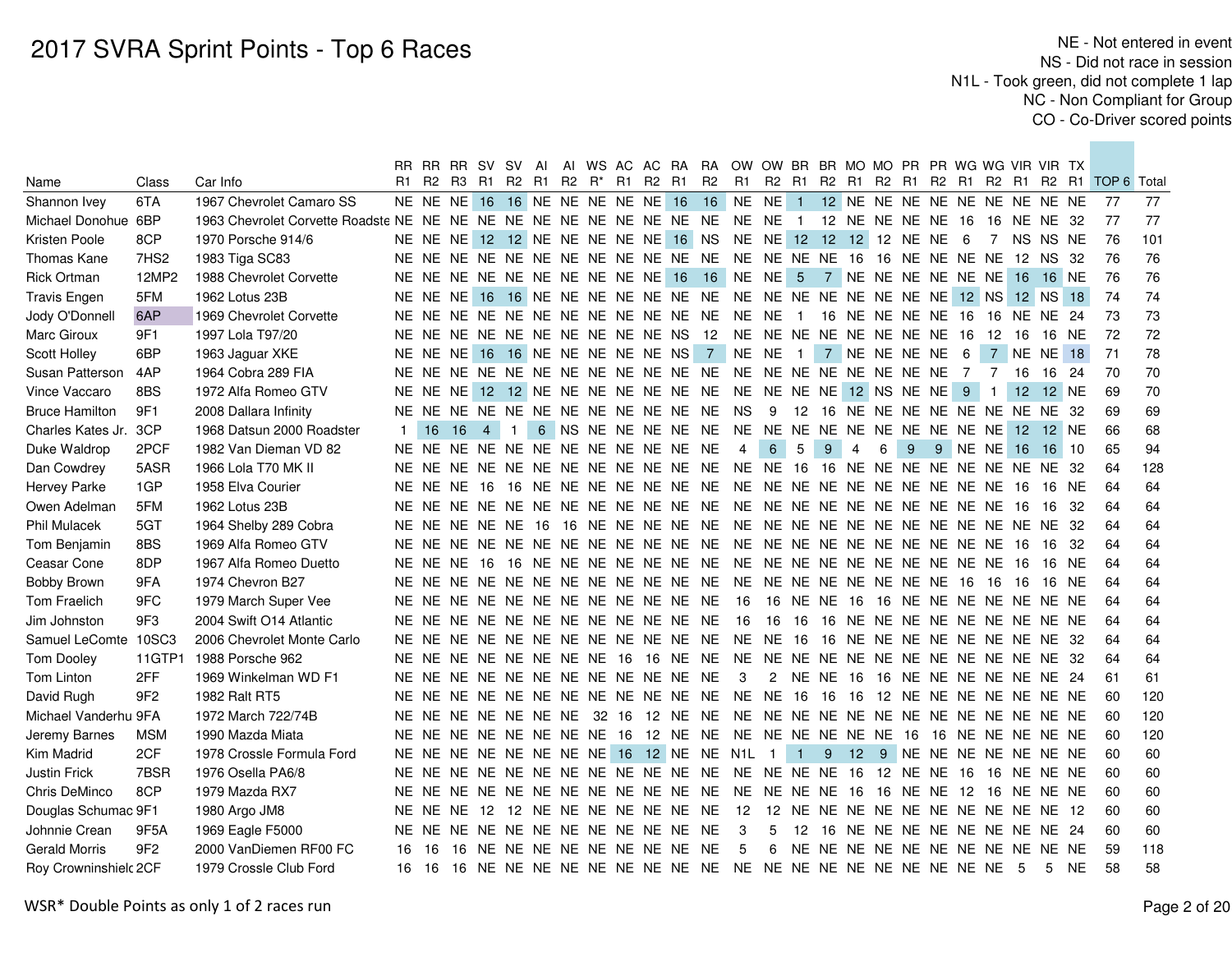|                        |                  |                                                                     |    |             |  |                                              |  |  |                                        |           | RR RR RR SV SV AI AI WS AC AC RA RA OW OW BR BR MO MO PR PR WG WG VIR VIR TX |                        |                                    |  |               |         |                                  |             |     |                 |            |                                                    |     |
|------------------------|------------------|---------------------------------------------------------------------|----|-------------|--|----------------------------------------------|--|--|----------------------------------------|-----------|------------------------------------------------------------------------------|------------------------|------------------------------------|--|---------------|---------|----------------------------------|-------------|-----|-----------------|------------|----------------------------------------------------|-----|
| Name                   | Class            | Car Info                                                            |    |             |  | R1 R2 R3 R1 R2 R1 R2 R <sup>*</sup> R1 R2 R1 |  |  |                                        | <b>R2</b> |                                                                              |                        |                                    |  |               |         |                                  |             |     |                 |            | R1 R2 R1 R2 R1 R2 R1 R2 R1 R2 R1 R2 R1 TOP 6 Total |     |
| Jim Edmonds            | 2PCF             | 1994 Van Diemen RF94                                                |    |             |  |                                              |  |  | NE NE NE NE NE NE NE NE NE NE NE NE    |           | $\overline{2}$                                                               |                        | 5 12 7 12 9 NE NE NE NE NE NE 12   |  |               |         |                                  |             |     |                 |            | 57                                                 | 59  |
| Edward Van Tass (2FF   |                  | 1970 Titan MK6                                                      |    |             |  |                                              |  |  | NE NE NE NE NE NE NE 32 NE NE NE NE    |           | $\blacksquare$ 1                                                             |                        | 5 NE NE NE NE 12 7 NE NE NE NE NE  |  |               |         |                                  |             |     |                 |            | 57                                                 | 57  |
| Mark Sherwood          | 9F <sub>2</sub>  | 1995 Ralt RT41                                                      |    |             |  |                                              |  |  |                                        |           | NE NE NE NE NE NE NE NE NE NE NE NE 16 16 NE NE NE NE NE NE 9                |                        |                                    |  |               |         |                                  | 16 NE NE NE |     |                 |            | 57                                                 | 57  |
| Doc Bundy              | 5FM              | 1964 Lotus 23B                                                      |    |             |  |                                              |  |  |                                        |           |                                                                              |                        |                                    |  |               |         |                                  | 16 NE NE 24 |     |                 |            | 56                                                 | 56  |
| Louis Casazza          | 7ASR             | 1967 McKee MK VII                                                   |    |             |  |                                              |  |  |                                        |           |                                                                              |                        |                                    |  |               |         |                                  |             |     |                 |            | 56                                                 | 56  |
| <b>Brett Johnston</b>  | 9F3              | 2004 Mazda Pro Mazda                                                |    |             |  |                                              |  |  |                                        |           | NE NE NE NE NE NE NE NE 16 16 NE NE NE NE 12 12 NE NE NE NE NE NE NE NE NE   |                        |                                    |  |               |         |                                  |             |     |                 |            | 56                                                 | 56  |
| Tim Rubright           | 10SC3            | 1997 Ford Thunderbird                                               |    |             |  |                                              |  |  | NE NE NE NE NE NE NE NE NE NE NE NE NE |           | NE NE 6 NS NE NE NE NE 16 16                                                 |                        |                                    |  |               |         |                                  |             | -9  | 9               | NE.        | 56                                                 | 56  |
| David Jacobs           | 5ASR             | 1966 Lola T70 MKII                                                  |    |             |  |                                              |  |  |                                        |           |                                                                              |                        |                                    |  |               |         |                                  |             |     |                 |            | 55                                                 | 110 |
| Robert Burnside        | 2FB              | 1969 Brabham BT29                                                   |    |             |  |                                              |  |  | NE NE NE NE NE NE NE NE NE NE NS 7     |           | $6\phantom{1}$                                                               |                        | 6 NE NE NE NE NE NE NE NE 12       |  |               |         |                                  |             |     | 16 8            |            | 55                                                 | 55  |
| Dennis Firestone       | 2CF              | 1976 Crossle Formula Ford                                           |    |             |  |                                              |  |  | NE NE NE NE NE NE NE NE NE NE NE NE    |           | $\overline{4}$                                                               | 6                      | 12 12 9 12 NE NE NE NE NE NE NE    |  |               |         |                                  |             |     |                 |            | 55                                                 | 55  |
| Deborah Briscoe        | 8BS              | 1972 Alfa GTV                                                       |    |             |  |                                              |  |  |                                        |           | NE NE NE NE NE NE NE NE NE NE 12 12 NE NE                                    |                        | 7 7 NE NE 12 NS NE NE NE 4 NE      |  |               |         |                                  |             |     |                 |            | 54                                                 | 54  |
| Ron Hornig             | 2FB              | 1971 Brabham BT32                                                   |    |             |  |                                              |  |  | NE NE NE NE NE NE NE NE NE NE NE NE    |           |                                                                              | 2 12 NE NE NE NE NE NE |                                    |  |               |         | - 9                              | 12 NE NE 18 |     |                 |            | 53                                                 | 53  |
| David Hale             | 7VS <sub>2</sub> | 1985 Lola T598                                                      |    |             |  |                                              |  |  |                                        |           |                                                                              |                        |                                    |  |               |         | 16 12 16 NE NE NE NE NE NE NE NE |             |     |                 |            | 53                                                 | 53  |
| John Cloud             | 10GT4            | 2000 Ford Mustang Cobra                                             |    |             |  |                                              |  |  | NE NE NE 16 NS NE NE NE NE NE NS 9     |           | NE NE NE NE 12 1 NE NE 7 NS NE NE 8                                          |                        |                                    |  |               |         |                                  |             |     |                 |            | 53                                                 | 53  |
| <b>Todd Treffert</b>   | 6AP              | 1974 Porsche 911                                                    |    |             |  |                                              |  |  |                                        |           |                                                                              |                        |                                    |  |               |         | - 5                              | 5           |     | <b>NE NE 10</b> |            | 52                                                 | 52  |
| James Farley           | 7BSR             | 1978 Lola 298                                                       |    |             |  |                                              |  |  |                                        |           |                                                                              |                        |                                    |  |               |         |                                  |             |     |                 |            | 52                                                 | 52  |
| <b>Robert Merritt</b>  | 9F <sub>2</sub>  | 1985 Ralt RT5                                                       |    |             |  |                                              |  |  |                                        |           |                                                                              |                        |                                    |  |               |         |                                  |             |     |                 |            | 52                                                 | 52  |
| <b>Travis Engen</b>    |                  | 11GTP3 2005 Audi R8 LMP                                             |    |             |  |                                              |  |  |                                        |           |                                                                              |                        |                                    |  |               |         |                                  |             |     |                 |            | 52                                                 | 52  |
| Steve Konsin           | 1FP              | 1961 MG A                                                           |    |             |  |                                              |  |  |                                        |           |                                                                              |                        |                                    |  |               |         |                                  |             |     |                 |            | 51                                                 | 51  |
| Allen Goode            | 3DP              | 1967 Triumph TR4A                                                   |    |             |  |                                              |  |  |                                        |           |                                                                              |                        |                                    |  | 9 NE NE NE NE |         | - 9                              | 9           | -9  | 6               | <b>NE</b>  | 51                                                 | 51  |
| Michael Scharnow 7VS2  |                  | 1986 Swift DB2                                                      |    |             |  |                                              |  |  |                                        |           | NE NE NE 16 16 NE NE NE NE NE NE NE NE NE 7 12 NE NE NE NE NE NE NE NE NE NE |                        |                                    |  |               |         |                                  |             |     |                 |            | 51                                                 | 51  |
| Duncan Rabagliati 2FJ3 |                  | 1959 Alexis HF1 FJ                                                  |    |             |  |                                              |  |  | NE NE NE NE NE NE NE NE NE NE NE NE    |           | 9 <sup>°</sup>                                                               | 9 NE NE 9 12 NE NE     |                                    |  |               |         | - 5                              |             |     |                 | 6 NE NE NE | 50                                                 | 50  |
| <b>Cliff Murray</b>    | 3CP              | 1955 Porsche 356                                                    |    |             |  |                                              |  |  |                                        |           | NE NE NE 7 7 NE NE NE NE NE NE NE NE NE NE NE NE 9                           |                        |                                    |  |               | 9 NE NE | - 9                              | 9           |     | NE NE NE        |            | 50                                                 | 50  |
| Ford Heacock           | 3EP              | 1960 Porsche 356B Super 90                                          |    |             |  |                                              |  |  |                                        |           |                                                                              |                        |                                    |  |               |         |                                  |             | - 9 | 9               | NE.        | 50                                                 | 50  |
| <b>Robert Corliss</b>  | 9F3              | 2001 Swift 014                                                      |    |             |  |                                              |  |  |                                        |           |                                                                              |                        |                                    |  |               |         |                                  |             |     |                 | - 9        | 50                                                 | 50  |
| Jim Johnston           | 9BOSS            | 2002 G Force Indy Car                                               |    |             |  |                                              |  |  | NE NE NE NE NE NE NE NE 16 16 NE NE    |           | -9                                                                           |                        | 9 NS NS NE NE NE NE NE NE NE NE NE |  |               |         |                                  |             |     |                 |            | 50                                                 | 50  |
| <b>Charles Bentley</b> | 6TA              | 1967 Chevrolet Camaro Z28                                           |    |             |  |                                              |  |  |                                        |           |                                                                              |                        |                                    |  |               |         | 16 NE NE NE NE 16 16 NE NE NE    |             |     |                 |            | 49                                                 | 49  |
| Mark Rife              | 6BP              | 1969 Chevrolet Corvette Roadste NE NE NE NE NE NE NE NE NE NE NE NE |    |             |  |                                              |  |  |                                        |           | NE NE 1                                                                      |                        |                                    |  |               |         | 16 16 16 NE NE NE NE NE NE NE    |             |     |                 |            | 49                                                 | 49  |
| Peter Giddings         | 1GT              | 1954 Lancia D24/5(r)                                                |    | NE NE NE 16 |  |                                              |  |  | 16 NE NE NE NE NE NE NE                |           | NE NE NE NE NE NE NE NE NS 16 NE NE NE                                       |                        |                                    |  |               |         |                                  |             |     |                 |            | 48                                                 | 48  |
| Graham Adelman         | 2FA              | 1968 Brabham BT 23C                                                 |    |             |  |                                              |  |  |                                        |           |                                                                              |                        |                                    |  |               |         |                                  |             |     |                 |            | 48                                                 | 48  |
| Bob Koons              | 2PCF             | 1985 Swift DB1                                                      | 16 | 16          |  |                                              |  |  |                                        |           |                                                                              |                        |                                    |  |               |         |                                  |             |     |                 |            | 48                                                 | 48  |
| Thor Johnson           | 4FM              | 1959 Lotus 17                                                       |    |             |  |                                              |  |  |                                        |           |                                                                              |                        |                                    |  |               |         |                                  |             |     |                 |            | 48                                                 | 48  |
| <b>Bill Schwacke</b>   | 4BP              | 1955 Chevrolet Corvette                                             |    |             |  |                                              |  |  |                                        |           |                                                                              |                        |                                    |  |               |         |                                  |             |     |                 |            | 48                                                 | 48  |
| <b>Michael Moss</b>    | 5ASR             | 1969 Lola T70 Mk3 B                                                 |    |             |  |                                              |  |  |                                        |           | NE NE NE 12 16 NE NE NE NE NE NE NE NE NE NE NE 1 12 NE NE                   |                        |                                    |  |               |         | 6                                |             |     |                 | 1 NE NE NE | 48                                                 | 48  |
| Colby Hillman          | 6AP              | 1969 Chevrolet Corvette                                             |    |             |  |                                              |  |  |                                        |           |                                                                              |                        |                                    |  |               |         | 9 NE NE NS 2 16                  |             |     |                 | 16 NE      | 48                                                 | 48  |
| Scott Hackenson 6AS    |                  | 1967 Ford Mustang                                                   |    |             |  |                                              |  |  |                                        |           |                                                                              |                        |                                    |  |               |         |                                  |             |     |                 |            | 48                                                 | 48  |
|                        |                  |                                                                     |    |             |  |                                              |  |  |                                        |           |                                                                              |                        |                                    |  |               |         |                                  |             |     |                 |            |                                                    |     |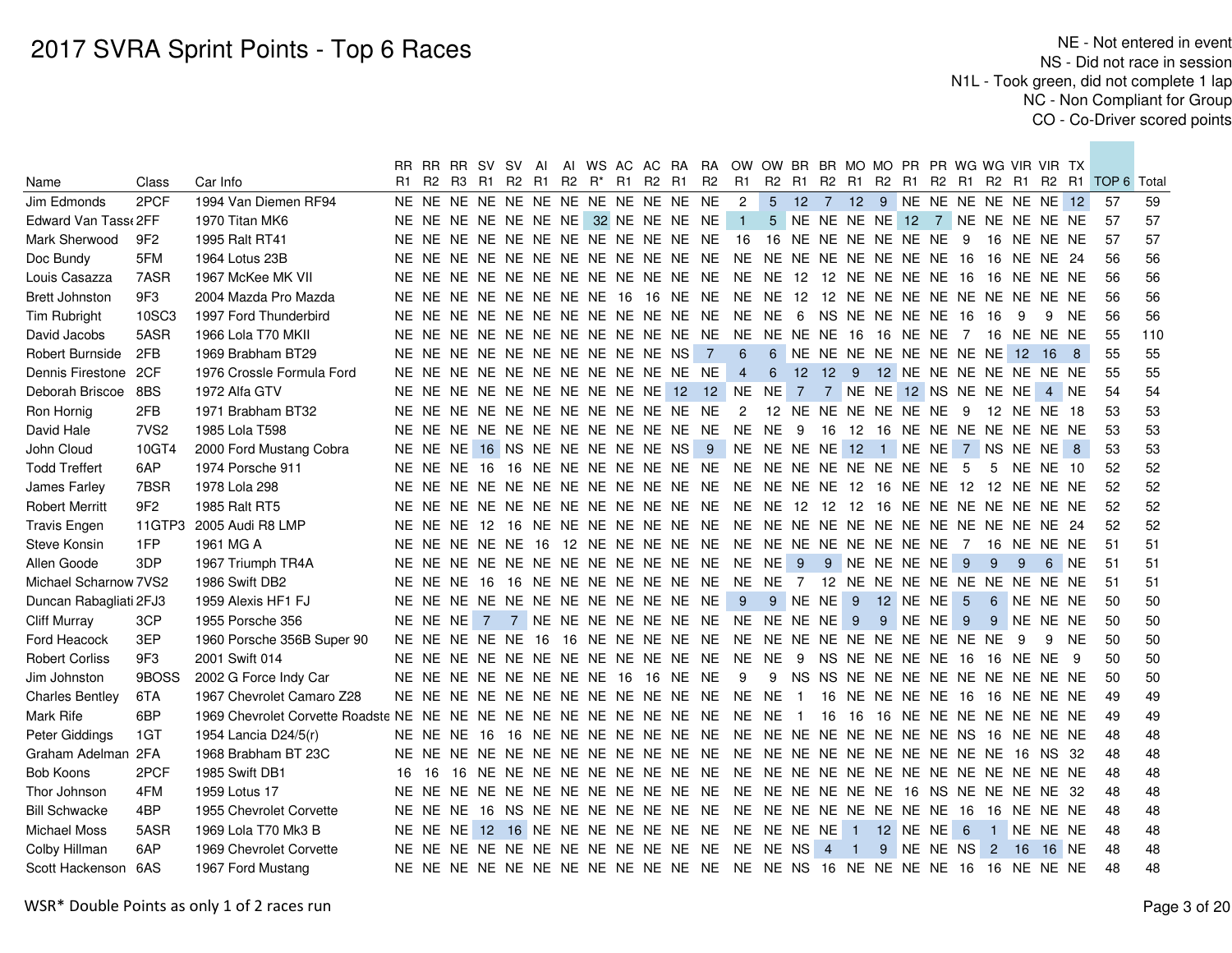|                         |                  |                         | RR.               |          | RR RR SV SV |   |                           | Al             |  |                |                                  |                                     |           | AI WS AC AC RA RA OW OW BR BR MO MO PR PR WG WG VIR VIR TX                       |                |                           |   |      |  |  |                               |                 |     |                                                 |    |
|-------------------------|------------------|-------------------------|-------------------|----------|-------------|---|---------------------------|----------------|--|----------------|----------------------------------|-------------------------------------|-----------|----------------------------------------------------------------------------------|----------------|---------------------------|---|------|--|--|-------------------------------|-----------------|-----|-------------------------------------------------|----|
| Name                    | Class            | Car Info                | R1                |          |             |   | R2 R3 R1 R2 R1            |                |  |                | R2 R <sup>*</sup> R1 R2 R1       |                                     | <b>R2</b> | <b>R1</b>                                                                        |                |                           |   |      |  |  |                               |                 |     | R2 R1 R2 R1 R2 R1 R2 R1 R2 R1 R2 R1 TOP 6 Total |    |
| Hawley Chester III 7S2  |                  | 1983 Royale RP38        |                   |          |             |   |                           |                |  |                |                                  |                                     |           |                                                                                  |                |                           |   |      |  |  |                               |                 |     | 48                                              | 48 |
| <b>Fritz Seidel</b>     | 7S <sub>2</sub>  | 2004 Carbir CS2         |                   |          |             |   |                           |                |  |                |                                  | NE NE NE NE NE NE NE NE NE NE NS 16 |           | NE NE NE NE NE NE NE NE NE NE NE NE 32                                           |                |                           |   |      |  |  |                               |                 |     | 48                                              | 48 |
| Lisa Hansen             | 8BP              | 1969 Porsche 911S       |                   |          |             |   |                           |                |  |                |                                  |                                     |           |                                                                                  |                |                           |   |      |  |  |                               |                 |     | 48                                              | 48 |
| Donnie Gould            | 10SC2            | 1983 Ford Thunderbird   |                   |          |             |   |                           |                |  |                |                                  |                                     |           |                                                                                  |                |                           |   |      |  |  |                               | 16 NE           |     | 48                                              | 48 |
| Dick Howe               | 10GT2            | 1989 Ford Mustang       |                   |          |             |   |                           |                |  |                |                                  |                                     |           |                                                                                  |                |                           |   |      |  |  |                               |                 |     | 48                                              | 48 |
| John F Boxhorn          | 11GTP1           | 1969 Lola T163          |                   |          |             |   |                           |                |  |                |                                  | NE NE NE 16 NS NE NE NE NE NE NE 16 |           | NE NE 16 NS NE NE NE NE NE NE NE NE NE NE                                        |                |                           |   |      |  |  |                               |                 |     | 48                                              | 48 |
| John Crusoe Jr          | 12GTU            | 1970 Porsche 914/6      | $12 \overline{ }$ | 12       |             |   |                           |                |  |                |                                  |                                     |           |                                                                                  |                |                           |   |      |  |  |                               |                 |     | 48                                              | 48 |
| Nick Groose             | 12MP1            | 1963 Chevrolet Corvette |                   |          |             |   |                           |                |  |                |                                  | NE NE NE NE NE NE NE NE NE NE NS 16 |           | NE NE NE NE 16 16 NE NE NE NE NE NE NE NE                                        |                |                           |   |      |  |  |                               |                 |     | 48                                              | 48 |
| <b>Marcus Pillion</b>   | 3CP              | 1960 Porsche 356B Coupe | NE NE NE          |          |             | 6 | 6                         | $\overline{7}$ |  |                |                                  |                                     |           | 9 NE NE NE NE NE NE NE 12 NS 7 2 NE NE NE NE NE NE NE                            |                |                           |   |      |  |  |                               |                 |     | 47                                              | 49 |
| Tom Leeming             | 8BS              | 1973 Alfa Romeo GTV     |                   |          |             |   |                           |                |  |                |                                  |                                     |           |                                                                                  |                |                           |   |      |  |  |                               |                 |     | 46                                              | 46 |
| Grant Perryman          | 9FB              | 1974 Chevron B27        |                   |          |             |   |                           |                |  |                |                                  |                                     |           |                                                                                  |                |                           |   |      |  |  |                               |                 |     | 46                                              | 46 |
| Scott Young             | 10SC3            | 2005 Ford Fusion        |                   |          |             |   |                           |                |  |                |                                  |                                     |           |                                                                                  |                |                           |   |      |  |  |                               |                 |     | 46                                              | 46 |
| George C. Balbacl 3CP   |                  | 1961 Porsche 356B       |                   |          | NE NE NE 12 |   | - 9                       |                |  |                |                                  |                                     |           |                                                                                  |                |                           |   |      |  |  |                               |                 |     | 45                                              | 45 |
| Robert Korzen           | 6AS              | 1966 Ford Mustang       |                   |          |             |   |                           |                |  |                |                                  |                                     |           |                                                                                  |                |                           |   |      |  |  |                               | 16 NE           |     | 45                                              | 45 |
| Rob Sherwood            | 7S <sub>2</sub>  | 2002 Carbir CS2         |                   |          |             |   |                           |                |  |                |                                  |                                     |           |                                                                                  |                |                           |   |      |  |  | 12 NE NE NE NE NE NE NE       |                 |     | 45                                              | 45 |
| Robert Burnside         | 9FB              | 1973 Brabham BT 40      |                   |          |             |   |                           |                |  |                |                                  | NE NE NE NE NE NE NE NE NE NE NS 16 |           | NE NE NE NE NE NE NE NE NE NE 16                                                 |                |                           |   |      |  |  |                               | $\sim$ 1        | -12 | 45                                              | 45 |
| Dudley Cunningha 9FA5   |                  | 1973 Lola T332          |                   |          |             |   |                           |                |  |                |                                  |                                     |           |                                                                                  |                |                           |   |      |  |  | 12 NE NE NE                   |                 |     | 45                                              | 45 |
| <b>Anthony Hess</b>     | 3DP              | 1973 MG B               |                   |          |             |   |                           |                |  |                |                                  |                                     |           |                                                                                  |                |                           |   |      |  |  | 5                             | NE NE NE        |     | 44                                              | 44 |
| Mark Coombs             | 7S <sub>2</sub>  | 1990 Lola T90/90        |                   |          |             |   |                           |                |  |                |                                  |                                     |           | NE NE NE NE NE NE NE NE NE NE NE NS 12 NE NE NE NE 16 16 NE NE NE NE NE NE NE NE |                |                           |   |      |  |  |                               |                 |     | 44                                              | 44 |
| Ralph La Macchia 7S2    |                  | 1998 Carbir Sports 2000 |                   | NE NE NE |             | 6 |                           |                |  |                |                                  |                                     |           | 12 NE NE NE NE NE NE NE NE NE 7                                                  |                |                           |   |      |  |  | 7 NE NE NE NE NE NE NE NE 12  |                 |     | 44                                              | 44 |
| Justin Frick            | 9F1              | 1997 Lola 97/20         |                   |          |             |   |                           |                |  |                | NE NE NE NE NE NE NE NE NE NE NS |                                     | - 9       | NE NE NE NE NE NE NE NE 9                                                        |                |                           |   |      |  |  | $\overline{7}$                | <b>NE NE 18</b> |     | 43                                              | 43 |
| Paul Bacon              | 10GT4            | 2005 Porsche GT3 Cup    |                   |          |             |   |                           |                |  |                |                                  |                                     |           |                                                                                  |                |                           |   |      |  |  | 9 NE NE NE NE NE NE 12 16 NE  |                 |     | 43                                              | 43 |
| Casey Putsch            | 11GTP3           | 1996 March Bennett MKII |                   |          |             |   |                           |                |  |                |                                  |                                     |           |                                                                                  |                |                           | 9 | - 9  |  |  | 16 NE NE NE NE NE NE NE       |                 |     | 43                                              | 43 |
| Tom Dooley              | 9BOSS            | 2002 GForce IRL         |                   |          |             |   |                           |                |  |                |                                  |                                     |           |                                                                                  |                |                           |   |      |  |  |                               |                 |     | 42                                              | 42 |
| <b>Ed Swart</b>         | 9FA              | 1978 Chevron B45        |                   |          |             |   |                           |                |  |                |                                  |                                     |           |                                                                                  |                |                           |   |      |  |  |                               |                 |     | 42                                              | 42 |
| Don Readinger           | 2FV              | 1965 Formcar MK III     |                   |          |             |   | NE NE NE NE NE NE NE 32 4 |                |  |                |                                  |                                     |           |                                                                                  |                |                           |   |      |  |  |                               |                 |     | 41                                              | 41 |
| Christopher Stillwe 6TA |                  | 1968 Ford Mustang       |                   |          |             |   |                           |                |  |                |                                  |                                     |           |                                                                                  |                |                           |   | - 16 |  |  | 16 NE NE NE NE NE NE NE       |                 |     | 41                                              | 41 |
| Scott Dick              | 9F1              | 2005 Dallara Infinity   |                   |          |             |   |                           |                |  |                |                                  |                                     |           | NE NE NE NE NE NE NE NE NE NE NE NE 12 12 NE NE NE NE NE NE 7                    |                |                           |   |      |  |  | 9                             | NE NE NE        |     | 40                                              | 40 |
| Jack Dinehart           | 9FC              | 1995 Van Diemen F2000   |                   |          |             |   |                           |                |  |                |                                  | NE NE NE NE NE NE NE NE NE NE NE NE |           | 4                                                                                |                | 4 NE NE NE NE NE NE 16 16 |   |      |  |  |                               | NE NE NE        |     | 40                                              | 40 |
| <b>Harold Quantie</b>   | 9BOSS            | 1999 Reynard Indycar    |                   |          |             |   |                           |                |  |                |                                  | NE NE NE NE NE NE NE NE NE NE NE NE |           | NE NE NS 16 NE NE NE NE NE NE NE NE 24                                           |                |                           |   |      |  |  |                               |                 |     | 40                                              | 40 |
| Steve Beck              | 10SC2            | 1995 Ford Thunderbird   |                   |          |             |   | NE NE NE NE NE NE NE NE   |                |  | $\blacksquare$ |                                  |                                     |           |                                                                                  |                |                           |   |      |  |  |                               |                 |     | 40                                              | 40 |
| Lori Matassa            | 2PCF             | 1993 Euroswift SC93     |                   |          |             |   |                           |                |  |                |                                  | NE NE NE NE NE NE NE NE NE NE NE NE |           | 3 <sup>o</sup>                                                                   | 3 <sup>1</sup> |                           |   |      |  |  | 4 NS 9 12 NE NE NE NE NE NE 8 |                 |     | 39                                              | 39 |
| Mark Clark              | 7VS <sub>2</sub> | 1985 Swift DB2          |                   |          |             |   |                           |                |  |                |                                  | NE NE NE NE NE NE NE NE NE NE NS 7  |           | NE NE NE NE NE NE NE NE 16 16 NE NE NE                                           |                |                           |   |      |  |  |                               |                 |     | 39                                              | 39 |
| Doris Siebert           | 9F2              | 2008 Dallara F007       |                   |          |             |   |                           |                |  |                |                                  | NE NE NE NE NE NE NE NE NE NE NE NE |           | 12 12 NE NE NE NE NE NE NE NE NE NE NE 14                                        |                |                           |   |      |  |  |                               |                 |     | 38                                              | 38 |
| Dave Handy              | 2FB              | 1968 Brabham BT29       |                   |          |             |   |                           |                |  |                |                                  |                                     |           |                                                                                  |                |                           |   |      |  |  | 1 NE NE 24                    |                 |     | 37                                              | 37 |
| Donovan Cheek           | 3EP              | 1967 Porsche 912        |                   |          |             |   |                           |                |  |                |                                  |                                     |           | NE NE NE 9 NS NE NE NE NE NE NE NE NE NE 16 NS NE NE NE NE NE NE 12 NS NE        |                |                           |   |      |  |  |                               |                 |     | 37                                              | 37 |
|                         |                  |                         |                   |          |             |   |                           |                |  |                |                                  |                                     |           |                                                                                  |                |                           |   |      |  |  |                               |                 |     |                                                 |    |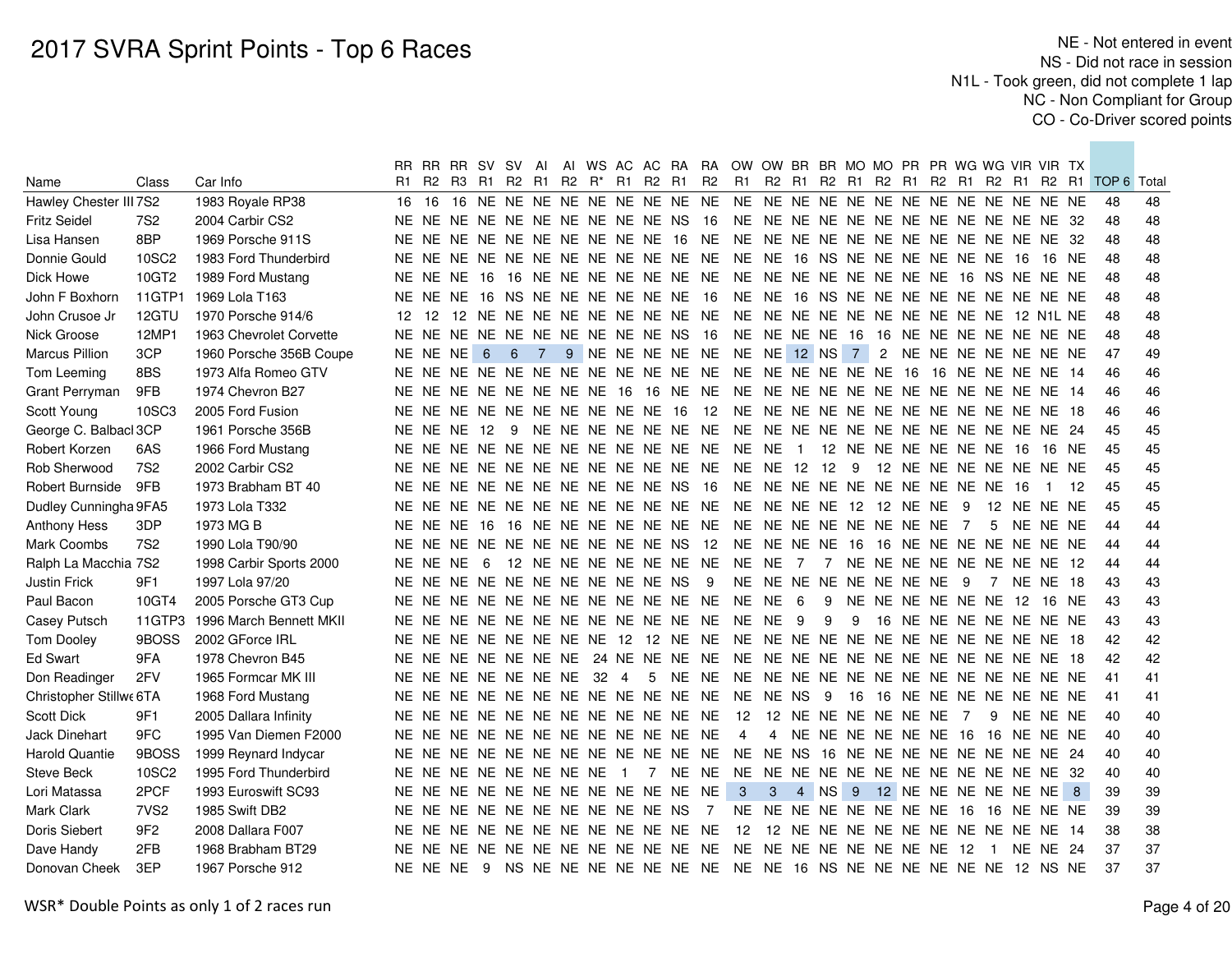|                       |       |                                                                              |     |  | RR RR RR SV SV AI                |  |  |  |                                     |    | AI WS AC AC RA RA OW OW BR BR MO MO PR PR WG WG VIR VIR TX                |                                        |                |  |  |  |                                     |          |                                                                                                          |    |
|-----------------------|-------|------------------------------------------------------------------------------|-----|--|----------------------------------|--|--|--|-------------------------------------|----|---------------------------------------------------------------------------|----------------------------------------|----------------|--|--|--|-------------------------------------|----------|----------------------------------------------------------------------------------------------------------|----|
| Name                  | Class | Car Info                                                                     |     |  |                                  |  |  |  |                                     |    |                                                                           |                                        |                |  |  |  |                                     |          | R1 R2 R3 R1 R2 R1 R2 R <sup>*</sup> R1 R2 R1 R2 R1 R2 R1 R2 R1 R2 R1 R2 R1 R2 R1 R2 R1 R2 R1 TOP 6 Total |    |
| Debbie Cloud          | 6BP   | 1966 Shelby GT350                                                            |     |  |                                  |  |  |  | NE NE NE NE NE NE NE NE NE NE NS 6  |    | NE NE NS NS 7                                                             |                                        |                |  |  |  | 6 NE NE NE NE 12 NS 6               |          | 37                                                                                                       | 37 |
| Peter Klutt           | 6AP   | 1969 Chevrolet Corvette                                                      |     |  |                                  |  |  |  |                                     |    |                                                                           |                                        |                |  |  |  |                                     |          | 37                                                                                                       | 37 |
| Alain Vinson          | 6BP   | 1966 Shelby GT350                                                            |     |  |                                  |  |  |  |                                     |    | NE NE NE NE NE 16 16 NE NE NE NE NE NE NE 1                               |                                        |                |  |  |  | 2 NE NE NE NE NE NE NE NE 2         |          | 37                                                                                                       | 37 |
| Mark Horner           | 12MP2 | 1988 Chevrolet Corvette Challen; NE NE NE 12 12 NE NE NE NE NE NE NE NE NE 7 |     |  |                                  |  |  |  |                                     |    |                                                                           |                                        |                |  |  |  | 6 NE NE NE NE NE NE NE NE NE        |          | 37                                                                                                       | 37 |
| Ron Hornig            | 2FF   | 1972 Titan MK6B                                                              |     |  |                                  |  |  |  | NE NE NE NE NE NE NE NE NE NE NE NE |    | $\mathbf{2}$                                                              | 1 12 12 NE NE 3                        |                |  |  |  | 6 NE NE NE NE NE                    |          | 36                                                                                                       | 36 |
| Vincent Dean          | 6AP   | 1965 Shelby Cobra                                                            |     |  |                                  |  |  |  |                                     |    |                                                                           |                                        |                |  |  |  |                                     |          | 36                                                                                                       | 36 |
| David Smoker          | 9FB   | 1976 Chevron B34                                                             |     |  |                                  |  |  |  |                                     |    |                                                                           |                                        |                |  |  |  |                                     |          | 36                                                                                                       | 36 |
| Anthony Freston       | 2FF   | 1972 Titan MK 6                                                              |     |  |                                  |  |  |  | NE NE NE NE NE NE NE NE NE NE NE NE |    | $\overline{1}$                                                            |                                        |                |  |  |  | 1 NE NE NE NE NE NE NE NE 9         | 12 12    | 35                                                                                                       | 35 |
| Jack Donnellan        | 7BSR  | 2007 Lola B07/90                                                             |     |  |                                  |  |  |  | NE NE NE NE NE NE NE NE NE NE NS 7  |    | NE NE 7                                                                   |                                        |                |  |  |  | 9 NE NE NE NE NE NE NE NE 12        |          | 35                                                                                                       | 35 |
| Frank Morelli         | 4AP   | 1961 Chevrolet Corvette                                                      |     |  |                                  |  |  |  | NE NE NE NE NE NE NE NE NE NE NE NE |    | NE NE NE NE 16 NS NE NE 9                                                 |                                        |                |  |  |  | 9                                   | NE NE NE | 34                                                                                                       | 34 |
| Phil Daigrepont       | 7BSR  | 1978 Toj/206-24 Spider                                                       |     |  |                                  |  |  |  |                                     |    |                                                                           |                                        |                |  |  |  |                                     |          | 34                                                                                                       | 34 |
| <b>Charles Darrow</b> | 1FP   | 1967 Triumph Spitfire                                                        |     |  |                                  |  |  |  | NE NE NE NE NE NE NE NE NE NE NE NE |    | NE NE 16 16 NE NE NE NE                                                   |                                        |                |  |  |  | 1 NS NE NE NE                       |          | 33                                                                                                       | 33 |
| <b>Bob Albert</b>     | 2PCF  | 1988 Chevron B67                                                             |     |  |                                  |  |  |  | NE NE NE NE NE 16 16 NE NE NE NE NE |    | $\overline{1}$                                                            |                                        |                |  |  |  | NS NE NE NE NE NE NE NE NE NE NE NE |          | 33                                                                                                       | 33 |
| Roland Johnson        | 2FF   | 1967 Lotus 51                                                                |     |  |                                  |  |  |  | NE NE NE NE NE NE NE NE NE NE NE NE |    | $\overline{1}$                                                            | 4                                      | $\overline{7}$ |  |  |  | 7 NE NE NE NE NE NE NE NE 14        |          | 33                                                                                                       | 33 |
| <b>Hal Nichols</b>    | 8BS   | 1969 Alfa Romeo GTV                                                          |     |  |                                  |  |  |  |                                     |    | NE NE NE NE NE 1 NS NE NE NE NE NE NE NE NE NE 16 16 NE NE NE NE NE NE NE |                                        |                |  |  |  |                                     |          | 33                                                                                                       | 33 |
| Mike Winebrenner MSM  |       | 1991 Mazda Miata                                                             |     |  | NE NE NE NE NE NE NE NE NE NE 16 |  |  |  |                                     | -9 |                                                                           | NE NE NE NE 5                          |                |  |  |  | 3 NE NE NE NE NE NE NE              |          | 33                                                                                                       | 33 |
| Roger Cassin          | 5BSR  | 1964 Elva Mk 7S                                                              |     |  |                                  |  |  |  | NE NE NE NE NE NE NE NE NE NE NE NE |    | <b>NE</b>                                                                 | NE NE NE NE NE NE NE 16 16 NE NE NE    |                |  |  |  |                                     |          | 32                                                                                                       | 64 |
| Sharon Adelman 1GP    |       | 1960 Alfa Romeo Guilietta SZ                                                 |     |  |                                  |  |  |  |                                     |    |                                                                           |                                        |                |  |  |  |                                     | 16 NE    | 32                                                                                                       | 32 |
| Arnold Carbaugh . 1F  |       | 1969 Lynx B                                                                  |     |  |                                  |  |  |  |                                     |    |                                                                           |                                        |                |  |  |  |                                     |          | 32                                                                                                       | 32 |
| Derek Chima           | 1FP   | 1966 MG Midget                                                               |     |  |                                  |  |  |  |                                     |    |                                                                           |                                        |                |  |  |  |                                     |          | 32                                                                                                       | 32 |
| Robert Fairbanks 1DS  |       | 1962 Austin Mini Cooper                                                      |     |  |                                  |  |  |  |                                     |    |                                                                           |                                        |                |  |  |  |                                     |          | 32                                                                                                       | 32 |
| <b>Rick Frazee</b>    | 1HP   | 1959 Morgan 4/4                                                              |     |  |                                  |  |  |  |                                     |    |                                                                           |                                        |                |  |  |  |                                     |          | 32                                                                                                       | 32 |
| Jean-Pierre Moleri 1M |       | 1954 Nichols Spl.                                                            |     |  |                                  |  |  |  |                                     |    |                                                                           |                                        |                |  |  |  |                                     |          | 32                                                                                                       | 32 |
| Kevin Shaha           | 1GT   | 1967 Toyota Sprinter                                                         |     |  |                                  |  |  |  |                                     |    |                                                                           |                                        |                |  |  |  |                                     |          | 32                                                                                                       | 32 |
| Greg Wold             | 1CS   | 1964 Austin Cooper S                                                         |     |  |                                  |  |  |  |                                     |    |                                                                           |                                        |                |  |  |  |                                     |          | 32                                                                                                       | 32 |
| Arnold Carbaugh . 2F  |       | 1991 Protoform FV                                                            |     |  |                                  |  |  |  |                                     |    |                                                                           |                                        |                |  |  |  |                                     |          | 32                                                                                                       | 32 |
| William Goldkind      | 2FJ2  | 1962 Lotus 20 F-Jr                                                           |     |  |                                  |  |  |  | NE NE NE NE NE NE NE NE NE NE NE NE |    | $\overline{7}$                                                            | 7 NE NE NE NE NE NE NE NE NE NE 18     |                |  |  |  |                                     |          | 32                                                                                                       | 32 |
| Quinn Posner          | 2CF   | 1977 Crossle 32F                                                             |     |  |                                  |  |  |  |                                     |    |                                                                           |                                        |                |  |  |  |                                     |          | 32                                                                                                       | 32 |
| Michael Allen         | 3DP   | 1970 Porsche 914/4                                                           |     |  |                                  |  |  |  | NE NE NE NE NE NE NE NE 16 16 NE NE |    |                                                                           |                                        |                |  |  |  |                                     |          | 32                                                                                                       | 32 |
| Warren Aplin          | 3DP   | 1962 Triumph TR4                                                             |     |  |                                  |  |  |  |                                     |    |                                                                           |                                        |                |  |  |  |                                     |          | 32                                                                                                       | 32 |
| Logan Dernoshek 3DP   |       | 1966 Chevrolet Yenko Stinger Cc NE NE NE NE NE NE NE NE NE NE NE NE          |     |  |                                  |  |  |  |                                     |    | NE NE NE NE NE NE NE NE 16 16 NE NE NE                                    |                                        |                |  |  |  |                                     |          | 32                                                                                                       | 32 |
| Stephen Jones         | 3GT   | 1971 Triumph GT6                                                             |     |  |                                  |  |  |  | NE NE NE NE NE NE NE NE 16 16 NE NE |    |                                                                           |                                        |                |  |  |  |                                     |          | 32                                                                                                       | 32 |
| Tom Morgan            | 3DP   | 1956 Morgan 4/4                                                              |     |  |                                  |  |  |  | NE NE NE NE NE NE NE NE NE NE NE NE |    | <b>NE</b>                                                                 | NE NE NE NE NE 16 16 NE NE NE NE NE    |                |  |  |  |                                     |          | 32                                                                                                       | 32 |
| Mark Pladson          | 3EP   | 1964 Morgan 4/4                                                              |     |  |                                  |  |  |  | NE NE NE NE NE NE NE NE 16 16 NE NE |    | <b>NE</b>                                                                 | NE NE NE NE NE NE NE NE NE NE NE NE NE |                |  |  |  |                                     |          | 32                                                                                                       | 32 |
| John Prater           | 3DP   | 1966 MGB                                                                     | 16. |  |                                  |  |  |  |                                     |    |                                                                           |                                        |                |  |  |  |                                     |          | 32                                                                                                       | 32 |
| Gregory Seferian 3BS  |       | 1972 Alfa Romeo Berlina                                                      |     |  |                                  |  |  |  |                                     |    |                                                                           |                                        |                |  |  |  |                                     |          | 32                                                                                                       | 32 |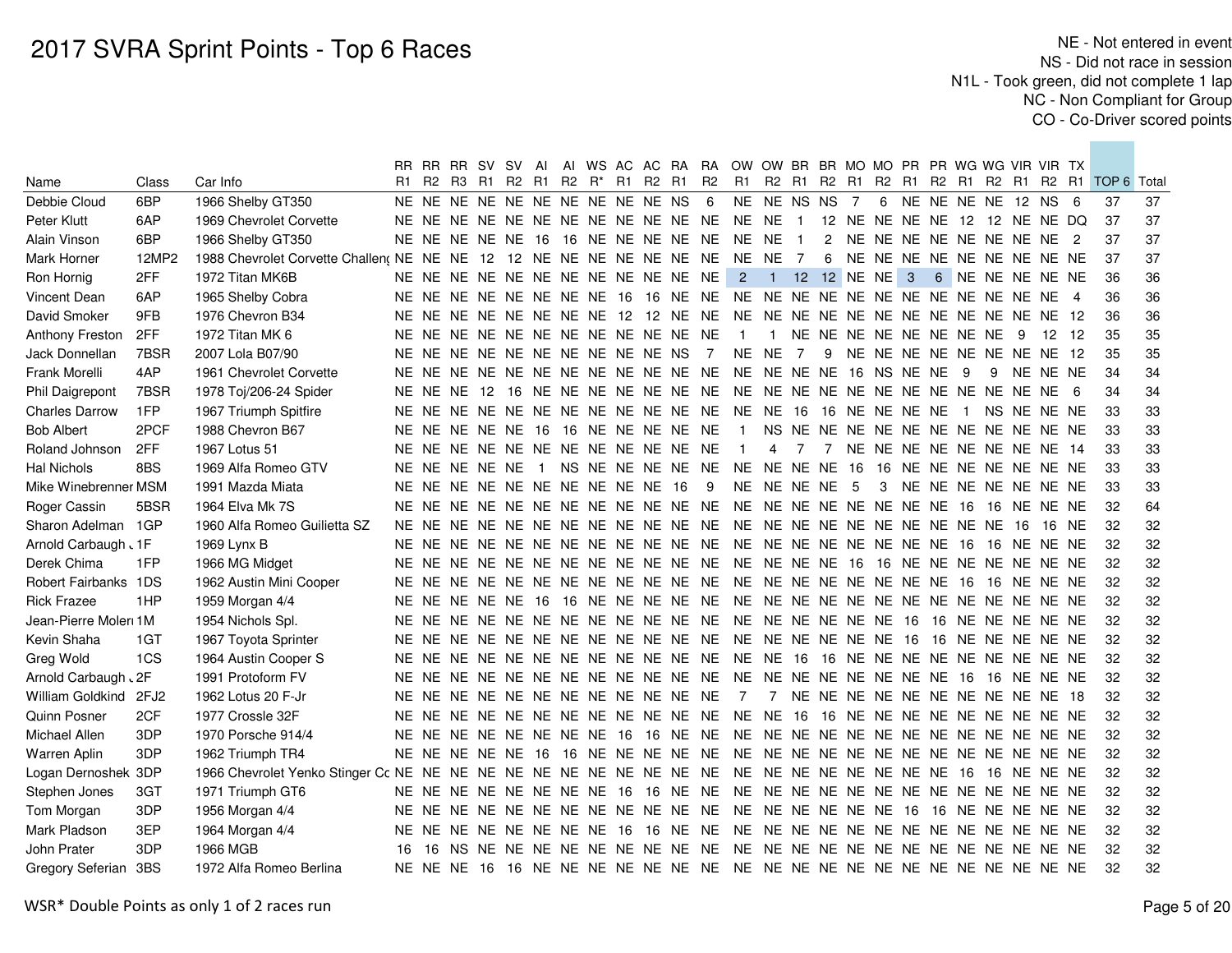| R1 R2 R <sup>*</sup> R1 R2 R1 R2<br>R1 R2 R1 R2 R1 R2 R1 R2 R1 R2 R1 R2 R1 TOP 6 Total<br>R1 R2 R3 R1 R2<br>Class<br>Car Info<br>Name<br>Dan Walters<br>3FP<br>1960 Sunbeam Alpine<br>32<br>Erik Wood<br>3EP<br>32<br>1971 Alfa Romeo Spider<br>32<br>Dave Foreman<br>3DP<br>1971 Porsche 914/4<br>32<br>David Gussack<br>3EP<br>1963 Triumph Spitfire<br>3CP<br>32<br>James Jackson<br>1964 Porsche 356<br>4FM<br>32<br>Joey Bojalad<br>1960 Elva MK VI - prototype.<br>4DM<br>32<br>John Higgins<br>1959 Porsche 718RSK | 32<br>32<br>32<br>32<br>32<br>32<br>32<br>32 |
|---------------------------------------------------------------------------------------------------------------------------------------------------------------------------------------------------------------------------------------------------------------------------------------------------------------------------------------------------------------------------------------------------------------------------------------------------------------------------------------------------------------------------|----------------------------------------------|
|                                                                                                                                                                                                                                                                                                                                                                                                                                                                                                                           |                                              |
|                                                                                                                                                                                                                                                                                                                                                                                                                                                                                                                           |                                              |
|                                                                                                                                                                                                                                                                                                                                                                                                                                                                                                                           |                                              |
|                                                                                                                                                                                                                                                                                                                                                                                                                                                                                                                           |                                              |
|                                                                                                                                                                                                                                                                                                                                                                                                                                                                                                                           |                                              |
|                                                                                                                                                                                                                                                                                                                                                                                                                                                                                                                           |                                              |
|                                                                                                                                                                                                                                                                                                                                                                                                                                                                                                                           |                                              |
|                                                                                                                                                                                                                                                                                                                                                                                                                                                                                                                           |                                              |
| 4GM<br>32<br><b>Karl Krause</b><br>1967 Beach MK4B-II                                                                                                                                                                                                                                                                                                                                                                                                                                                                     |                                              |
| 32<br>Tom Ragonetti<br>4FM<br>1956 Alfa Romeo Special                                                                                                                                                                                                                                                                                                                                                                                                                                                                     | 32                                           |
| 32<br>4AP<br>Randy Williams<br>1966 Jaguar XKE                                                                                                                                                                                                                                                                                                                                                                                                                                                                            | 32                                           |
| 32<br>Steve Kupferman 5BSR<br>1967 Bobsy SR4                                                                                                                                                                                                                                                                                                                                                                                                                                                                              | 32                                           |
| 32<br>Graham Adelman 5FM<br>1962 Lotus 23B                                                                                                                                                                                                                                                                                                                                                                                                                                                                                | 32                                           |
| 32<br>Frank Marcum<br>5GTR<br>1966 Ford GT 40 MKII                                                                                                                                                                                                                                                                                                                                                                                                                                                                        | 32                                           |
| 5GTR<br>32<br>Mac McCombs<br>1966 Ford GT40<br>16 NE                                                                                                                                                                                                                                                                                                                                                                                                                                                                      | 32                                           |
| 5GTR<br>32<br>Jeff McKee<br>1968 Superformance GT40<br>NE NE NE 16 16                                                                                                                                                                                                                                                                                                                                                                                                                                                     | 32                                           |
| 5FM<br><b>Bill Simer</b><br>1962 Lotus 23<br>32                                                                                                                                                                                                                                                                                                                                                                                                                                                                           | 32                                           |
| Ralf Kuehnhoefer 5BSR<br>1971 Chevron B19<br>32                                                                                                                                                                                                                                                                                                                                                                                                                                                                           | 32                                           |
| 6TA<br>32<br>Michael Evans<br>1968 Ford Mustang                                                                                                                                                                                                                                                                                                                                                                                                                                                                           | 32                                           |
| 6TA<br>NE NE NE NE NE NE NE NE NE NE NS<br>$6\overline{6}$<br>NE NE NE NE 7<br>32<br>Scott Graham<br>1969 Pontiac Firebird<br>9<br>NENE 5<br>$5\overline{)}$<br>NE NE NE                                                                                                                                                                                                                                                                                                                                                  | 32                                           |
| 6BP<br>12 12 NE NE 1<br>32<br>James Heck<br>1964 Chevrolet Corvette<br>6<br>NS NE NE NE<br>$\overline{1}$                                                                                                                                                                                                                                                                                                                                                                                                                 | 32                                           |
| 6AS<br>32<br>Claude Malette<br>1966 Shelby GT350                                                                                                                                                                                                                                                                                                                                                                                                                                                                          | 32                                           |
| 6BP<br><b>Rick Mooney</b><br>1968 Chevrolet Corvette Roadste NE NE NE NE NE NE NE NE NE NE NS<br>NE NE NE NE NE NE NE NE 7<br>32<br>- 16<br>- 9<br>NE NE NE                                                                                                                                                                                                                                                                                                                                                               | 32                                           |
| 32<br>Stephen Shody<br>6AP<br>2007 KMP#511 65 FIA Cobra                                                                                                                                                                                                                                                                                                                                                                                                                                                                   | 32                                           |
| <b>Craig Skeels</b><br>6BP<br>1965 Ford Mustang<br>32                                                                                                                                                                                                                                                                                                                                                                                                                                                                     | 32                                           |
| 32<br>Jeffrey Garrett<br>6AS<br>1967 Ford Mustang                                                                                                                                                                                                                                                                                                                                                                                                                                                                         | 32                                           |
| 32<br>Edward Sevadjian 6AP<br>1969 Chevrolet Corvette                                                                                                                                                                                                                                                                                                                                                                                                                                                                     | 32                                           |
| Fred Knoll<br>7S <sub>2</sub><br>32<br>1990 Swift DB5                                                                                                                                                                                                                                                                                                                                                                                                                                                                     | 32                                           |
| 7ASR<br>32<br><b>Rusty Herbert</b><br>1984 Phoenix CanAm                                                                                                                                                                                                                                                                                                                                                                                                                                                                  | 32                                           |
| 7BSR<br>32<br>Cal Meeker<br>1973 Lola T292                                                                                                                                                                                                                                                                                                                                                                                                                                                                                | 32                                           |
| 32<br>7M<br>1967 GT40 MKII<br>NE NE NE NE NE NE NE NE NE NE NE NE<br>NE NE NE NE NE NE NE NE NE NE NE NE 32<br>Pierre Mulacek                                                                                                                                                                                                                                                                                                                                                                                             | 32                                           |
| 32<br>John Quadracci<br>7VS <sub>2</sub><br>1985 Swift DB2<br>NE NE NE NE NE NE NE NE NE NE NE NE<br>NE NE NE NE NE NE NE NE NE NE NE NE 32                                                                                                                                                                                                                                                                                                                                                                               | 32                                           |
| Tom Clarke<br>8AP<br>1967 Porsche 911<br>NE NE NE NE NE NE NE NE NE NE NE NE<br>NE NE 16 16 NE NE NE NE NE NE NE NE NE NE<br>32                                                                                                                                                                                                                                                                                                                                                                                           | 32                                           |
| Thomas Grudovicl 8BP<br>1966 Ginetta G4<br>NE NE NE NE NE NE NE NE NE NE NE NE<br>NE NE NE NE 16 16 NE NE NE NE NE NE NE NE<br>32                                                                                                                                                                                                                                                                                                                                                                                         | 32                                           |
| NE NE NE NE NE NE NE NE 16 16 NE NE NE<br>Rob Hurley<br>8BP<br>1970 Porsche 911S<br>NE NE NE NE NE NE NE NE NE NE NE NE<br>32                                                                                                                                                                                                                                                                                                                                                                                             | 32                                           |
| 8AP<br>Larry Ligas<br>32<br>1961 Daimler SP250                                                                                                                                                                                                                                                                                                                                                                                                                                                                            | 32                                           |
| 8DP<br>32<br>George Mikhail<br>1972 Alfa Romeo Spider                                                                                                                                                                                                                                                                                                                                                                                                                                                                     | 32                                           |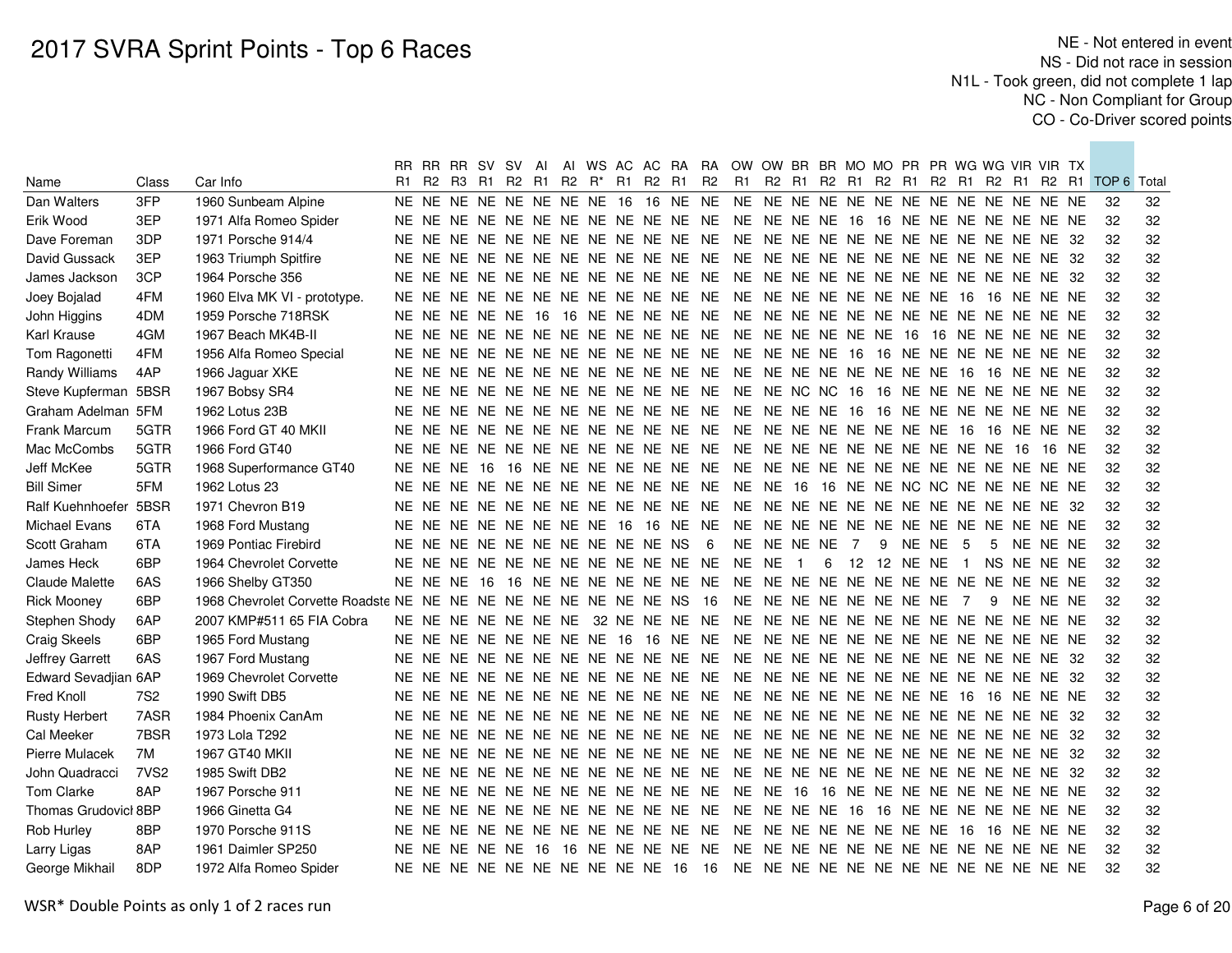|                         |        |                                                                    |                                     |  |  |  |  |                                              |                                     | RR RR RR SV SV AI AI WS AC AC RA RA OW OW BR BR MO MO PR PR WG WG VIR VIR TX |                                           |  |  |  |  |       |                                                    |    |
|-------------------------|--------|--------------------------------------------------------------------|-------------------------------------|--|--|--|--|----------------------------------------------|-------------------------------------|------------------------------------------------------------------------------|-------------------------------------------|--|--|--|--|-------|----------------------------------------------------|----|
| Name                    | Class  | Car Info                                                           |                                     |  |  |  |  | R1 R2 R3 R1 R2 R1 R2 R <sup>*</sup> R1 R2 R1 | R <sub>2</sub>                      |                                                                              |                                           |  |  |  |  |       | R1 R2 R1 R2 R1 R2 R1 R2 R1 R2 R1 R2 R1 TOP 6 Total |    |
| Paul Quackenbusl 8CP    |        | 1963 Lotus Super 7                                                 |                                     |  |  |  |  |                                              |                                     |                                                                              |                                           |  |  |  |  |       | 32                                                 | 32 |
| <b>Curt Richards</b>    | 8GT    | 1991 BMW 318                                                       |                                     |  |  |  |  |                                              |                                     |                                                                              |                                           |  |  |  |  |       | 32                                                 | 32 |
| Simon Robinson          | 8BS    | 1971 BMW 2002 alpina                                               |                                     |  |  |  |  |                                              |                                     |                                                                              |                                           |  |  |  |  |       | 32                                                 | 32 |
| John Samson             | 8BS    | 1969 Alfa Romeo GTV                                                |                                     |  |  |  |  |                                              |                                     |                                                                              |                                           |  |  |  |  |       | 32                                                 | 32 |
| <b>Bill Warner</b>      | 8DP    | 1971 Triumph TR6                                                   |                                     |  |  |  |  |                                              |                                     |                                                                              |                                           |  |  |  |  |       | 32                                                 | 32 |
| <b>Craig Bennett</b>    | 9FA5   | 1975 Shadow DN6                                                    |                                     |  |  |  |  |                                              |                                     |                                                                              |                                           |  |  |  |  |       | 32                                                 | 32 |
| <b>Robert Boller</b>    | 9FA    | 1976 Ralt RT1                                                      |                                     |  |  |  |  |                                              |                                     |                                                                              |                                           |  |  |  |  |       | 32                                                 | 32 |
| Lee Brahin              | 9BOSS  | 1999 Dallara Infinity                                              |                                     |  |  |  |  |                                              | NE NE NE NE NE NE NE NE NE NE NE NE | NE NE NE NE NE NE NE NE NE NE 16                                             |                                           |  |  |  |  | 16 NE | 32                                                 | 32 |
| <b>Eddie Claridge</b>   | 9FA5   | 1982 Theodore TY02                                                 |                                     |  |  |  |  | NE NE NE NE NE NE NE NE NE NE NE NE          |                                     |                                                                              | NE NE NE NE NE NE NE NE 16 16 NE NE NE    |  |  |  |  |       | 32                                                 | 32 |
| Damian della Sant 9F2   |        | 1991 Swift DB4                                                     |                                     |  |  |  |  | NE NE NE NE NE NE NE NE 16 16 NE NE          |                                     |                                                                              |                                           |  |  |  |  |       | 32                                                 | 32 |
| Jacek Mucha             | 9F3    | 2006 Swift jms17cp                                                 |                                     |  |  |  |  | NE NE NE NE NE NE NE NE NE NE 16 16          |                                     |                                                                              |                                           |  |  |  |  |       | 32                                                 | 32 |
| <b>Turner Woodard</b>   | 9FB    | 1979 March 79B                                                     |                                     |  |  |  |  | NE NE NE NE NE NE NE NE NE NE NE NE          |                                     |                                                                              | NE NE 16 16 NE NE NE NE NE NE NE NE NE NE |  |  |  |  |       | 32                                                 | 32 |
| Glenn Bilawsky          | 2PCF   | 1998 Swift 008 Formula Atlantic                                    | NE NE NE NE NE NE NE NE NE NE NE NE |  |  |  |  |                                              |                                     |                                                                              | NE NE NE NE NE NE NE NE NE NE NE NE 32    |  |  |  |  |       | 32                                                 | 32 |
| Gray Gregory            | 9FB    | 1977 Chevron B39                                                   |                                     |  |  |  |  | NE NE NE NE NE NE NE NE NE NE NE NE          |                                     | NE NE NE NE NE NE NE NE NE NE NE NE 32                                       |                                           |  |  |  |  |       | 32                                                 | 32 |
| <b>Philip Lewis</b>     | 9FA5   | 1972 Matich A50                                                    |                                     |  |  |  |  | NE NE NE NE NE NE NE NE NE NE NE NE          |                                     | NE NE NE NE NE NE NE NE NE NE NE NE 32                                       |                                           |  |  |  |  |       | 32                                                 | 32 |
| Cal Meeker              | 9FA    | 1979 Tyrrell F1                                                    |                                     |  |  |  |  |                                              |                                     |                                                                              |                                           |  |  |  |  |       | 32                                                 | 32 |
| <b>William Foster</b>   | 10SC3  | 2003 Chevrolet Monte Carlo                                         |                                     |  |  |  |  |                                              |                                     |                                                                              |                                           |  |  |  |  |       | 32                                                 | 32 |
| <b>Maurice Hull</b>     | 10SC3  | 2006 Dodge Charger                                                 |                                     |  |  |  |  |                                              |                                     |                                                                              |                                           |  |  |  |  |       | 32                                                 | 32 |
| Eric Lux                | 10GT4  | 2011 Mercedes SLS                                                  |                                     |  |  |  |  |                                              |                                     |                                                                              |                                           |  |  |  |  |       | 32                                                 | 32 |
| Frank Marcum            | 10SC3  | 2001 Ford Tarus                                                    |                                     |  |  |  |  |                                              |                                     |                                                                              |                                           |  |  |  |  |       | 32                                                 | 32 |
| Frank Marcum            | 10SC4  | 2008 Dodge Charger                                                 |                                     |  |  |  |  |                                              |                                     |                                                                              |                                           |  |  |  |  | 16 NE | 32                                                 | 32 |
| Richard Matkovich 10GT2 |        | 1968 Chevrolet Corvette                                            |                                     |  |  |  |  |                                              |                                     |                                                                              |                                           |  |  |  |  |       | 32                                                 | 32 |
| Matt Parent             | 10SC2  | 1988 Oldsmoble Cutlass                                             |                                     |  |  |  |  |                                              |                                     |                                                                              |                                           |  |  |  |  |       | 32                                                 | 32 |
| Michael Slutz           | 10SC2  | 1988 Oldsmobile Cutlass                                            |                                     |  |  |  |  |                                              |                                     |                                                                              |                                           |  |  |  |  |       | 32                                                 | 32 |
| Don Soenen              | 10GT4  | 1995 Ford Mustang TA                                               |                                     |  |  |  |  |                                              |                                     |                                                                              |                                           |  |  |  |  |       | 32                                                 | 32 |
| Jim Hendrix             | 10GT3  | 1970 Porsche 914/6 IMSA GTU                                        |                                     |  |  |  |  |                                              |                                     |                                                                              |                                           |  |  |  |  |       | 32                                                 | 32 |
| Kiel Hogan              | 10GT1  | 1976 Dekon Monza                                                   |                                     |  |  |  |  |                                              |                                     |                                                                              |                                           |  |  |  |  |       | 32                                                 | 32 |
| Mark Stratford          | 11GTP3 | 2006 Elan DP-02                                                    |                                     |  |  |  |  |                                              |                                     |                                                                              |                                           |  |  |  |  |       | 32                                                 | 32 |
| Dean Baker              | 11GTP3 | 2008 Courage Oreca LC 70-11                                        |                                     |  |  |  |  | NE NE NE NE NE NE NE NE NE NE NE NE          |                                     | NE NE NE NE NE NE NE NE NE NE NE NE 32                                       |                                           |  |  |  |  |       | 32                                                 | 32 |
| Thor Johnson            | 12GTO  | 1974 BMW Schnitzer 2800CSL                                         |                                     |  |  |  |  |                                              |                                     |                                                                              |                                           |  |  |  |  |       | 32                                                 | 32 |
| <b>Tiffany Lorton</b>   | 12MP2  | 1992 Chevrolet Camaro Z28 1 LE NE NE NE NE NE NE NE NE NE NE NE NE |                                     |  |  |  |  |                                              |                                     |                                                                              | NE NE 16 16 NE NE NE NE NE NE NE NE NE NE |  |  |  |  |       | 32                                                 | 32 |
| Deane Palmer            | 12MP3  | 1995 Ford Mustang                                                  |                                     |  |  |  |  | NE NE NE NE NE NE NE NE 16 16 NE NE          |                                     |                                                                              |                                           |  |  |  |  |       | 32                                                 | 32 |
| Jonathan Pfeffer        | 12MP2  | 1990 Chevrolet Corvette                                            |                                     |  |  |  |  | NE NE NE NE NE NE NE NE NE NE NE NE          |                                     | NE NE 16 16 NE NE NE NE NE NE NE NE NE NE                                    |                                           |  |  |  |  |       | 32                                                 | 32 |
| Jerry Robinson          | 12MP3  | 2010 Dodge Viper                                                   |                                     |  |  |  |  | NE NE NE NE NE NE NE NE NE NE NE NE          |                                     |                                                                              | NE NE 16 16 NE NE NE NE NE NE NE NE NE NE |  |  |  |  |       | 32                                                 | 32 |
| <b>Charles Rolle</b>    | 12MP1  | 1973 Porsche 914                                                   |                                     |  |  |  |  | NE NE NE NE NE NE NE NE 16 16 NE NE          |                                     |                                                                              |                                           |  |  |  |  |       | 32                                                 | 32 |
| Don Soenen              | 12MP3  | 1994 Ford Mustang Cobra                                            |                                     |  |  |  |  |                                              |                                     |                                                                              |                                           |  |  |  |  |       | 32                                                 | 32 |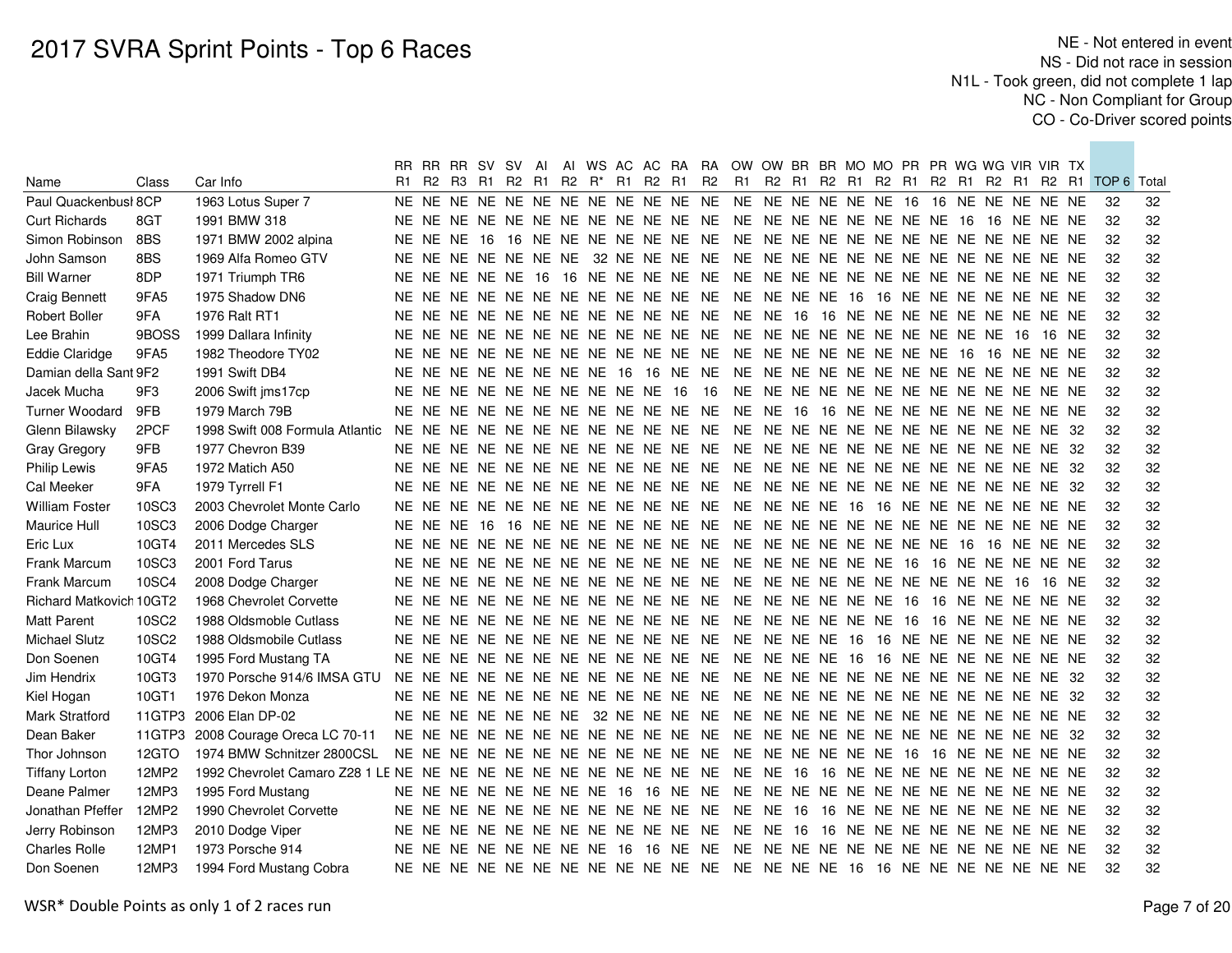|                        |        |                               |  |            |  |  |  |                                                 | RR RR RR SV SV AI AI WS AC AC RA RA OW OW BR BR MO MO PR PR WG WG VIR VIR TX |                  |                     |   |                 |  |                |                                    |      |             |       |                                                    |    |
|------------------------|--------|-------------------------------|--|------------|--|--|--|-------------------------------------------------|------------------------------------------------------------------------------|------------------|---------------------|---|-----------------|--|----------------|------------------------------------|------|-------------|-------|----------------------------------------------------|----|
| Name                   | Class  | Car Info                      |  |            |  |  |  | R1 R2 R3 R1 R2 R1 R2 R <sup>*</sup> R1 R2 R1 R2 |                                                                              |                  |                     |   |                 |  |                |                                    |      |             |       | R1 R2 R1 R2 R1 R2 R1 R2 R1 R2 R1 R2 R1 TOP 6 Total |    |
| <b>Steve Walker</b>    | 12GTU  | 1973 BMW CSL                  |  |            |  |  |  |                                                 |                                                                              |                  |                     |   |                 |  |                |                                    |      |             |       | -32                                                | 32 |
| V Carl George          | 1FP    | 1959 MG A Sebring Cpe         |  |            |  |  |  |                                                 |                                                                              |                  |                     |   |                 |  |                |                                    |      |             |       | -31                                                | 31 |
| Chris Bowman           | 2FF    | 1967 Lotus 51                 |  | NE NE NE 9 |  |  |  |                                                 |                                                                              |                  |                     |   |                 |  |                |                                    |      |             |       | 31                                                 | 31 |
| Peter Hardsteen        | 2FF    | 1968 lotus 51                 |  |            |  |  |  | NE NE NE NE NE NE NE NE NE NE NE NE             | $\overline{4}$                                                               |                  |                     |   |                 |  |                | 3 NE NE NE NE NE NE NE NE NE NE 24 |      |             |       | 31                                                 | 31 |
| George Del Canto 6TA   |        | 1969 Ford Mustang             |  |            |  |  |  |                                                 |                                                                              |                  |                     |   |                 |  |                |                                    |      |             |       | 31                                                 | 31 |
| <b>Richard Kurtz</b>   | 6TA    | 1965 Ford Mustang             |  |            |  |  |  | NE NE NE NE NE NE NE NE NE NE NS 4              |                                                                              | NE NE 1          |                     |   | 5 NE NE NE NE 9 |  |                | 12 NE NE NE                        |      |             |       | 31                                                 | 31 |
| Gary Moore             | 6BP    | 1965 Shelby GT350             |  |            |  |  |  | NE NE NE NE NE NE NE NE NE NE NE NE             | NE NE 1                                                                      |                  |                     | 9 | NE NE NE NE 9   |  |                |                                    |      | 12 NE NE NE |       | 31                                                 | 31 |
| Kurt Fischer           | 2CF    | 1978 Crossle 32F              |  |            |  |  |  | NE NE NE NE NE NE NE NE NE NE NE NE             | $\overline{1}$                                                               | $\overline{1}$   |                     |   |                 |  |                | NE NE NE NE NE NE 16 12 NE NE NE   |      |             |       | 30                                                 | 30 |
| Michael Hummel         | 2CF    | 1979 Crossle 35F              |  |            |  |  |  | NE NE NE NE NE NE NE NE NE NE NE NE             | $\overline{1}$                                                               | $\mathbf{1}$     |                     |   |                 |  |                | NE NE NE NE NE NE 12 16 NE NE NE   |      |             |       | 30                                                 | 30 |
| Bob Lima               | 2FB    | 1967 Brabham BT21             |  |            |  |  |  | NE NE NE NE NE NE NE NE NE NE NE NE             | $\overline{7}$                                                               | 7                | NE NE NE NE NE NE 7 |   |                 |  |                | 9                                  |      | NE NE NE    |       | 30                                                 | 30 |
| Joel Quadracci         | 2FB    | 1969 Brabham BT29             |  |            |  |  |  | NE NE NE NE NE NE NE NE NE NE NS 16             | NE NE NE NE NE NE NE NE NE NE NE NE 14                                       |                  |                     |   |                 |  |                |                                    |      |             |       | 30                                                 | 30 |
| Simon Robinson         | 2FF    | 1968 Russell-Alexis FF        |  |            |  |  |  | NE NE NE NE NE NE NE NE NE NE NE NE             | $\overline{1}$                                                               | $\overline{1}$   |                     |   |                 |  |                | NE NE NE NE NE NE 12 16 NE NE NE   |      |             |       | 30                                                 | 30 |
| John Hasty             | 3EP    | 1959 Triumph TR3A             |  | NE NE NE 7 |  |  |  |                                                 |                                                                              |                  |                     |   |                 |  |                |                                    |      | 7           | NE.   | 30                                                 | 30 |
| Joel Quadracci         | 7BSR   | 2010 Lola B08/90              |  |            |  |  |  | NE NE NE NE NE NE NE NE NE NE 16 NS             | NE NE NE NE NE NE NE NE NE NE NE NE 14                                       |                  |                     |   |                 |  |                |                                    |      |             |       | 30                                                 | 30 |
| William Goldkind       | 9FB    | 1975 March 75A                |  |            |  |  |  | NE NE NE NE NE NE NE NE NE NE 1 12              | 16                                                                           | $\blacksquare$ 1 |                     |   |                 |  |                | NE NE NE NE NE NE NE NE NE NE NE   |      |             |       | 30                                                 | 30 |
| Joel Quadracci         | 9F1    | 1997 Lola T97/20              |  |            |  |  |  | NE NE NE NE NE NE NE NE NE NE NS 16             | NE NE NE NE NE NE NE NE NE NE NE NE 14                                       |                  |                     |   |                 |  |                |                                    |      |             |       | 30                                                 | 30 |
| Clifford Sigmann       | 10SC3  | 2006 Dodge Charger            |  | NE NE NE 9 |  |  |  |                                                 | NS NE NE NE NE NE NE NE NE NE NE NE 9 12 NE NE NE NE NE NE NE                |                  |                     |   |                 |  |                |                                    |      |             |       | 30                                                 | 30 |
| <b>Robert Gewirtz</b>  |        | 11GTP3 2003 Riley MKXI        |  |            |  |  |  |                                                 |                                                                              |                  |                     |   |                 |  |                | NS NE NE NE                        |      |             |       | 30                                                 | 30 |
| Michael Lange          |        | 11GTP3 2009 Ford GT3          |  |            |  |  |  |                                                 |                                                                              |                  |                     |   |                 |  | $\overline{1}$ | 4                                  | - 12 |             | 12 NE | 29                                                 | 29 |
| Wade Cunninghan 2FF    |        | 1972 Titan Formula Ford       |  |            |  |  |  |                                                 | NE NE NE NE NE NE NE NE NE NE NE NE 12 16 NE NE NE NE NE NE NE NE NE NE NE   |                  |                     |   |                 |  |                |                                    |      |             |       | 28                                                 | 28 |
| <b>Travis Engen</b>    | 2FB    | 1970 Chevron B17b             |  |            |  |  |  |                                                 | NE NE NE NE NE NE NE NE NE NE NE NE 12 16 NE NE NE NE NE NE NE NE NE NE NE   |                  |                     |   |                 |  |                |                                    |      |             |       | 28                                                 | 28 |
| J.D. Stuart            | 2FF    | 1972 Titan MK8/9              |  |            |  |  |  |                                                 |                                                                              |                  |                     |   |                 |  |                |                                    |      |             |       | 28                                                 | 28 |
| Michael Taradash 2FF   |        | 1978 Crossle 40F              |  |            |  |  |  |                                                 |                                                                              |                  |                     |   |                 |  |                |                                    |      |             |       | 28                                                 | 28 |
| Peter Ragonetti        | 3BS    | 1966 Alfa Romeo Giulia Sprint |  |            |  |  |  |                                                 |                                                                              |                  |                     |   |                 |  |                |                                    |      |             |       | 28                                                 | 28 |
| Tom Shelton            | 5ASR   | 1965 Lola T70                 |  |            |  |  |  |                                                 |                                                                              |                  |                     |   |                 |  |                |                                    |      |             |       | 28                                                 | 28 |
| Merle Henry            | 6AP    | 1967 Chevrolet Corvette       |  |            |  |  |  |                                                 |                                                                              |                  |                     |   |                 |  |                |                                    |      |             |       | 28                                                 | 28 |
| <b>Bob Leitzinger</b>  | 8BP    | 1965 Lotus Elan 26R           |  |            |  |  |  |                                                 |                                                                              |                  |                     |   |                 |  |                |                                    |      |             |       | 28                                                 | 28 |
| Paul Stinson           | 8CP    | 1963 Lotus Super 7            |  |            |  |  |  |                                                 |                                                                              |                  |                     |   |                 |  |                |                                    |      |             | 12 NE | 28                                                 | 28 |
| Kyle Buxton            | 9FA    | 1977 March F2                 |  |            |  |  |  |                                                 |                                                                              |                  |                     |   |                 |  |                |                                    |      |             |       | 28                                                 | 28 |
| Glenn Andrew           | 10GT2  | 1995 Pontiac Grand Prix       |  |            |  |  |  |                                                 |                                                                              |                  |                     |   |                 |  |                |                                    |      |             |       | 28                                                 | 28 |
| Stanley Crawford 10GT2 |        | 1973 Porsche 911 RSR          |  |            |  |  |  |                                                 |                                                                              |                  |                     |   |                 |  |                |                                    |      |             |       | 28                                                 | 28 |
| Jay Kjoller            | 10GT2  | 1989 Porsche 911              |  |            |  |  |  |                                                 |                                                                              |                  |                     |   |                 |  |                |                                    |      |             |       | 28                                                 | 28 |
| Doug Richmond          | 10GT4  | 2008 Ford Falcon              |  |            |  |  |  |                                                 |                                                                              |                  |                     |   |                 |  |                |                                    |      |             |       | 28                                                 | 28 |
| <b>Arthur Porter</b>   | 11GTP1 |                               |  |            |  |  |  |                                                 |                                                                              |                  |                     |   |                 |  |                |                                    |      |             |       | 28                                                 | 28 |
| <b>Steve Phillips</b>  | 12MP3  | 2001 BMW M3                   |  |            |  |  |  |                                                 |                                                                              |                  |                     |   |                 |  |                |                                    |      |             |       | 28                                                 | 28 |
| Kevin Ruble            | 12MP3  | 1998 BMW M3 Sedan             |  |            |  |  |  |                                                 |                                                                              |                  |                     |   |                 |  |                |                                    |      |             |       | 28                                                 | 28 |
|                        |        |                               |  |            |  |  |  |                                                 |                                                                              |                  |                     |   |                 |  |                |                                    |      |             |       |                                                    |    |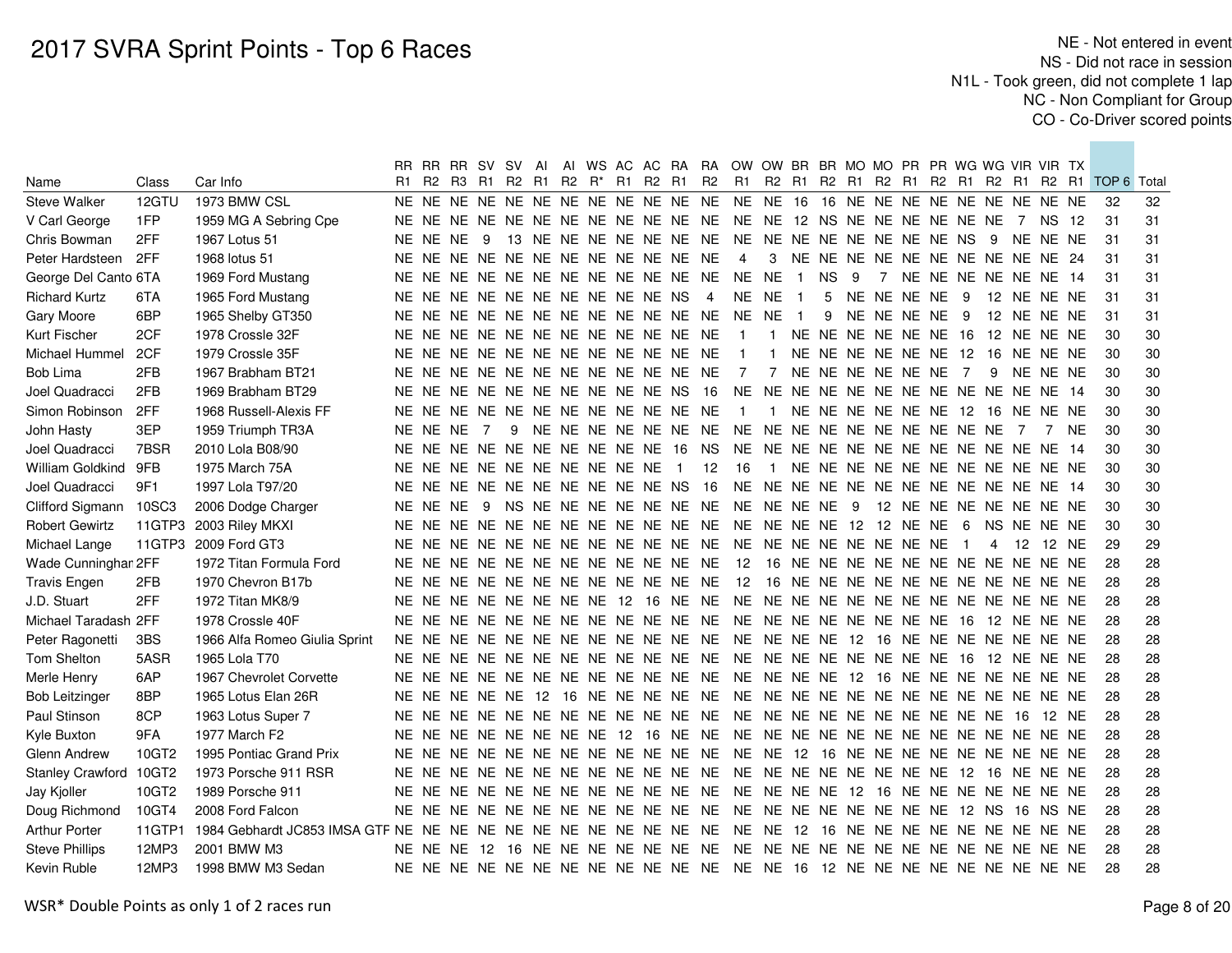|                        |            |                                          |     |            |                            |  |  |  |                                     | RR RR RR SV SV AI AI WS AC AC RA RA OW OW BR BR MO MO PR PR WG WG VIR VIR TX |                     |                |                |     |   |         |               |                                    |                |          |      |                                                                                           |    |
|------------------------|------------|------------------------------------------|-----|------------|----------------------------|--|--|--|-------------------------------------|------------------------------------------------------------------------------|---------------------|----------------|----------------|-----|---|---------|---------------|------------------------------------|----------------|----------|------|-------------------------------------------------------------------------------------------|----|
| Name                   | Class      | Car Info                                 | R1. |            |                            |  |  |  |                                     |                                                                              |                     |                |                |     |   |         |               |                                    |                |          |      | R2 R3 R1 R2 R1 R2 R* R1 R2 R1 R2 R1 R2 R1 R2 R1 R2 R1 R2 R1 R2 R1 R2 R1 R2 R1 TOP 6 Total |    |
| Joey Selmants          | <b>MSM</b> | 1990 Mazda Miata                         |     |            |                            |  |  |  |                                     |                                                                              |                     |                |                |     |   |         |               |                                    |                |          |      | -28                                                                                       | 28 |
| Richard T. Robert: 2CF |            | 1981 Crossle 45F                         |     |            |                            |  |  |  | NE NE NE NE NE NE NE NE NE NE NE NE |                                                                              | $1 \quad 1 \quad 4$ |                |                |     |   |         |               | 5 NE NE 7 9 NE NE NE NE NE         |                |          |      | 27                                                                                        | 27 |
|                        |            | Nick Incantalupo 11GTP3 2011 Oreca FLN 9 |     | NE NE NE 9 |                            |  |  |  |                                     |                                                                              |                     |                |                |     |   |         |               | 3                                  |                | NE NE NE |      | 27                                                                                        | 27 |
| <b>Brad Babb</b>       | 1FP        | 1966 Sunbeam Alpine                      |     |            |                            |  |  |  |                                     |                                                                              |                     |                |                | - 9 |   |         | 9 NE NE NE NE |                                    | $\blacksquare$ |          | 7 NE | 26                                                                                        | 26 |
| Kenneth Herbst         | 2PCF       | 1993 Euroswift SC93                      |     |            |                            |  |  |  | NE NE NE NE NE NE NE NE NE NE NE NE |                                                                              | $1 \quad 1$         | 6              | 5 <sup>5</sup> | 6   |   |         |               | 7 NE NE NE NE NE NE NE             |                |          |      | 26                                                                                        | 26 |
| Sebastian Coppol: 9F5A |            | 1970 Lola T192                           |     |            |                            |  |  |  | NE NE NE NE NE NE NE NE NE NE NE NE | - 6                                                                          |                     |                |                |     |   |         |               | 6 NE NE NE NE NE NE NE NE NE NE 14 |                |          |      | 26                                                                                        | 26 |
| <b>Bradley Briscoe</b> | 12MP2      | 1987 Chevrolet Corvette                  |     |            |                            |  |  |  |                                     | NE NE NE NE NE NE NE NE NE NE 1 12 NE NE 6                                   |                     |                |                |     |   |         |               | 5 NE NE NE NE NE NE NE 2 NE        |                |          |      | 26                                                                                        | 26 |
| Chris MacAllister      | 7ASR       | 1972 Gulf Mirage                         |     |            |                            |  |  |  |                                     |                                                                              |                     |                |                |     |   |         |               | 16 NE NE NE NE NE NE NE NE NE      |                |          |      | 25                                                                                        | 25 |
| <b>Phil Mulacek</b>    | 6AP        | 1966 Shelby Cobra 427                    |     |            |                            |  |  |  |                                     |                                                                              |                     |                |                |     |   |         |               |                                    |                |          |      | 25                                                                                        | 25 |
| Frank Boucher          | 8BP        | 1969 Porsche 911S                        |     |            |                            |  |  |  | NE NE NE NE NE NE NE NE NE NE 9 16  |                                                                              |                     |                |                |     |   |         |               |                                    |                |          |      | 25                                                                                        | 25 |
| John Coyle             | 8AP        | 1965 Porsche 911                         |     | NE NE NE 9 |                            |  |  |  | 7 NE NE NE NE NE NE 9               |                                                                              |                     |                |                |     |   |         |               |                                    |                |          |      | 25                                                                                        | 25 |
| Doug Warneke           | 8CP        | 1962 Lotus Super 7                       |     |            | NE NE NE NE NE NE NE NE 16 |  |  |  | 9 NE NE                             |                                                                              |                     |                |                |     |   |         |               |                                    |                |          |      | 25                                                                                        | 25 |
| <b>Charles Parsons</b> | 9F5A       | 1976 Lola 332C                           |     |            |                            |  |  |  | NE NE NE NE NE NE NE NE NE NE NE NE | $\overline{1}$                                                               |                     |                |                |     |   |         |               | 16 NE NE NE NE NE NE NE NE NE NE 8 |                |          |      | 25                                                                                        | 25 |
| R. David Jones         | 1F         | 1969 Zinc FV                             |     |            |                            |  |  |  | NE NE NE NE NE NE NE NE NE NE NE NE | -5                                                                           | 3                   | $\overline{7}$ |                |     |   |         |               | 9 NE NE NE NE NE NE NE NE NE       |                |          |      | 24                                                                                        | 24 |
| Fernando Gutierre 1CS  |            | 1960 Austin Mini Cooper                  |     |            |                            |  |  |  |                                     |                                                                              |                     |                |                |     |   |         |               |                                    |                |          |      | 24                                                                                        | 24 |
| Charlie Hearn          | 1F         | 1969 Lynx B                              |     |            |                            |  |  |  |                                     |                                                                              |                     |                |                |     |   |         |               |                                    |                |          |      | 24                                                                                        | 24 |
| Michael Spence         | 2FF        | 1972 Crossle 20F                         |     |            |                            |  |  |  |                                     |                                                                              |                     |                |                |     |   |         |               |                                    |                |          |      | 24                                                                                        | 24 |
| Charles Bamford 1FJ2   |            | 1961 Cooper T56 FJ                       |     |            |                            |  |  |  |                                     |                                                                              |                     |                |                |     |   |         |               |                                    |                |          |      | 24                                                                                        | 24 |
| John DiGiovanni        | 2PCF       | 1998 Van Diemen                          |     |            |                            |  |  |  |                                     |                                                                              |                     |                |                |     |   |         |               |                                    |                |          |      | 24                                                                                        | 24 |
| Jeff Langham           | 2FFM       | 1972 Merlyn MK 20 A                      |     |            |                            |  |  |  |                                     |                                                                              |                     |                |                |     |   |         |               |                                    |                |          |      | 24                                                                                        | 24 |
| Ross Bremer            | 3BS        | 1968 Euro. Ford Escort                   |     |            |                            |  |  |  |                                     |                                                                              |                     |                |                |     |   |         |               |                                    |                |          |      | 24                                                                                        | 24 |
| Mike Denman            | 3CP        | 1966 Marcos 1800 GT                      |     |            |                            |  |  |  |                                     |                                                                              |                     |                |                |     |   |         |               |                                    |                |          |      | 24                                                                                        | 24 |
| Dale Erwin             | 3CP        | 1958 Porsche 356                         |     |            |                            |  |  |  |                                     |                                                                              |                     |                |                |     |   |         |               |                                    |                |          |      | 24                                                                                        | 24 |
| Tom Farrington         | 3EP        |                                          |     |            |                            |  |  |  |                                     |                                                                              |                     |                |                |     |   |         |               |                                    |                |          |      | 24                                                                                        | 24 |
| <b>Robert Hieb</b>     | 3CP        | 1964 Porsche 356C Coupe                  |     |            |                            |  |  |  |                                     |                                                                              |                     |                |                |     |   |         |               |                                    |                |          |      | 24                                                                                        | 24 |
| Jeff Snook             | 3EP        | 1961 Triumph TR3A                        |     |            |                            |  |  |  |                                     |                                                                              |                     |                |                |     |   |         |               |                                    |                |          |      | 24                                                                                        | 24 |
| Allan Thom             | 3EP        | 1965 Alfa Romeo Giulia TI                |     |            |                            |  |  |  |                                     |                                                                              |                     |                |                |     |   |         |               |                                    |                |          |      | 24                                                                                        | 24 |
| Tom Vail Jr            | 3EP        |                                          |     |            |                            |  |  |  |                                     |                                                                              |                     |                |                |     |   |         |               |                                    |                |          |      | 24                                                                                        | 24 |
| David Roberts          | 4BP        | 1956 Chevrolet Corvette                  |     |            |                            |  |  |  |                                     |                                                                              |                     |                |                |     |   |         |               |                                    |                |          |      | 24                                                                                        | 24 |
| David Zavetsky         | 4CM        | 1959 Devin-Healey 3000 Spl.              |     |            |                            |  |  |  |                                     |                                                                              |                     |                |                |     |   |         |               |                                    |                |          |      | 24                                                                                        | 24 |
| Louis Gladfelter       | 4BP        | 1958 Chevrolet Corvette                  |     |            |                            |  |  |  |                                     |                                                                              |                     |                |                |     |   |         |               |                                    |                |          |      | 24                                                                                        | 24 |
| Roy Hillenburg         | 5SRF       | 1999 SRF                                 |     |            |                            |  |  |  |                                     |                                                                              |                     |                |                |     |   |         |               |                                    |                |          |      | 24                                                                                        | 24 |
| Sandra McNeil          | 5FM        | 1963 Lotus 23B                           |     |            |                            |  |  |  |                                     |                                                                              |                     |                |                |     |   |         |               |                                    |                |          |      | 24                                                                                        | 24 |
| Tom Diaz               | 6BP        | 1965 Ford GT350 Mustang                  |     |            |                            |  |  |  |                                     |                                                                              |                     |                |                |     |   |         |               |                                    |                |          |      | 24                                                                                        | 24 |
| <b>Frank Marcum</b>    | 6BP        | 1966 Ford GT350                          |     |            |                            |  |  |  |                                     |                                                                              |                     |                |                |     | 9 | NE NE 5 |               | 6                                  |                | NE NE NE |      | 24                                                                                        | 24 |
| Pen Pendleton          | 6AP        | 1966 Ford Mustang GT                     |     |            |                            |  |  |  |                                     |                                                                              |                     |                |                |     |   |         |               |                                    |                |          |      | 24                                                                                        | 24 |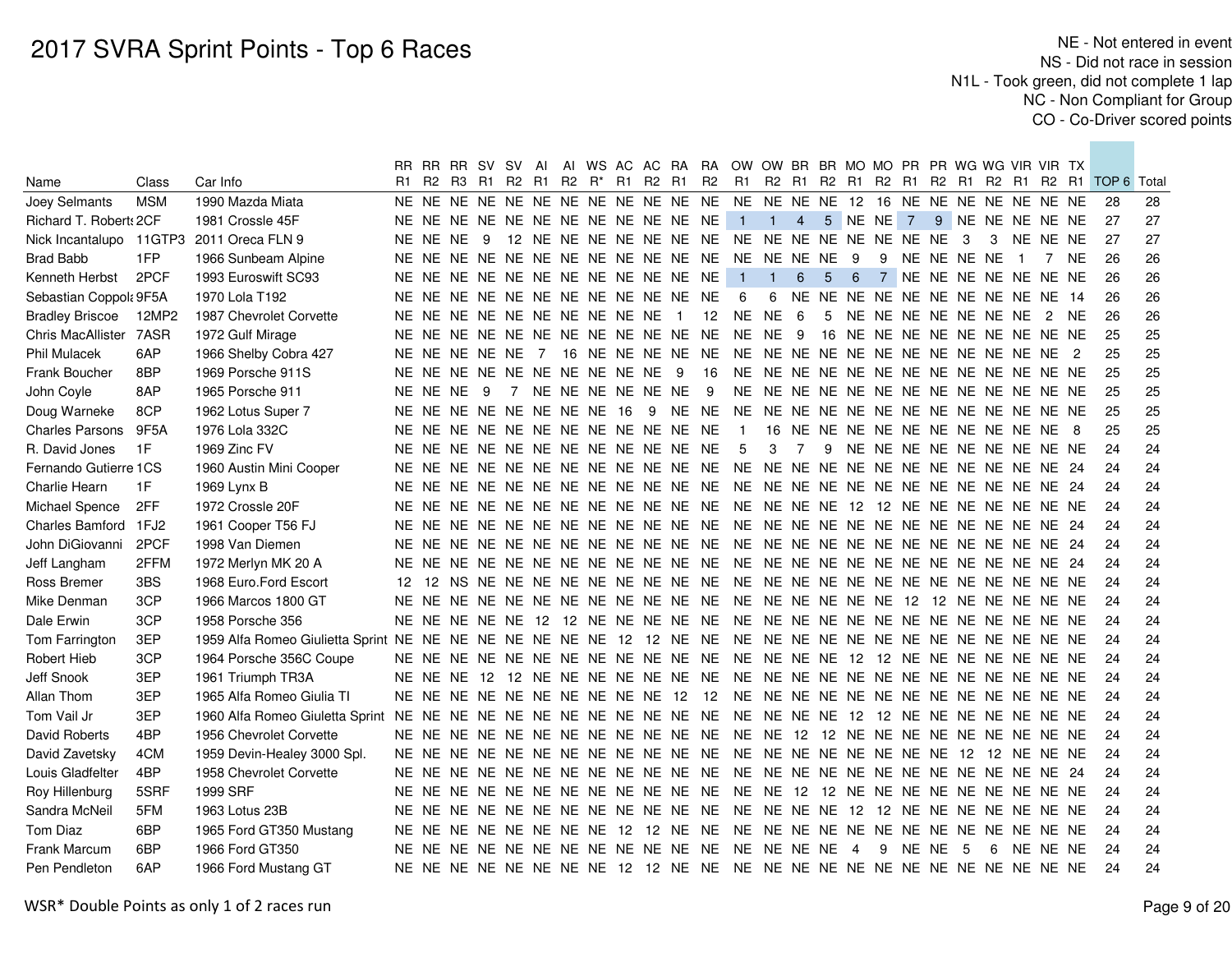|                        |                  |                               |  |             | RR RR RR SV SV AI                |     |  |  |                                                 |                                     | AI WS AC AC RA RA OW OW BR BR MO MO PR PR WG WG VIR VIR TX |             |         |                |                |   |     |                                    |     |                 |                                                    |    |
|------------------------|------------------|-------------------------------|--|-------------|----------------------------------|-----|--|--|-------------------------------------------------|-------------------------------------|------------------------------------------------------------|-------------|---------|----------------|----------------|---|-----|------------------------------------|-----|-----------------|----------------------------------------------------|----|
| Name                   | Class            | Car Info                      |  |             |                                  |     |  |  | R1 R2 R3 R1 R2 R1 R2 R <sup>*</sup> R1 R2 R1 R2 |                                     |                                                            |             |         |                |                |   |     |                                    |     |                 | R1 R2 R1 R2 R1 R2 R1 R2 R1 R2 R1 R2 R1 TOP 6 Total |    |
| Woody Smith            | 6AP              |                               |  |             |                                  |     |  |  |                                                 |                                     |                                                            |             |         |                |                |   |     |                                    |     |                 | 24                                                 | 24 |
| Jim Caudle             | 6BP              | 1969 Chevrolet Corvette       |  |             |                                  |     |  |  |                                                 |                                     |                                                            |             |         |                |                |   |     |                                    |     |                 | 24                                                 | 24 |
| Herb Hilton            | 6AS              | 1967 Ford Mustang             |  |             |                                  |     |  |  |                                                 |                                     |                                                            |             |         |                |                |   |     |                                    |     |                 | 24                                                 | 24 |
| Graham Adelman 7BSR    |                  | 1976 Chevron B36              |  |             |                                  |     |  |  |                                                 |                                     |                                                            |             |         |                |                |   |     |                                    |     |                 | 24                                                 | 24 |
| Hector Cademarto 8AP   |                  | 1973 Datsun 240Z              |  |             |                                  |     |  |  |                                                 |                                     |                                                            |             |         |                |                |   |     |                                    |     |                 | 24                                                 | 24 |
| Russ Cappa             | 8RS              | 1968 Datsun 510               |  |             |                                  |     |  |  |                                                 |                                     |                                                            |             |         |                |                |   |     |                                    |     |                 | 24                                                 | 24 |
| Robert Colaizzi        | 8DP              | 1980 Alfa Romeo Spider        |  |             |                                  |     |  |  |                                                 |                                     |                                                            |             |         |                |                |   |     |                                    |     |                 | 24                                                 | 24 |
| Rob Davenport          | 8BS              | 1972 Alfa Romeo GTV           |  |             |                                  |     |  |  |                                                 |                                     |                                                            |             |         |                |                |   |     |                                    |     |                 | 24                                                 | 24 |
| Ron Hornig             | 8CP              | 1965 Lotus Elan               |  |             |                                  |     |  |  |                                                 |                                     |                                                            |             |         |                |                |   |     |                                    |     |                 | 24                                                 | 24 |
| Gregg Frey             | 8AP              | 1970 Porsche 914/6            |  |             |                                  |     |  |  |                                                 |                                     |                                                            |             |         |                |                |   |     |                                    |     |                 | 24                                                 | 24 |
| <b>Edward Copley</b>   | 9F <sub>2</sub>  | 1980 Ralt RT4                 |  |             |                                  |     |  |  |                                                 |                                     |                                                            |             |         |                |                |   |     |                                    |     |                 | 24                                                 | 24 |
| Kenny Bupp             | 10GT2            | 1993 Chevrolet Camaro         |  |             |                                  |     |  |  |                                                 |                                     |                                                            |             |         |                |                |   |     |                                    |     |                 | 24                                                 | 24 |
| <b>Beth Philion</b>    | 10SC3            | 2001 Dodge Nascar Coupe       |  |             |                                  |     |  |  |                                                 |                                     |                                                            |             |         |                |                |   |     |                                    |     |                 | 24                                                 | 24 |
| John Vining            | 10SC3            | 2002 Chevrolet Monte Carlo SS |  |             |                                  |     |  |  |                                                 |                                     |                                                            |             |         |                |                |   |     |                                    |     |                 | 24                                                 | 24 |
| <b>Walter Brown</b>    | 10GT2            | 1987 Chevrolet Camaro         |  |             |                                  |     |  |  |                                                 |                                     |                                                            |             |         |                |                |   |     |                                    |     |                 | 24                                                 | 24 |
| Don Noe                | 10GT4            | 1993 Ford Mustang             |  |             |                                  |     |  |  |                                                 |                                     |                                                            |             |         |                |                |   |     |                                    |     |                 | 24                                                 | 24 |
| Michael Parsons        | 10SC2            | 1994 Chevrolet Lumina         |  |             |                                  |     |  |  |                                                 |                                     |                                                            |             |         |                |                |   |     |                                    |     |                 | 24                                                 | 24 |
| <b>Brad Baker</b>      | 11GTP3           | 2009 Oreca FLM09              |  |             |                                  |     |  |  |                                                 |                                     |                                                            |             |         |                |                |   | - 5 | $\overline{7}$                     |     | <b>NE NE 12</b> | 24                                                 | 24 |
| <b>Steve Forrer</b>    | 11GTP3           | 1994 Ralt RT 41               |  |             |                                  |     |  |  |                                                 |                                     |                                                            |             |         |                |                |   |     |                                    |     |                 | 24                                                 | 24 |
| <b>Steve Thayer</b>    | 12MP1            | 1969 Porsche 911              |  |             |                                  |     |  |  |                                                 |                                     |                                                            |             |         |                |                |   |     |                                    |     |                 | 24                                                 | 24 |
| Norm Cowdrey           | 2CF              | 1974 Crossle 25               |  |             |                                  |     |  |  | NE NE NE NE NE NE NE NE NE NE NE NE             |                                     | $\overline{1}$                                             |             |         |                |                |   |     | 4 NE NE NE NE NE NE NE NE NE NE 18 |     |                 | 23                                                 | 23 |
| Henry Payne IV         | 7S2              | 1988 Lola T88-90              |  |             | NE NE NE NE NE NE NE NE NE NE NS |     |  |  |                                                 | $\overline{7}$                      | <b>NE</b>                                                  | NE NE NE    |         | $\overline{7}$ |                |   |     | 9 NE NE NE NE NE NE NE             |     |                 | 23                                                 | 23 |
| <b>Bill Hemming</b>    | 2FJ <sub>2</sub> | 1960 Tojeiro FJ               |  |             |                                  |     |  |  | NE NE NE NE NE NE NE NE NE NE NE NE             |                                     | 6                                                          |             | 6 NE NE | - 6            | $\overline{4}$ |   |     | NE NE NE NE NE NE NE               |     |                 | 22                                                 | 22 |
| Larry Ligas            | 6AP              | 1961 Jaguar XKE               |  |             |                                  |     |  |  |                                                 |                                     |                                                            |             |         | 9 NE NE NE NE  |                |   | - 6 | -6                                 |     | NE NE NE        | 22                                                 | 22 |
| <b>Matt Parent</b>     | 6AP              | 1969 Chevrolet Corvette L88   |  |             |                                  |     |  |  |                                                 | NE NE NE NE NE NE NE NE NE NE NE NE | <b>NE</b>                                                  | <b>NE</b> 1 |         | 3 NE NE 9      |                | 9 |     | NE NE NE NE NE                     |     |                 | 22                                                 | 22 |
| Paul Read              |                  | 11GTP3 2007 Speads RSO7A      |  |             |                                  |     |  |  |                                                 | NE NE NE NE NE NE NE NE NE NE NE NE | <b>NE</b>                                                  | NE 6        |         |                |                |   |     | 6 NE NE NE NE NE NE NE NE 10       |     |                 | 22                                                 | 22 |
| Dietmar Bauerle        | 1F               | 1972 Caldwell D-13            |  |             |                                  |     |  |  |                                                 |                                     |                                                            |             |         |                |                |   |     |                                    |     |                 | 21                                                 | 21 |
| Scott Fraser           | 1FP              | 1958 Austin Healey Sprite     |  |             |                                  |     |  |  |                                                 |                                     |                                                            |             |         |                |                |   |     |                                    |     | 12 NE           | 21                                                 | 21 |
| Christopher Newc 1FP   |                  | 1962 Austin Healey Sprite     |  |             |                                  |     |  |  |                                                 |                                     |                                                            |             |         |                |                |   |     | 12 NE NE NE NE NE NE NE NE NE      |     |                 | 21                                                 | 21 |
| Vincent Dean           | 5ASR             | 1961 Lotus 19B - Buick        |  |             |                                  |     |  |  |                                                 |                                     |                                                            |             |         |                |                |   |     | 12 NE NE NE NE NE NE NE NE NE      |     |                 | 21                                                 | 21 |
| Alex Heckert           | 6BP              | 1966 Chevrolet Corvette       |  | NE NE NE    | - 9                              |     |  |  |                                                 |                                     |                                                            |             |         |                |                |   |     |                                    |     |                 | 21                                                 | 21 |
| <b>Steven Hitchins</b> | 6TA              | 1970 Ford Mustang 302         |  | NE NE NE 12 |                                  | - 9 |  |  |                                                 |                                     |                                                            |             |         |                |                |   |     |                                    |     |                 | 21                                                 | 21 |
| David Hutchings        | 6AP              | 1972 Porsche 911              |  |             |                                  |     |  |  |                                                 | NE NE NE NE NE NE NE NE NE NE NE NE | NE NE NE NE 9                                              |             |         |                |                |   |     | 12 NE NE NE NE NE NE NE            |     |                 | 21                                                 | 21 |
| Steven Groh            | 7HS <sub>2</sub> | 1983 TIGA SC/83               |  |             |                                  |     |  |  |                                                 | NE NE NE NE NE NE NE NE NE NE NE NE | NE NE NE NE 12                                             |             |         |                |                |   |     | 9 NE NE NE NE NE NE NE             |     |                 | 21                                                 | 21 |
| Philip Meany Jr.       | 7HS <sub>2</sub> | 1985 Shrike S2000             |  |             |                                  |     |  |  |                                                 |                                     |                                                            |             |         |                |                |   |     |                                    | - 9 | 12 NE           | 21                                                 | 21 |
| Alex Watts             | 8RS              | 1976 BMW 2002                 |  |             |                                  |     |  |  |                                                 |                                     |                                                            |             |         |                |                |   |     |                                    |     |                 | 21                                                 | 21 |
|                        |                  |                               |  |             |                                  |     |  |  |                                                 |                                     |                                                            |             |         |                |                |   |     |                                    |     |                 |                                                    |    |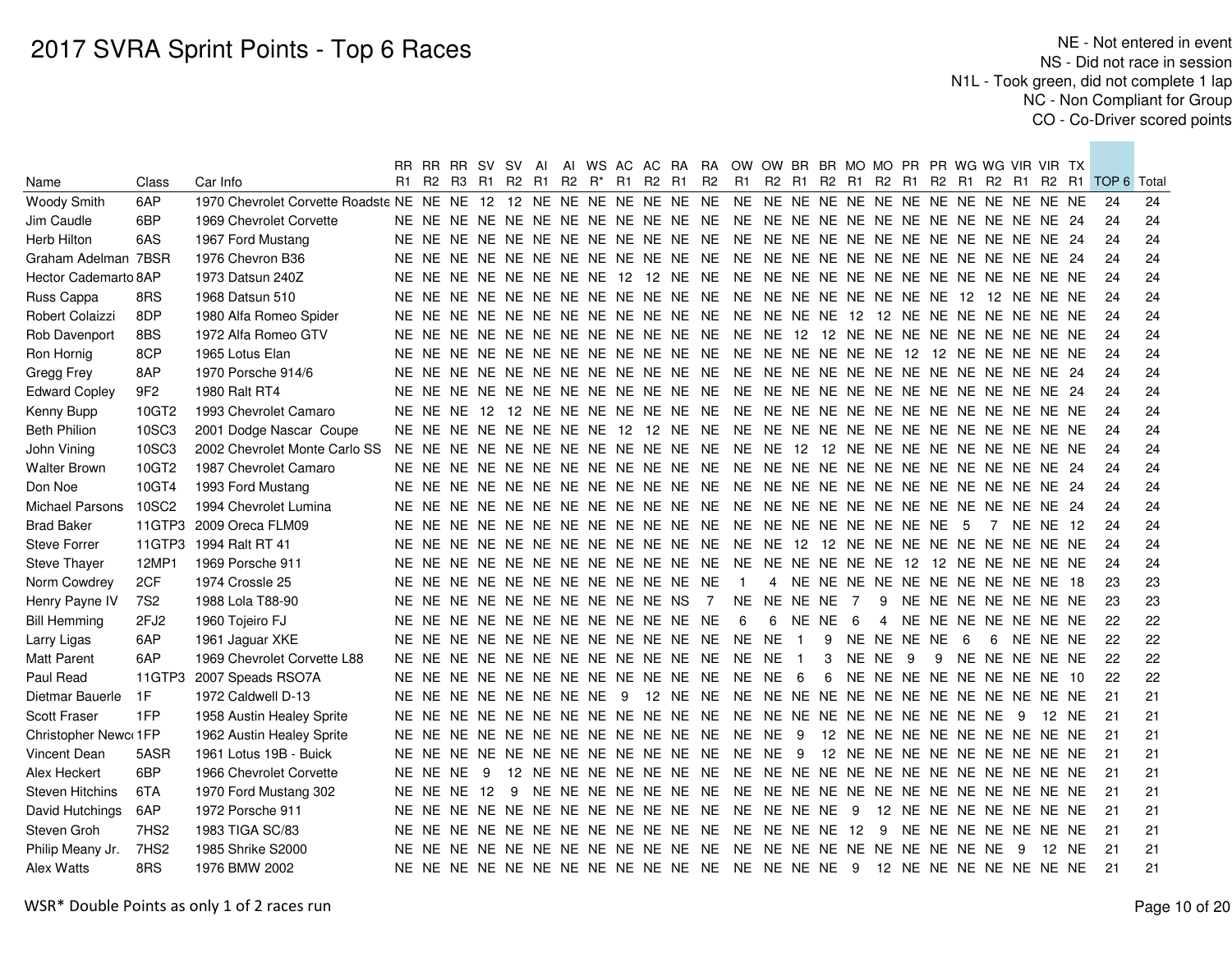|                         |                 |                                                                     |     | RR RR RR SV SV AI         |     |   |  |   |                                                                            |                                     |                 | AI WS AC AC RA RA OW OW BR BR MO MO PR PR WG WG VIR VIR TX |                |             |             |                 |              |   |  |                                        |     |          |          |                                                 |    |
|-------------------------|-----------------|---------------------------------------------------------------------|-----|---------------------------|-----|---|--|---|----------------------------------------------------------------------------|-------------------------------------|-----------------|------------------------------------------------------------|----------------|-------------|-------------|-----------------|--------------|---|--|----------------------------------------|-----|----------|----------|-------------------------------------------------|----|
| Name                    | Class           | Car Info                                                            | R1. | R2 R3 R1 R2 R1            |     |   |  |   | R <sub>2</sub> R <sup>*</sup> R <sub>1</sub> R <sub>2</sub> R <sub>1</sub> |                                     | R2              | R1                                                         |                |             |             |                 |              |   |  |                                        |     |          |          | R2 R1 R2 R1 R2 R1 R2 R1 R2 R1 R2 R1 TOP 6 Total |    |
| Glenn Bilawsky          | 9FC             | 1989 Swift DB3                                                      |     |                           |     |   |  |   |                                                                            | NE NE NE NE NE NE NE NE NE NE NE NE |                 | 9                                                          |                |             |             |                 |              |   |  | 12 NE NE NE NE NE NE NE NE NE NE NE NE |     |          |          | - 21                                            | 21 |
| Paul Dudiak             | 9FA5            | 1969 McKee F5000                                                    |     |                           |     |   |  |   |                                                                            |                                     |                 |                                                            |                |             |             |                 |              |   |  | - 9                                    |     | NE NE NE |          | -21                                             | 21 |
| Mark Harmer             | 9F5A            | 1969 Surtees TS-5                                                   |     |                           |     |   |  |   |                                                                            | NE NE NE NE NE NE NE NE NE NE NE NE |                 | 9                                                          |                |             |             |                 |              |   |  | 12 NE NE NE NE NE NE NE NE NE NE NE NE |     |          |          | 21                                              | 21 |
| Greth Kenton            | 9F1             | 1997 Lola Indy Lite                                                 |     |                           |     |   |  |   |                                                                            | NE NE NE NE NE NE NE NE 12 9 NE NE  |                 |                                                            |                |             |             |                 |              |   |  |                                        |     |          |          | 21                                              | 21 |
| <b>Alain Matrat</b>     | 9F2             | 1987 Martini MK 53 Super Vee                                        |     |                           |     |   |  |   |                                                                            |                                     |                 |                                                            |                |             |             |                 |              |   |  |                                        |     |          | NE NE NE | 21                                              | 21 |
| Vincent Tjelmelara 9F1  |                 | 1986 March Indy Lights                                              |     |                           |     |   |  |   |                                                                            |                                     |                 |                                                            |                |             |             |                 |              |   |  |                                        |     |          |          | 21                                              | 21 |
| <b>Tom Cantrell</b>     | 10SC3           | 1998 Ford/ Penske Taurus Stock NE NE NE NE NE NE NE NE NE NE NE NE  |     |                           |     |   |  |   |                                                                            |                                     |                 | NE NE 9 NS NE NE 12 NS NE NE NE NE NE                      |                |             |             |                 |              |   |  |                                        |     |          |          | 21                                              | 21 |
| Danny Marshall          | 10GT4           | 2001 Porsche GT3 RS                                                 |     |                           |     |   |  |   |                                                                            | NE NE NE NE NE NE NE NE NE NE NE NE |                 | NE NE NE NE NE NE NE NE NE NE                              |                |             |             |                 |              |   |  |                                        | - 9 | 12 NE    |          | 21                                              | 21 |
| <b>Steve Thomas</b>     | 10SC2           | 1994 Ford Thunderbird                                               |     | NE NE NE NE NE NE NE NE   |     |   |  |   |                                                                            | 9 12 NE NE                          |                 |                                                            |                |             |             |                 |              |   |  |                                        |     |          |          | 21                                              | 21 |
| John Wolff              | 10GT4           | 1997 Chevrolet Corvette T/A                                         |     |                           |     |   |  |   |                                                                            | NE NE NE NE NE NE NE NE NE NE NE NE |                 | NE NE NE NE 9                                              |                |             |             |                 |              |   |  | 12 NE NE NE NE NE NE NE                |     |          |          | 21                                              | 21 |
| <b>Gunther Brickler</b> | 8BP             | 1973 Porsche 914/6 GT                                               |     |                           |     |   |  |   |                                                                            |                                     |                 |                                                            |                |             |             |                 |              |   |  |                                        |     | -8       | NE.      | 20                                              | 20 |
| David Conrad            | 1FP             | 1959 MG A                                                           |     | NE NE NE NE NE 7          |     |   |  |   |                                                                            |                                     |                 |                                                            |                |             |             |                 |              |   |  |                                        |     |          |          | 19                                              | 19 |
| Erick Zanner            | 1FP             | 1973 MG Midget                                                      |     |                           |     |   |  |   |                                                                            | NE NE NE NE NE NE NE NE NE NE NE NE |                 | NE NE NE NE 12 7                                           |                |             |             |                 |              |   |  | NE NE NE NE NE NE NE                   |     |          |          | 19                                              | 19 |
| Scott King              | 2CF             | 1980 Crossle 40F                                                    |     |                           |     |   |  |   |                                                                            | NE NE NE NE NE NE NE NE NE NE NE NE |                 | $1 \quad 1$                                                |                | $7^{\circ}$ | $4 \quad 3$ |                 | $\mathbf{3}$ |   |  | NE NE NE NE NE NE NE                   |     |          |          | 19                                              | 19 |
| Frank Boucher           | 3CP             | 1958 Porsche Speedster                                              |     |                           |     |   |  |   | NE NE NE NE NE NE NE NE NE NE 12                                           |                                     | $\overline{7}$  |                                                            |                |             |             |                 |              |   |  |                                        |     |          |          | 19                                              | 19 |
| <b>Tim Cornelius</b>    | 6TA             | 1969 Chevrolet Camaro Z28                                           |     |                           |     |   |  |   |                                                                            | NE NE NE NE NE NE NE NE NE NE NS 12 |                 | NE NE NE NE NE NE NE NE 1                                  |                |             |             |                 |              |   |  | 6                                      |     | NE NE NE |          | -19                                             | 19 |
| Glenn Jividen Jr.       | 7S2             | 2000 Carbir CS2                                                     |     |                           |     |   |  |   |                                                                            |                                     |                 |                                                            |                | $-5$        | 6           | $\overline{4}$  | 4            |   |  | NE NE NE NE NE NE NE                   |     |          |          | -19                                             | 19 |
| Michael Unger           | 8CP             | 1972 Datsun 240Z                                                    |     |                           |     |   |  |   |                                                                            |                                     |                 |                                                            |                |             |             |                 |              |   |  | 12 NE NE NE                            |     |          |          | 19                                              | 19 |
| Jim Stengel             | 9F5A            | 1973 McRae GM1                                                      |     |                           |     |   |  |   |                                                                            | NE NE NE NE NE NE NE NE NE NE NE NE |                 | 12                                                         | $\overline{7}$ |             |             |                 |              |   |  | NE NE NE NE NE NE NE NE NE NE 0        |     |          |          | 19                                              | 19 |
| <b>Tony Parella</b>     | <b>MSM</b>      | 1995 Mazda Miata                                                    |     | NE NE NE NE NE NE NE NE 6 |     |   |  |   | $\overline{7}$                                                             | <b>NS</b>                           | $5\phantom{.0}$ | NE NE NE NE 1                                              |                |             |             |                 |              |   |  | CONENENENENENENENE                     |     |          |          | 19                                              | 19 |
| McKenzie Wolff          | 1F              | 1969 Formula V                                                      |     |                           |     |   |  |   |                                                                            |                                     |                 |                                                            |                |             |             |                 |              |   |  |                                        |     |          |          | 18                                              | 18 |
| Ed Moore                | 2FJ1            | 1962 Cooper T59 FJ                                                  |     |                           |     |   |  |   |                                                                            | NE NE NE NE NE NE NE NE NE NE NE NE |                 | -9                                                         |                |             |             |                 |              |   |  | 9 NE NE NE NE NE NE NE NE NE NE NE     |     |          |          | 18                                              | 18 |
| Lauren Ridge            | 2CF             | 1980 Lola T540                                                      |     |                           |     |   |  |   |                                                                            | NE NE NE NE NE NE NE NE NE NE NE NE |                 | NE NE NE NE NE NE 9                                        |                |             |             |                 |              |   |  | 7 NE NE NE NE 2                        |     |          |          | 18                                              | 18 |
| Glenn Bilawsky          | 9F2             | 1989 Swift DB1                                                      |     |                           |     |   |  |   |                                                                            |                                     |                 |                                                            |                |             |             |                 |              |   |  |                                        |     |          |          | 18                                              | 18 |
| <b>Rick Carlile</b>     | 3EP             | 1969 TVR Vixen S2                                                   |     |                           |     |   |  |   |                                                                            |                                     |                 |                                                            |                |             |             |                 |              |   |  | 9 NE NE NE NE NE                       |     |          |          | 18                                              | 18 |
| Chip Van Sant           | 3EP             | 1962 Alfa Romeo Giulia Sprint                                       |     |                           |     |   |  |   |                                                                            |                                     |                 |                                                            |                |             |             |                 |              |   |  | 9 NE NE NE NE NE NE NE                 |     |          |          | -18                                             | 18 |
| Christel Kuehnhoe 3EP   |                 | 1965 Alfa Romeo Giulia Spider V NE NE NE NE NE NE NE NE NE NE NE NE |     |                           |     |   |  |   |                                                                            |                                     |                 | NE NE NE NE NE NE NE NE NE NE NE NE 18                     |                |             |             |                 |              |   |  |                                        |     |          |          | 18                                              | 18 |
| <b>Ted Michalos</b>     | 5FM             | 1962 Lotus 23B                                                      |     |                           |     |   |  |   |                                                                            | NE NE NE NE NE NE NE NE NE NE NE NE |                 | NE NE NE NE                                                |                |             |             | 9               | 9            |   |  | NE NE NE NE NE NE NE                   |     |          |          | 18                                              | 18 |
| <b>Buzz Dyer</b>        | 6TA             | 1970 AMC Javelin                                                    |     |                           |     |   |  |   |                                                                            | NE NE NE NE NE NE NE NE NE NE NE NE |                 | NE NE NE NE NE NE                                          |                |             |             |                 |              | 9 |  | 9 NE NE NE NE NE                       |     |          |          | 18                                              | 18 |
| Eric Lux                | 6AP             | 1973 Porsche 911                                                    |     |                           |     |   |  |   |                                                                            | NE NE NE NE NE NE NE NE NE NE NE NE |                 | NE NE NE NE NE NE NE NE 9                                  |                |             |             |                 |              |   |  | 9                                      |     | NE NE NE |          | 18                                              | 18 |
| Jim Reed                | 6BP             | 1966 Shelby GT 350                                                  |     | NE NE NE NE NE NE NE NE   |     |   |  | 9 | 9                                                                          | NE NE                               |                 |                                                            |                |             |             |                 |              |   |  |                                        |     |          |          | 18                                              | 18 |
| R. David Jones          | 5FM             | 1969 Ford Mustang Boss 302                                          |     |                           |     |   |  |   |                                                                            | NE NE NE NE NE NE NE NE NE NE NE NE |                 | NE NE NE NE NE NE NE NE NE NE NE NE 18                     |                |             |             |                 |              |   |  |                                        |     |          |          | 18                                              | 18 |
| Chip Halverson          | 7BSR            | 1976 Chevron B36                                                    |     | NE NE NE                  | - 9 | 9 |  |   |                                                                            | NE NE NE NE NE NS NE                |                 | NE NE NS NS NE NE NE NE NE NE NE NE NE NE                  |                |             |             |                 |              |   |  |                                        |     |          |          | 18                                              | 18 |
| Paul LaHaye             | 7S <sub>2</sub> | 1989 Lola T90/90                                                    |     |                           |     |   |  |   | NE NE NE NE NE NE NE NE NE NE NS                                           |                                     | 6               |                                                            |                | NE NE NE NE |             | $6\overline{6}$ | 6            |   |  | NE NE NE NE NE NE NE                   |     |          |          | 18                                              | 18 |
| Gray Gregory            | 7BSR            | 1973 Chevron B26                                                    |     |                           |     |   |  |   |                                                                            |                                     |                 |                                                            |                |             |             |                 |              |   |  |                                        |     |          |          | 18                                              | 18 |
| David Gussack           | 7S <sub>2</sub> | 2001 Carbir CS2                                                     |     |                           |     |   |  |   |                                                                            |                                     |                 |                                                            |                |             |             |                 |              |   |  |                                        |     |          |          | 18                                              | 18 |
|                         |                 |                                                                     |     |                           |     |   |  |   |                                                                            |                                     |                 |                                                            |                |             |             |                 |              |   |  |                                        |     |          |          |                                                 |    |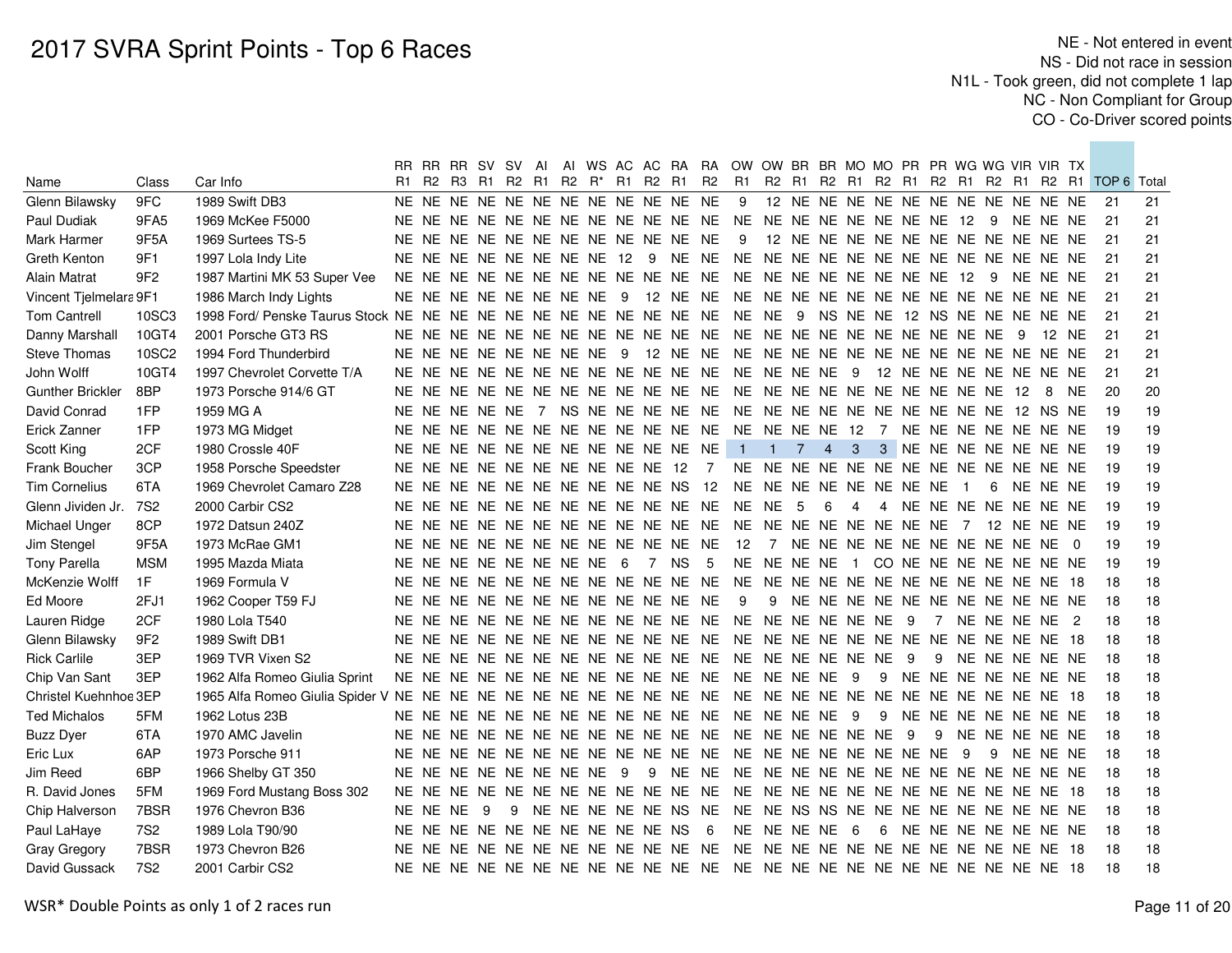|                         |                 |                           |            |            |                            |  |  |                |                                              |                                     | RR RR RR SV SV AI AI WS AC AC RA RA OW OW BR BR MO MO PR PR WG WG VIR VIR TX |          |  |     |   |  |     |                                    |                |          |      |                                           |    |
|-------------------------|-----------------|---------------------------|------------|------------|----------------------------|--|--|----------------|----------------------------------------------|-------------------------------------|------------------------------------------------------------------------------|----------|--|-----|---|--|-----|------------------------------------|----------------|----------|------|-------------------------------------------|----|
| Name                    | Class           | Car Info                  |            |            |                            |  |  |                | R1 R2 R3 R1 R2 R1 R2 R <sup>*</sup> R1 R2 R1 | <b>R2</b>                           |                                                                              | R1 R2 R1 |  |     |   |  |     |                                    |                |          |      | R2 R1 R2 R1 R2 R1 R2 R1 R2 R1 TOP 6 Total |    |
| William Ironside        | 8BP             | 1986 Porsche 944T         |            |            |                            |  |  |                |                                              |                                     |                                                                              |          |  |     |   |  |     | NS NE NE NE NE NE NE 9 NS NE       |                |          |      | 18                                        | 18 |
| Jim Lenehan             | 8AP             | 1976 Porsche 914/6        |            |            |                            |  |  |                |                                              |                                     |                                                                              |          |  |     |   |  |     | 9 NE NE NE NE NE NE NE NE NE       |                |          |      | 18                                        | 18 |
| <b>Lowell Marx</b>      | 8CP             | 1972 Datsun 240Z          |            |            |                            |  |  |                |                                              |                                     |                                                                              |          |  | - 9 | 9 |  |     | NE NE NE NE NE NE NE               |                |          |      | 18                                        | 18 |
| Dale Oesterle           | 8CP             | 1965 Lotus Elan S2        |            |            |                            |  |  |                |                                              |                                     |                                                                              |          |  |     |   |  |     | 9 NE NE NE NE NE NE NE NE NE       |                |          |      | 18                                        | 18 |
| Tom Vail Jr.            | 8AP             | 1974 Ferrari 308 GT4      |            |            |                            |  |  |                |                                              |                                     |                                                                              |          |  |     | 9 |  |     | NE NE NE NE NE NE NE               |                |          |      | 18                                        | 18 |
| Jim Malone              | 8BP             | 1970 Porsche 914/6        |            |            |                            |  |  |                |                                              |                                     |                                                                              |          |  |     |   |  |     |                                    |                |          |      | 18                                        | 18 |
| <b>Robert Corliss</b>   | 9F3             | 2001 Swift 014            |            |            |                            |  |  |                |                                              |                                     |                                                                              |          |  |     |   |  |     |                                    |                |          |      | 18                                        | 18 |
| Jim Edmonds             | 9F <sub>2</sub> | 1995 Van Diemen           |            |            |                            |  |  |                |                                              |                                     |                                                                              |          |  |     |   |  |     |                                    |                |          |      | 18                                        | 18 |
| Paul Kuhl               | 9FA5            | 1968 Lola T140            |            |            |                            |  |  |                |                                              | NE NE NE NE NE NE NE NE NE NE NE NE | NE NE NE NE NE NE NE NE NE NE NE NE 18                                       |          |  |     |   |  |     |                                    |                |          |      | 18                                        | 18 |
| Lauren Fix              | 10GT4           | 2000 Jaguar XKR           |            |            |                            |  |  |                |                                              | NE NE NE NE NE NE NE NE NE NE NE NE | NE NE NE NE NE NE NE NE 6                                                    |          |  |     |   |  |     | 12 NE NE NE                        |                |          |      | 18                                        | 18 |
| Tom Hedges              | 10GT1           | 1977 Porsche 930Turbo GTO |            |            |                            |  |  |                |                                              |                                     |                                                                              |          |  |     |   |  |     |                                    |                |          |      | 18                                        | 18 |
| Jerry Kaufman           | 10GT4           | 2012 BMW M3               |            |            |                            |  |  |                |                                              | NE NE NE NE NE NE NE NE NE NE NE NE | NE NE NE NE NE NE NE NE NE NE NE NE 18                                       |          |  |     |   |  |     |                                    |                |          |      | 18                                        | 18 |
| Robert Pfeffer          | 12MP2           | 1990 Chevrolet Corvette   |            |            |                            |  |  |                | NE NE NE NE NE NE NE NE NE NE NE NE          |                                     | NE NE 9                                                                      |          |  |     |   |  |     | 9 NE NE NE NE NE NE NE NE NE       |                |          |      | 18                                        | 18 |
| <b>Phil Mulacek</b>     | 7M              | 1967 GT40 MKII            |            |            |                            |  |  |                | NE NE NE NE NE NE NE NE NE NE NE NE          |                                     | NE NE 1                                                                      |          |  |     |   |  |     | 16 NE NE NE NE NE NE NE NE NE      |                |          |      | 17                                        | 17 |
| Michael Vellone         | 7BSR            | 1980 March Sportsracer    |            |            | NE NE NE NE NE NE NE NE 16 |  |  | $\blacksquare$ | NE NE                                        |                                     |                                                                              |          |  |     |   |  |     |                                    |                |          |      | 17                                        | 17 |
| <b>Brad Blum</b>        | 10GT4           | 2006 Porsche 997 GT3 Cup  | NE NE NE 5 |            |                            |  |  |                |                                              |                                     |                                                                              |          |  |     |   |  |     |                                    |                |          |      | 17                                        | 17 |
| David Lloyds            | 10SC2           | 1993 Chevrolet Lumina     |            |            |                            |  |  |                |                                              |                                     |                                                                              |          |  |     |   |  |     | 16 NE NE NE                        |                |          |      | 17                                        | 17 |
| Rib Regna               | 10GT1           | 1980 Chevrolet Corvette   |            |            |                            |  |  |                |                                              |                                     |                                                                              |          |  |     |   |  |     | $\overline{1}$                     |                | NE NE NE |      | 17                                        | 17 |
| John Higgins            | 11GTP1          | 1985 Porsche Fabcar       |            |            |                            |  |  |                |                                              |                                     |                                                                              |          |  |     |   |  |     | 16 NE NE NE NE NE NE NE            |                |          |      | 17                                        | 17 |
| Bo Lemmon               | 1HP             | 1959 Austin Healy Sprite  |            |            |                            |  |  |                |                                              | NE NE NE NE NE NE NE NE NE NE NE NE | NE NE NE NE NE NE NE NE NE NE 16                                             |          |  |     |   |  |     |                                    |                | NS NE    |      | 16                                        | 16 |
| Holger Ahl              | 2FF             | 1977 Hawke DL17           |            |            |                            |  |  |                |                                              |                                     |                                                                              |          |  |     |   |  |     |                                    |                |          |      | 16                                        | 16 |
| David Allison           | 2FF             | 1969 Alexis MK15          |            |            |                            |  |  |                |                                              |                                     |                                                                              |          |  |     |   |  |     |                                    | $\overline{7}$ |          | 9 NE | 16                                        | 16 |
| <b>Charles Daniels</b>  | 2CF             | 1973 Crossle 32F          |            |            |                            |  |  |                | NE NE NE NE NE NE NE NE NE NE NE NE          |                                     | $\overline{1}$                                                               |          |  |     |   |  |     | 1 NE NE NE NE NE NE NE NE NE NE 14 |                |          |      | 16                                        | 16 |
| Dave Sweeney            | 2FB             | 1965 Brabham BT 14        |            |            |                            |  |  |                |                                              |                                     |                                                                              |          |  |     |   |  |     |                                    |                |          |      | 16                                        | 16 |
| Larry Wilson            | 2FB             | 1969 Brabham BT29         |            |            |                            |  |  |                |                                              |                                     |                                                                              |          |  |     |   |  |     |                                    |                | NS NE    |      | 16                                        | 16 |
| <b>Rick Bardsley</b>    | 3CP             | 1959 Porsche 356A         |            |            |                            |  |  |                |                                              |                                     |                                                                              |          |  |     |   |  | - 6 | 6                                  |                | NE NE NE |      | 16                                        | 16 |
| Sam Cummings            | 3BS             | 1965 Alfa Romeo GTA       |            |            |                            |  |  |                |                                              |                                     |                                                                              |          |  |     |   |  |     |                                    |                |          |      | 16                                        | 16 |
| Nick Colonna            | 4BM             | 1958 Devin SS             |            |            |                            |  |  |                |                                              |                                     |                                                                              |          |  |     |   |  |     |                                    |                |          |      | 16                                        | 16 |
| Jonathan DeGayn 4BM     |                 | 1959 Devin JM Mk1 Special |            |            |                            |  |  |                |                                              |                                     |                                                                              |          |  |     |   |  |     |                                    |                |          |      | 16                                        | 16 |
| Daniel Furey            | 4BP             | 1956 Ford Thunderbird R   |            |            |                            |  |  |                |                                              |                                     |                                                                              |          |  |     |   |  |     |                                    |                |          |      | 16                                        | 16 |
| John G Miller           | 4CM             | 1961 Hatch Park Spl.      |            |            |                            |  |  |                |                                              |                                     |                                                                              |          |  |     |   |  |     |                                    |                |          |      | 16                                        | 16 |
| <b>Richard Baldwin</b>  | 5SRF            | 2005 SRF                  |            |            |                            |  |  |                | NE NE NE NE NE NE NE NE NE NE NE NE          |                                     | NE NE 16 NE NE NE NE NE NE NE NE NE NE NE                                    |          |  |     |   |  |     |                                    |                |          |      | 16                                        | 16 |
| <b>Robert Boller</b>    | 5BSR            | 1963 Lotus 23B            |            |            |                            |  |  |                | NE NE NE NE NE NE NE NE NE NE N1L 16         |                                     |                                                                              |          |  |     |   |  |     |                                    |                |          |      | 16                                        | 16 |
| Ralph Thomas            | 5BSR            | 1978 Mallock Mk 17        |            |            |                            |  |  |                | NE NE NE NE NE 16 NS NE NE NE NE NE          |                                     |                                                                              |          |  |     |   |  |     |                                    |                |          |      | 16                                        | 16 |
| Alexis Hocevar          | 6TA             | 1968 Pontiac Firebird     |            |            |                            |  |  |                |                                              |                                     |                                                                              |          |  |     |   |  |     |                                    |                |          |      | 16                                        | 16 |
| <b>Terry Lippincott</b> | 6BP             | 1963 Jaguar XKE           |            | NE NE NE 7 |                            |  |  |                |                                              |                                     |                                                                              |          |  |     |   |  |     |                                    |                |          |      | 16                                        | 16 |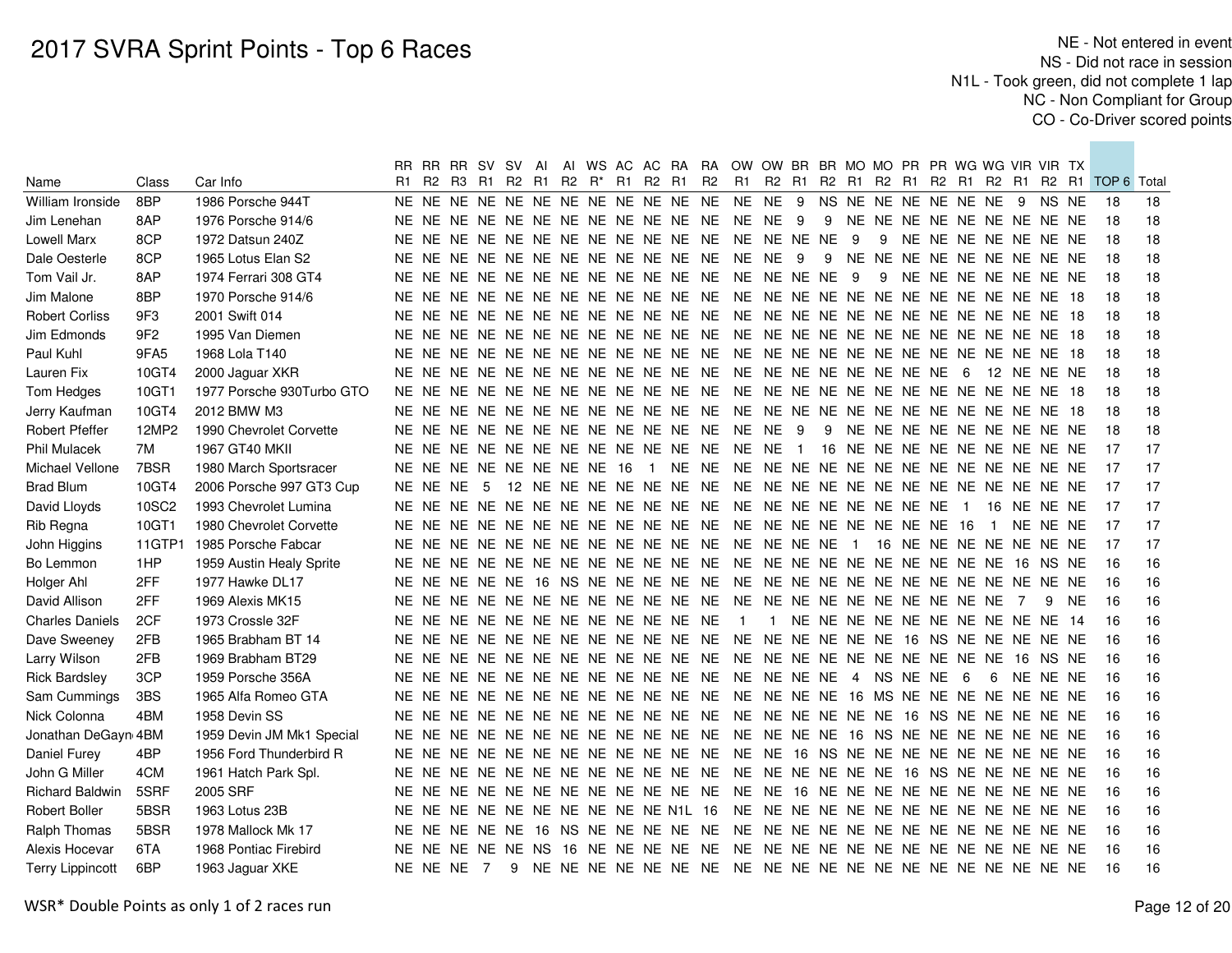|                          |                  |                             |    |            | RR RR RR SV SV AI                |  |   |  |                                     |                | AI WS AC AC RA RA OW OW BR BR MO MO PR PR WG WG VIR VIR TX |       |                         |           |             |  |  |                                    |          |                                                                                           |    |
|--------------------------|------------------|-----------------------------|----|------------|----------------------------------|--|---|--|-------------------------------------|----------------|------------------------------------------------------------|-------|-------------------------|-----------|-------------|--|--|------------------------------------|----------|-------------------------------------------------------------------------------------------|----|
| Name                     | Class            | Car Info                    | R1 |            | R2 R3 R1 R2                      |  |   |  |                                     |                |                                                            |       |                         |           |             |  |  |                                    |          | R1 R2 R <sup>*</sup> R1 R2 R1 R2 R1 R2 R1 R2 R1 R2 R1 R2 R1 R2 R1 R2 R1 R2 R1 TOP 6 Total |    |
| Jeff Mitchell            | 6AP              | 1974 Porsche 911            |    |            |                                  |  |   |  |                                     |                |                                                            |       |                         |           |             |  |  |                                    |          | -16                                                                                       | 16 |
| Tom Shelton              | 6BP              | 1966 Shelby GT350           |    |            |                                  |  |   |  |                                     |                |                                                            |       |                         |           |             |  |  | 7 NE NE NE NE NE NE NE             |          | 16                                                                                        | 16 |
| Henry Vicioso            | 6AS              | 1965 Ford Mustang           |    |            |                                  |  |   |  |                                     |                |                                                            |       |                         |           |             |  |  |                                    |          | 16                                                                                        | 16 |
| Sam Viviano              | 6TA              | 1969 Chevrolet Camaro       |    |            |                                  |  |   |  |                                     |                |                                                            |       |                         |           |             |  |  | 9 NE NE NE                         |          | 16                                                                                        | 16 |
| <b>Brent Berge</b>       | 7ASR             | 1978 Lola Can-Am            |    |            |                                  |  |   |  |                                     |                |                                                            |       |                         |           |             |  |  |                                    |          | 16                                                                                        | 16 |
| James Dolan              | 7MR              | 1967 Ford GT40 MKIV         |    |            |                                  |  |   |  |                                     |                |                                                            |       |                         |           |             |  |  |                                    |          | 16                                                                                        | 16 |
| Andy Jaekels             | 7S <sub>2</sub>  | 1988 Lola T88/90            |    | NE NE NE 9 |                                  |  |   |  |                                     |                |                                                            |       |                         |           |             |  |  |                                    |          | 16                                                                                        | 16 |
| Jim Lenehan              | 7VS <sub>2</sub> | 1982 Swift DB2              |    |            |                                  |  |   |  |                                     |                |                                                            |       |                         |           |             |  |  |                                    |          | 16                                                                                        | 16 |
| Howard Liebengor 7ASR    |                  | 1990 Dodge Shelby Can Am    |    |            |                                  |  |   |  |                                     |                |                                                            |       |                         |           |             |  |  |                                    |          | 16                                                                                        | 16 |
| Claude Malette           | 7S <sub>2</sub>  | 1990 Lola T90/91            |    |            |                                  |  |   |  |                                     |                |                                                            |       |                         |           |             |  |  |                                    |          | -16                                                                                       | 16 |
| <b>Charles Parsons</b>   | 7ASR             | 1982 Gallas GR3             |    |            |                                  |  |   |  |                                     |                |                                                            |       |                         |           |             |  |  |                                    |          | -16                                                                                       | 16 |
| <b>Timothy Sands</b>     | 7VS <sub>2</sub> | 1986 Swift DB2              |    |            |                                  |  |   |  |                                     |                |                                                            |       |                         |           |             |  |  |                                    |          | -16                                                                                       | 16 |
| <b>Turner Woodard</b>    | 7BSR             | 1975 Chevron B31            |    |            |                                  |  |   |  |                                     |                |                                                            |       |                         |           |             |  |  | 7 NE NE NE NE NE NE NE NE NE       |          | -16                                                                                       | 16 |
| Jeff Fisher              | 8BP              | 1964 Lotus Elan 26R         |    |            |                                  |  |   |  |                                     |                |                                                            |       |                         |           |             |  |  |                                    |          | -16                                                                                       | 16 |
| Jim Hamblin              | 8AP              | 1968 Porsche 911            |    |            |                                  |  |   |  |                                     |                |                                                            |       |                         |           |             |  |  |                                    |          | 16                                                                                        | 16 |
| Jeff Mitchell            | 8RS              | 1974 BMW 2002               |    |            |                                  |  |   |  |                                     |                |                                                            |       |                         |           |             |  |  |                                    |          | 16                                                                                        | 16 |
| Houghton Smith           | 8AP              | 1978 Datsun 280 Z           |    |            | NE NE NE NE NE 7                 |  |   |  |                                     |                |                                                            |       |                         |           |             |  |  |                                    |          | 16                                                                                        | 16 |
| Linwood Staub            | 8AP              | 1972 Datsun 240Z            |    |            |                                  |  |   |  |                                     |                |                                                            |       |                         |           |             |  |  |                                    |          | 16                                                                                        | 16 |
| Craig Campbell           | 9FC              | 1994 Van Diemen RF 94       |    |            |                                  |  |   |  |                                     |                |                                                            |       |                         |           |             |  |  |                                    |          | 16                                                                                        | 16 |
| Dennis Firestone 9FC     |                  | 1979 March Super Vee        |    |            |                                  |  |   |  | NE NE NE NE NE NE NE NE NE NE NE NE |                | $\overline{7}$                                             |       |                         |           |             |  |  | 9 NE NE NE NE NE NE NE NE NE NE NE |          | 16                                                                                        | 16 |
| Gordon Medenica 9FB      |                  | 1975 March 75B              |    |            |                                  |  |   |  |                                     |                |                                                            |       |                         |           |             |  |  |                                    |          | 16                                                                                        | 16 |
| Jeffrey Bernatovic 10GT1 |                  | 1990 Chevrolet GT1 Corvette |    |            |                                  |  |   |  |                                     |                |                                                            |       |                         |           |             |  |  |                                    |          | 16                                                                                        | 16 |
| Carlos Dominguez 10GT4   |                  | 1999 Porsche GT3 CUP        |    |            |                                  |  |   |  |                                     |                |                                                            |       |                         |           |             |  |  |                                    |          | 16                                                                                        | 16 |
| Kurt Fazekas             | 10GT4            | 2014 Porsche GT3 Cup        |    |            |                                  |  |   |  |                                     |                |                                                            |       |                         |           |             |  |  |                                    |          | 16                                                                                        | 16 |
| Tim Kezman               | 10TA             | 2009 Porsche 997.1          |    |            |                                  |  |   |  |                                     |                |                                                            |       |                         |           |             |  |  |                                    |          | 16                                                                                        | 16 |
| Bob Tyo                  | 10SC2            | 1983 Oldsmobile Cutlass TA  |    |            |                                  |  |   |  |                                     |                |                                                            |       |                         |           |             |  |  |                                    |          | 16                                                                                        | 16 |
| David Nikolas            | 11GTP1           | 1988 Fabcar GTP             |    |            |                                  |  |   |  |                                     |                |                                                            |       |                         |           |             |  |  |                                    |          | -16                                                                                       | 16 |
| Michael Kehoe            | 12MP1            |                             |    |            |                                  |  |   |  |                                     |                |                                                            |       |                         |           |             |  |  |                                    |          | -16                                                                                       | 16 |
| Daniel Leonard           | <b>PWB</b>       | 1949 MG TC                  |    |            |                                  |  |   |  |                                     |                |                                                            |       |                         |           |             |  |  |                                    |          | -16                                                                                       | 16 |
| <b>Fred Strickland</b>   | <b>PWC</b>       | 1947 Reyngoudt Sprint       |    |            |                                  |  |   |  |                                     |                |                                                            |       |                         |           |             |  |  |                                    |          | -16                                                                                       | 16 |
| Jeffrey Anderson         | 2FJ1             | 1961 Lotus 20/22 FJ         |    |            |                                  |  |   |  |                                     |                |                                                            |       |                         |           |             |  |  |                                    |          | 15                                                                                        | 15 |
| John Mahall              | 8CP              | 1962 Lotus Seven            |    |            |                                  |  |   |  |                                     |                |                                                            |       |                         |           |             |  |  | 9 NE NE NE NE NE                   |          | -15                                                                                       | 15 |
| Steve Rauh               | 8BS              | 1972 Alfa Romeo GTV         |    |            |                                  |  |   |  |                                     |                |                                                            |       |                         |           |             |  |  | - 9                                | NE NE NE | -15                                                                                       | 15 |
| <b>Bill Heifner</b>      | 10GT4            | 1993 Chevrolet Camaro IMSA  |    |            | NE NE NE NE NE NE NE NE NE NE NS |  |   |  |                                     | $\overline{7}$ |                                                            | NE NE | $\overline{\mathbf{3}}$ | <b>NS</b> | $5^{\circ}$ |  |  | NS NE NE NE NE NE NE NE            |          | -15                                                                                       | 15 |
| David Holmes             | <b>PWB</b>       | 1949 MG TC                  |    |            | NE NE NE NE NE 6                 |  | 9 |  |                                     |                |                                                            |       |                         |           |             |  |  |                                    |          | -15                                                                                       | 15 |
| John Gorsline            | 1CS              | 1964 Mini Cooper            |    |            |                                  |  |   |  |                                     |                |                                                            |       |                         |           |             |  |  |                                    |          | -14                                                                                       | 14 |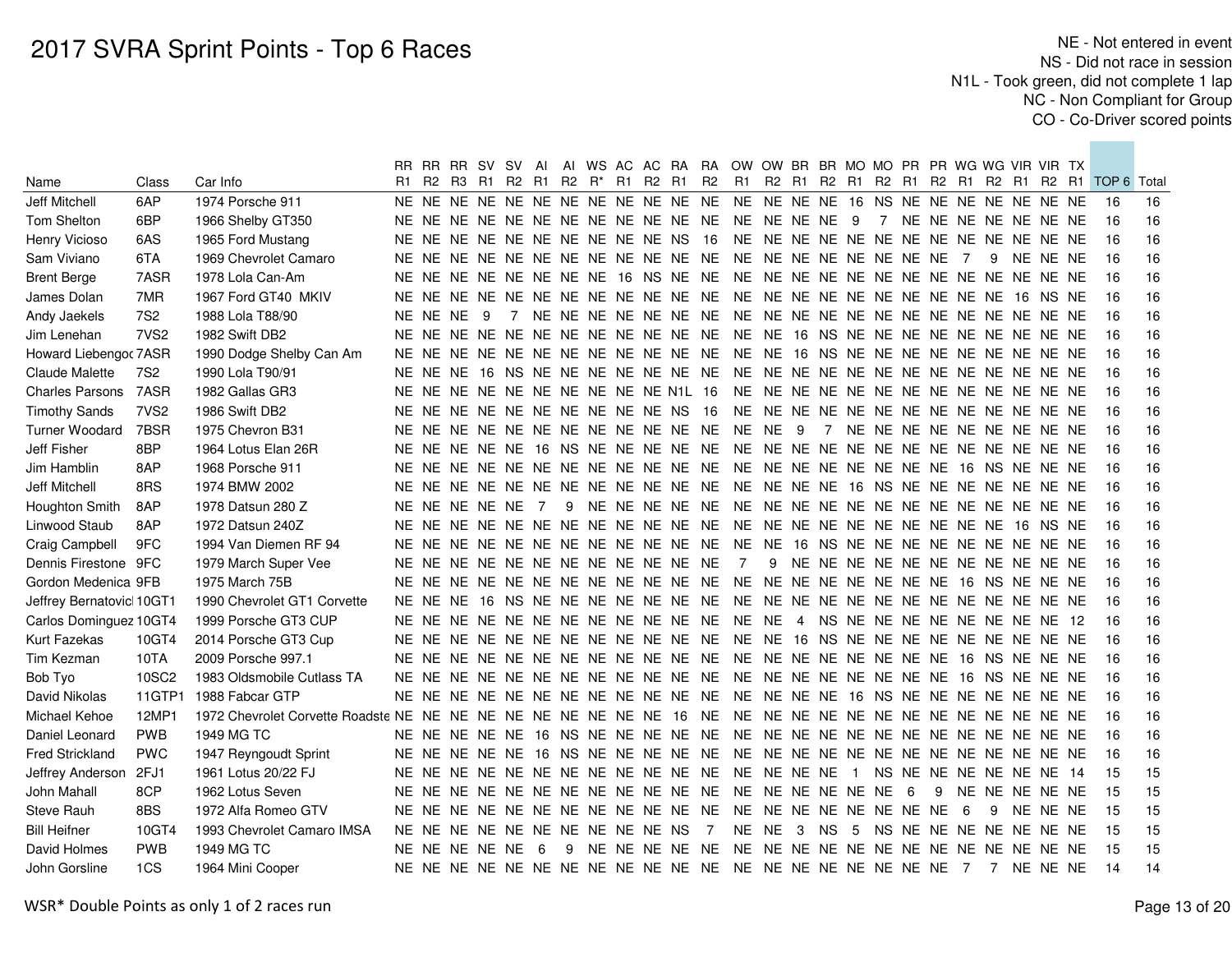|                             |                 |                               |    |            | RR RR RR SV SV                            | AI |  |                 |                                     |                | AI WS AC AC RA RA OW OW BR BR MO MO PR PR WG WG VIR VIR TX |   |                |                |               |     |                                        |     |          |                                                    |    |
|-----------------------------|-----------------|-------------------------------|----|------------|-------------------------------------------|----|--|-----------------|-------------------------------------|----------------|------------------------------------------------------------|---|----------------|----------------|---------------|-----|----------------------------------------|-----|----------|----------------------------------------------------|----|
| Name                        | Class           | Car Info                      | R1 |            | R2 R3 R1 R2 R1 R2 R <sup>*</sup> R1 R2 R1 |    |  |                 |                                     | <b>R2</b>      |                                                            |   |                |                |               |     |                                        |     |          | R1 R2 R1 R2 R1 R2 R1 R2 R1 R2 R1 R2 R1 TOP 6 Total |    |
| <b>Richard Rzepkows 1FP</b> |                 | 1971 MG Midget                |    |            |                                           |    |  |                 |                                     |                |                                                            |   |                |                |               |     | 9                                      |     | NE NE NE | 14                                                 | 14 |
| Lou Marchant                | 1FP             | 1959 MG A                     |    |            |                                           |    |  |                 |                                     |                |                                                            |   |                |                |               |     |                                        |     |          | 14                                                 | 14 |
| Jeffrey Barbour             | 2PCF            | 1991 Van Diemen RF91          |    |            |                                           |    |  |                 |                                     |                |                                                            |   |                |                |               |     | $\overline{7}$                         |     | NE NE NE | 14                                                 | 14 |
| Jason Cowdrey               | 2CF             | 1976 Crossle 32               |    |            |                                           |    |  |                 |                                     |                |                                                            | 6 |                |                |               |     | 6 NE NE NE NE NE NE NE NE 2            |     |          | 14                                                 | 14 |
| Ralph Salomon               | 2FJ2            | 1960 Elva 200 FJ              |    |            |                                           |    |  |                 |                                     |                |                                                            |   |                |                |               |     | 5 NE NE NE NE NE NE NE                 |     |          | 14                                                 | 14 |
| Douglas Voss                | 2FF             | 1971 Merlyn MK20              |    |            |                                           |    |  |                 | NE NE NE NE NE NE NE NE NE NE NE NE |                | $\overline{7}$                                             |   |                |                |               |     | 7 NE NE NE NE NE NE NE NE NE NE NE NE  |     |          | 14                                                 | 14 |
| Stephen Hunter              | 3EP             | 1959 Porsche 356A             |    |            |                                           |    |  |                 |                                     |                |                                                            |   |                |                |               |     | $\overline{7}$                         |     | NE NE NE | 14                                                 | 14 |
| Thomas Phelan               | 3CP             | 1967 Datsun SRL 311           |    |            |                                           |    |  |                 |                                     |                |                                                            |   |                |                | 3 NE NE NE NE |     |                                        | - 9 | NS NE    | 14                                                 | 14 |
| Dan Higgins                 | 3EP             | 1958 Alfa Romeo Giuletta      |    |            |                                           |    |  |                 |                                     |                |                                                            |   |                |                |               |     |                                        |     |          | 14                                                 | 14 |
| Jim Gewinner                | 5FM             | 1965 Lotus 23B                |    |            |                                           |    |  |                 |                                     |                |                                                            |   |                |                |               |     |                                        |     |          | 14                                                 | 14 |
| Sam Fallin                  | 6BP             | 1965 Ford Shelby Mustang      |    |            |                                           |    |  |                 |                                     |                |                                                            |   |                |                |               |     |                                        |     |          | 14                                                 | 14 |
| James Glass                 | 6AP             | 1971 Chevrolet Corvette       |    | NE NE NE 9 |                                           |    |  |                 |                                     |                |                                                            |   |                |                |               |     | $\blacksquare$                         |     | NE NE NE | 14                                                 | 14 |
| Clair Schwendem: 6AP        |                 |                               |    |            |                                           |    |  |                 |                                     |                |                                                            |   |                |                |               |     | 5 NE NE NE NE NE NE NE NE 8            |     |          | 14                                                 | 14 |
| A.C. D'Augustine 6AP        |                 | 1965 Shelby Cobra             |    |            |                                           |    |  |                 |                                     |                |                                                            |   |                |                |               |     |                                        |     |          | 14                                                 | 14 |
| Mike Schaefer               | 6BP             | 1966 Shelby Mustang GT350     |    |            |                                           |    |  |                 |                                     |                |                                                            |   |                |                |               |     |                                        |     |          | 14                                                 | 14 |
| <b>Richard Thomas</b>       | 8CP             | 1972 Jensen Healey            |    |            |                                           |    |  |                 |                                     |                |                                                            |   |                |                |               |     | 7 NE NE NE NE NE                       |     |          | 14                                                 | 14 |
| John Stephens               | 8CP             | 1972 Datsun 240Z              |    |            |                                           |    |  |                 |                                     |                |                                                            |   |                |                |               |     |                                        |     |          | 14                                                 | 14 |
| Roger Williams              | 1FP             | 1970 Porsche 911              |    |            |                                           |    |  |                 |                                     |                |                                                            |   |                |                |               |     |                                        |     |          | 14                                                 | 14 |
| Jason Keffer                | 9F <sub>2</sub> | 1982 Spartan                  |    |            |                                           |    |  |                 |                                     |                |                                                            |   |                |                |               |     |                                        |     |          | 14                                                 | 14 |
| Wesley Cunningh: 9F3        |                 | 2004 Elan Pro Formula Mazda   |    |            |                                           |    |  |                 |                                     |                |                                                            |   |                |                |               |     |                                        |     |          | 14                                                 | 14 |
| Steven Davison              | 10GT4           | 2009 Aston Martin GT4         |    |            |                                           |    |  |                 |                                     |                |                                                            |   |                |                |               |     |                                        |     |          | 14                                                 | 14 |
| Jim Downing                 |                 | 11GTP3 1999 Kudzu DLY         |    |            |                                           |    |  |                 |                                     |                |                                                            |   |                |                |               |     |                                        |     |          | -14                                                | 14 |
| <b>Harry Gentry</b>         | 1FP             | 1962 MG Midget                |    |            |                                           |    |  |                 |                                     |                |                                                            |   |                |                |               |     | $\blacksquare$                         |     | NE NE NE | -13                                                | 13 |
| Peter Nielsen               | 1F              | 1965 Autodynamics MK III      |    |            |                                           |    |  |                 |                                     |                |                                                            |   |                |                |               |     | $\blacksquare$                         |     | NE NE NE | -13                                                | 13 |
| Tom Fraelich                | 2CF             | 1979 Crossle 32F Formula Ford |    |            |                                           |    |  |                 | NE NE NE NE NE NE NE NE NE NE NE NE |                | - 6                                                        |   |                |                |               |     | 7 NE NE NE NE NE NE NE NE NE NE NE NE  |     |          | -13                                                | 13 |
| Jay Galpin                  | 2FB             | 1967 Brabham BT21B            |    |            |                                           |    |  |                 |                                     |                |                                                            |   |                |                |               | - 6 | $\overline{7}$                         |     | NE NE NE | -13                                                | 13 |
| <b>Bruce Hamilton</b>       | 2FB             | 1970 Brabham BT 36            |    |            |                                           |    |  |                 |                                     |                |                                                            |   |                |                |               |     | NS NE NE 12                            |     |          | 13                                                 | 13 |
| <b>Steve Walker</b>         | 3BS             | 1965 BMW 1800 Ti              |    |            |                                           |    |  |                 |                                     |                |                                                            |   |                |                |               |     | NE NE NE NE NE NE NE NE NE             |     |          | -13                                                | 13 |
| Jack Busch                  | 6BP             | 1967 Jaguar XKE               |    |            |                                           |    |  |                 |                                     |                |                                                            |   |                |                |               |     | $\blacksquare$                         |     | NE NE NE | -13                                                | 13 |
| Marc A. Petein              | 6BP             | 1966 Shelby GT 350            |    |            | NE NE NE NE NE NE NE NE                   |    |  | $6\overline{6}$ |                                     |                |                                                            |   |                |                |               |     |                                        |     |          | 13                                                 | 13 |
| <b>Fritz Seidel</b>         | 6AP             | 1973 Porsche 911 IROC-RSR     |    |            |                                           |    |  |                 | NE NE NE NE NE NE NE NE NE NE NS    | $\overline{1}$ |                                                            |   |                |                |               |     | NE NE NE NE NE NE NE NE NE NE NE NE 12 |     |          | 13                                                 | 13 |
| Marc Adler                  | <b>7S2</b>      | 2006 Van Diemen S2            |    | NE NE NE 5 |                                           |    |  |                 |                                     |                | 6 NE NE NE NE NE NE NE NE NE NE NE                         |   | $\overline{1}$ | $\overline{1}$ |               |     | NE NE NE NE NE NE NE                   |     |          | 13                                                 | 13 |
| <b>Mitchell Eitel</b>       | 7BSR            | 1971 Lola T212                |    |            |                                           |    |  |                 |                                     |                |                                                            |   |                |                |               |     | $\overline{7}$                         |     | NE NE NE | -13                                                | 13 |
| Rob Bellevue                | 8BS             | 1971 BMW 2002                 |    |            | NE NE NE NE NE NE NE NE                   |    |  | $\overline{4}$  |                                     |                |                                                            |   |                |                |               |     |                                        |     |          | 13                                                 | 13 |
| Francesco Meland 10GT4      |                 | 1996 Porsche 993 TT           |    |            |                                           |    |  |                 |                                     |                |                                                            |   |                |                |               |     |                                        |     |          | -13                                                | 13 |
| Lawrence Schuma 10GT4       |                 | 2008 Porsche Cup GT3 Cup      |    |            |                                           |    |  |                 |                                     |                |                                                            |   |                |                |               |     |                                        |     |          | -13                                                | 13 |
|                             |                 |                               |    |            |                                           |    |  |                 |                                     |                |                                                            |   |                |                |               |     |                                        |     |          |                                                    |    |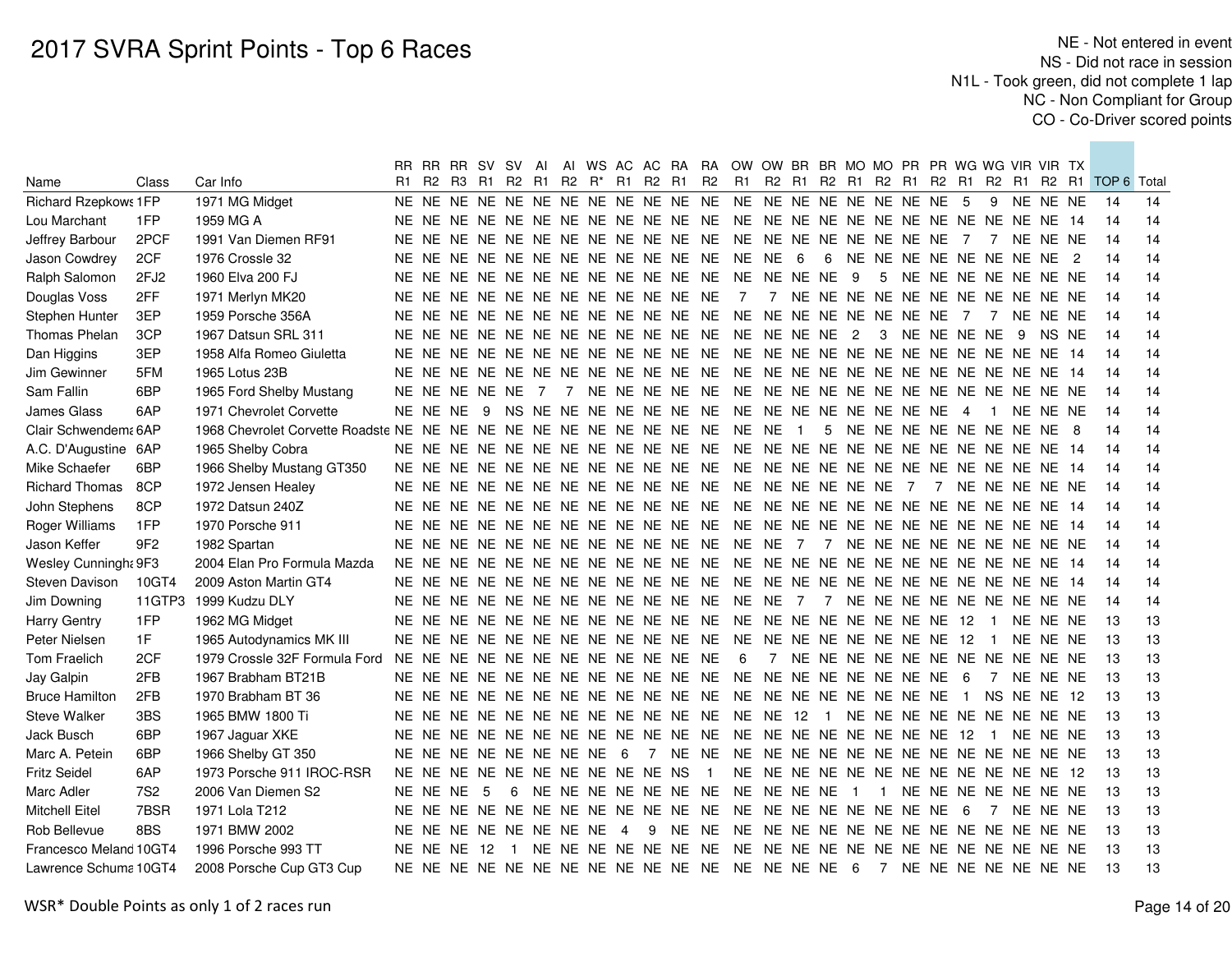|                        |                  |                                                                     |                           |          | RR RR RR SV SV AI                   |   |                 |  |    |       |                                     |                                     | AI WS AC AC RA RA OW OW BR BR MO MO PR PR WG WG VIR VIR TX |                                    |  |     |       |                          |                        |     |          |      |                                                       |    |
|------------------------|------------------|---------------------------------------------------------------------|---------------------------|----------|-------------------------------------|---|-----------------|--|----|-------|-------------------------------------|-------------------------------------|------------------------------------------------------------|------------------------------------|--|-----|-------|--------------------------|------------------------|-----|----------|------|-------------------------------------------------------|----|
| Name                   | Class            | Car Info                                                            |                           |          | R1 R2 R3 R1 R2 R1 R2 R <sup>*</sup> |   |                 |  | R1 | R2 R1 |                                     | <b>R2</b>                           | R1                                                         |                                    |  |     |       |                          |                        |     |          |      | R2 R1 R2 R1 R2 R1 R2 R1 R2 R1 R2 R1 R2 R1 TOP 6 Total |    |
| Gary Sousa             | 10SC2            | 1995 Chevrolet Monte Carlo SS                                       | NE NE NE NE NE NE NE NE 7 |          |                                     |   |                 |  |    |       |                                     |                                     |                                                            |                                    |  |     |       |                          |                        |     |          |      | -13                                                   | 13 |
| Tom Weglarz            | 10GT2            | 1981 Chevrolet Camaro                                               |                           |          |                                     |   |                 |  |    |       |                                     |                                     |                                                            |                                    |  |     |       |                          |                        |     |          |      | 13                                                    | 13 |
| <b>Todd Wetzel</b>     | 1GP              | 1957 Turner 950S                                                    |                           |          |                                     |   |                 |  |    |       |                                     | NE NE NE NE NE NE NE NE NE NE NE NE | NE NE NE NE NE NE NE NE 12 NS NE NE NE                     |                                    |  |     |       |                          |                        |     |          |      | 12                                                    | 12 |
| <b>Bruce Domeck</b>    | 2CF              | 1976 Lola T342                                                      |                           |          |                                     |   |                 |  |    |       |                                     | NE NE NE NE NE NE NE NE NE NE NE NE | NE NE NE NE 7                                              |                                    |  |     |       |                          | 5 NE NE NE NE NE NE NE |     |          |      | 12                                                    | 12 |
| Tim Baker              | 3CP              | 1962 Porsche 356                                                    |                           |          | NE NE NE NE NE                      |   | $5\overline{)}$ |  |    |       |                                     | 7 NE NE NE NE NE                    |                                                            |                                    |  |     |       |                          |                        |     |          |      | 12                                                    | 12 |
| Clark Lance            | 3CP              | 1964 Lotus Elan                                                     |                           |          |                                     |   |                 |  |    |       | NE NE NE NE NE NE NE NE NE NE NE NE |                                     | NE NE NE NE 5                                              |                                    |  |     |       |                          | 7 NE NE NE NE NE NE NE |     |          |      | 12                                                    | 12 |
| Jeff Lumbard           | 3DP              | 1961 Austin Healey 3000 MK1                                         |                           |          |                                     |   |                 |  |    |       | NE NE NE NE NE NE NE NE NE NE NS 12 |                                     |                                                            |                                    |  |     |       |                          |                        |     |          |      | 12                                                    | 12 |
| David Stern            | 3EP              | 1971 Fiat Spider                                                    |                           |          |                                     |   |                 |  |    |       |                                     |                                     |                                                            |                                    |  |     |       |                          |                        |     |          |      | 12                                                    | 12 |
| <b>Bob Wechsler</b>    | 4AP              | 1957 Chevrolet Corvette                                             |                           |          |                                     |   |                 |  |    |       |                                     |                                     |                                                            |                                    |  |     |       |                          |                        |     |          |      | 12                                                    | 12 |
| Harry McPherson 5GTR   |                  | 1968 Ford GT40 MK1                                                  |                           |          |                                     |   |                 |  |    |       |                                     |                                     |                                                            |                                    |  |     |       |                          |                        |     |          |      | 12                                                    | 12 |
| William Goldkind       | 5FM              | 1962 Lotus 23B                                                      |                           |          |                                     |   |                 |  |    |       |                                     |                                     |                                                            |                                    |  |     |       |                          |                        |     |          |      | -12                                                   | 12 |
| <b>Burton August</b>   | 6BP              | 1966 Ford Mustang                                                   |                           |          |                                     |   |                 |  |    |       |                                     |                                     |                                                            |                                    |  | - 5 | NE NE | $\overline{\phantom{1}}$ | $\overline{1}$         |     | NE NE NE |      | -12                                                   | 12 |
| <b>Steve Francis</b>   | 6TA              | 1967 Ford Mustang                                                   |                           |          |                                     |   |                 |  |    |       |                                     |                                     |                                                            |                                    |  |     |       |                          |                        |     | 12 NE    |      | 12                                                    | 12 |
| Matthew Jensen         | 6BP              | 1969 Chevrolet Corvette                                             |                           |          |                                     |   |                 |  |    |       |                                     |                                     |                                                            |                                    |  |     |       |                          |                        |     |          |      | 12                                                    | 12 |
| <b>Frank Marcum</b>    | 6AS              | 1964 Ford Falcon                                                    |                           |          |                                     |   |                 |  |    |       |                                     |                                     |                                                            |                                    |  |     |       |                          |                        |     |          |      | 12                                                    | 12 |
| Sal Piccione           | 6BP              | 1965 Chevrolet Corvette                                             |                           |          |                                     |   |                 |  |    |       |                                     |                                     |                                                            |                                    |  |     |       |                          |                        |     |          |      | 12                                                    | 12 |
| Ron Ramsey             | 6BP              | 1965 Chevrolet Corvette Roadste NE NE NE 12 NS NE NE NE NE NE NE NE |                           |          |                                     |   |                 |  |    |       |                                     |                                     |                                                            |                                    |  |     |       |                          |                        |     |          |      | 12                                                    | 12 |
| Steven Cole            | 6BP              | 1969 Chevrolet Corvette                                             |                           |          |                                     |   |                 |  |    |       |                                     |                                     |                                                            |                                    |  |     |       |                          |                        |     |          |      | 12                                                    | 12 |
| Carl Janin             | 6TA              | 1968 Ford Mustang                                                   |                           |          |                                     |   |                 |  |    |       |                                     |                                     |                                                            |                                    |  |     |       |                          |                        |     |          | - 12 | 12                                                    | 12 |
| Kurt Fischer           | 7S <sub>2</sub>  | 1987 Swift DB 2                                                     |                           |          |                                     |   |                 |  |    |       |                                     |                                     |                                                            |                                    |  |     |       |                          |                        |     |          |      | 12                                                    | 12 |
| David Gunn             | 7ASR             | 1971 McLaren M8E                                                    |                           |          |                                     |   |                 |  |    |       |                                     | NE NE NE NE NE NE NE NE 12 NS NE NE |                                                            |                                    |  |     |       |                          |                        |     |          |      | 12                                                    | 12 |
| Max Maxedon            | 7VS <sub>2</sub> | 1984 Swift DB2                                                      |                           |          |                                     |   |                 |  |    |       |                                     | NE NE NE NE NE NE NE NE NE NE NS 12 |                                                            |                                    |  |     |       |                          |                        |     |          |      | 12                                                    | 12 |
| Jim Montana            | 7VS <sub>2</sub> | 1985 Lola T598                                                      |                           |          |                                     |   |                 |  |    |       |                                     | NE NE NE NE NE NE NE NE NE NE NE NE | NE NE 12 NS NE NE NE NE NE NE NE NE NE NE                  |                                    |  |     |       |                          |                        |     |          |      | 12                                                    | 12 |
| Sharon Adelman         | 8AP              | 1965 Ginetta G4R                                                    |                           |          |                                     |   |                 |  |    |       |                                     | NE NE NE NE NE NE NE NE NE NE NE NE | NE NE NE NE NE NE NE NE NE NE NE NE 12                     |                                    |  |     |       |                          |                        |     |          |      | 12                                                    | 12 |
| <b>Travis Engen</b>    | 9FB              | 1976 Ralt RT1                                                       |                           |          |                                     |   |                 |  |    |       | NE NE NE NE NE NE NE NE NE NE NE NE |                                     | 12 NS NE NE NE NE NE NE NE NE NE NE NE NE                  |                                    |  |     |       |                          |                        |     |          |      | 12                                                    | 12 |
| Jim Malone             | 9F <sub>2</sub>  | 1997 Mazda Formula                                                  |                           |          |                                     |   |                 |  |    |       | NE NE NE NE NE NE NE NE 12 NS NE NE |                                     |                                                            |                                    |  |     |       |                          |                        |     |          |      | 12                                                    | 12 |
| Ray Evernham           | 10SC2            | 1987 Chevrolet Monte Carlo                                          |                           |          |                                     |   |                 |  |    |       | NE NE NE NE NE NE NE NE NE NE NE NE |                                     | NE NE NE NE NE NE NE NE NE NE 12 NS NE                     |                                    |  |     |       |                          |                        |     |          |      | 12                                                    | 12 |
| Carlus Gann            | 10SC3            | 2003 Dodge Nascar CupCar                                            |                           |          |                                     |   |                 |  |    |       | NE NE NE NE NE NE NE NE NE NE NE NE |                                     | NE NE 7 NS NE NE NE NE NE NE                               |                                    |  |     |       |                          |                        | - 5 | NS NE    |      | 12                                                    | 12 |
| David Rankin           | 10GT4            | 1997 Chevrolet Camaro                                               |                           | NE NE NE | -6                                  | 6 |                 |  |    |       | NE NE NE NE NE NE NE                |                                     |                                                            |                                    |  |     |       |                          |                        |     |          |      | 12                                                    | 12 |
| Juan Gonzalez          | 11GTP3           | 2009 Oreca FLM09                                                    |                           |          |                                     |   |                 |  |    |       | NE NE NE NE NE NE NE NE NE NE NE NE |                                     | NE NE NE NE NE NE NE NE CO 12 NE NE NE                     |                                    |  |     |       |                          |                        |     |          |      | 12                                                    | 12 |
| <b>Steve Scullen</b>   | 11GTP3           | 2007 Lola B07/18 LMP1                                               |                           |          |                                     |   |                 |  |    |       | NE NE NE NE NE NE NE NE NE NE NE NE |                                     | NE NE NE NE NE NE NE NE 12 NS NE NE NE                     |                                    |  |     |       |                          |                        |     |          |      | 12                                                    | 12 |
| <b>Steve Forrer</b>    | 12MP1            | 1965 Ford Mustang Shelby                                            |                           |          |                                     |   |                 |  |    |       | NE NE NE NE NE NE NE NE NE NE NS 12 |                                     |                                                            |                                    |  |     |       |                          |                        |     |          |      | 12                                                    | 12 |
| <b>Ted Hershey</b>     | 1FP              | 1972 MG Midget                                                      |                           |          |                                     |   |                 |  |    |       |                                     | NE NE NE NE NE NE NE NE NE NE NE NE | NE NE NE NE NE NE NE NE 4                                  |                                    |  |     |       |                          | 7 NE NE NE             |     |          |      | 11                                                    | 11 |
| <b>Michael Wirrick</b> | 2FF              | 1972 Lola T204                                                      |                           |          |                                     |   |                 |  |    |       | NE NE NE NE NE NE NE NE NE NE NE NE |                                     | 5                                                          | 6 NE NE NE NE NE NE NE NE NE NE NE |  |     |       |                          |                        |     |          |      | 11                                                    | 11 |
| David Blakey           | 3DP              | 1967 MG B GT                                                        |                           |          |                                     |   |                 |  |    |       |                                     |                                     |                                                            |                                    |  |     |       |                          |                        | - 6 |          | 5 NE | $-11$                                                 | 11 |
| David Cannon           | 10GT4            | 2006 Ferrari 430 Challenge                                          |                           |          |                                     |   |                 |  |    |       |                                     |                                     |                                                            |                                    |  |     |       |                          |                        |     |          |      | $-11$                                                 | 11 |
|                        |                  |                                                                     |                           |          |                                     |   |                 |  |    |       |                                     |                                     |                                                            |                                    |  |     |       |                          |                        |     |          |      |                                                       |    |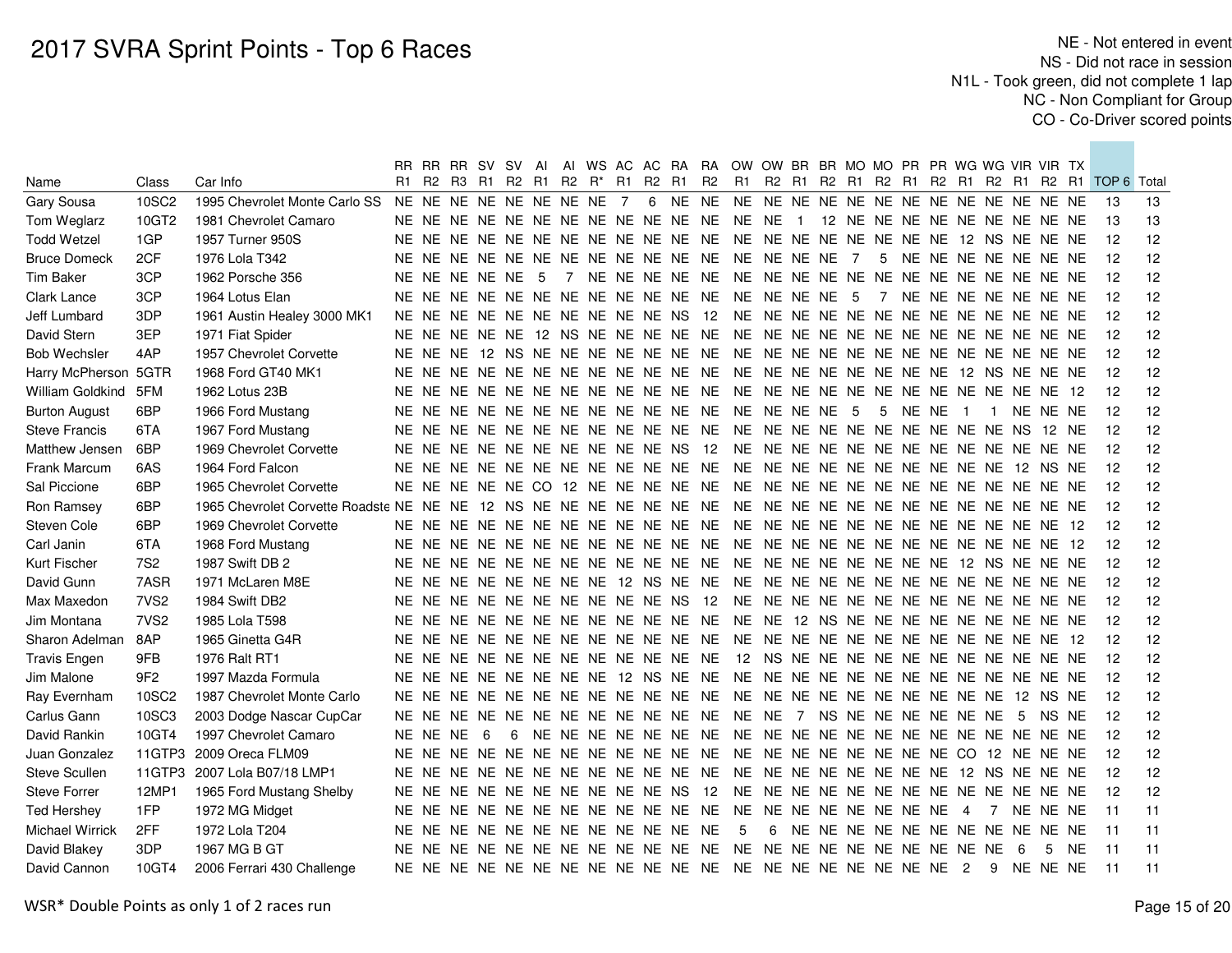|                         |                  |                                |    |            | RR RR RR SV SV AI                |     |  |  |                                              |     | AI WS AC AC RA RA OW OW BR BR MO MO PR PR WG WG VIR VIR TX                |                                        |                |   |                                   |  |                      |                |            |          |     |                                                 |    |
|-------------------------|------------------|--------------------------------|----|------------|----------------------------------|-----|--|--|----------------------------------------------|-----|---------------------------------------------------------------------------|----------------------------------------|----------------|---|-----------------------------------|--|----------------------|----------------|------------|----------|-----|-------------------------------------------------|----|
| Name                    | Class            | Car Info                       | R1 |            |                                  |     |  |  | R2 R3 R1 R2 R1 R2 R <sup>*</sup> R1 R2 R1 R2 |     | R1                                                                        |                                        |                |   |                                   |  |                      |                |            |          |     | R2 R1 R2 R1 R2 R1 R2 R1 R2 R1 R2 R1 TOP 6 Total |    |
| <b>Forest Barber</b>    | 11GTP3           |                                |    |            |                                  |     |  |  |                                              |     |                                                                           |                                        |                |   |                                   |  |                      |                | 9 NE NE NE |          |     | $-11$                                           | 11 |
| <b>Bradley Briscoe</b>  | 12NC             | 1976 Chevrolet Corvette        |    |            |                                  |     |  |  |                                              |     |                                                                           |                                        |                |   |                                   |  |                      |                |            |          |     | -11                                             | 11 |
| Jesse Darrow            | 1FP              | 1965 Triumph Spitfire          |    |            |                                  |     |  |  |                                              |     |                                                                           |                                        |                |   |                                   |  | - 9                  | $\mathbf{1}$   | NE NE NE   |          |     | 10                                              | 10 |
| Russell Wall            | 1FP              | 1961 Morris Mini               |    |            |                                  |     |  |  |                                              |     |                                                                           |                                        |                |   |                                   |  |                      |                | 4          | -6       | NE. | 10                                              | 10 |
| <b>Charles Derbes</b>   | 2FB              | 1970 Brabham BT29              |    |            |                                  |     |  |  | NE NE NE NE NE NE NE NE NE NE NE NE          |     | $\overline{4}$                                                            |                                        |                |   | 4 NE NE NE NE NE NE NE NE NE NE 2 |  |                      |                |            |          |     | 10                                              | 10 |
| <b>Bill Fickling</b>    | 2CF              | 1978 Eagle DGF-003             |    |            |                                  |     |  |  | NE NE NE NE NE NE NE NE NE NE NE NE          |     | 9                                                                         | 1 NE NE NE NE NE NE NE NE NE NE NE NE  |                |   |                                   |  |                      |                |            |          |     | 10                                              | 10 |
| Don Yount               | 2FB              | 1965 Lotus 41 F3               |    |            |                                  |     |  |  |                                              |     |                                                                           |                                        |                |   |                                   |  |                      |                |            |          |     | 10                                              | 10 |
| Horace Ott              | 3CP              | 1959 Porsche 356               |    | NE NE NE 5 |                                  | - 5 |  |  |                                              |     |                                                                           |                                        |                |   |                                   |  |                      |                |            |          |     | 10                                              | 10 |
| Pen Pendleton           | 5FM              | 1962 Genie Mk IV               |    |            |                                  |     |  |  |                                              |     |                                                                           |                                        |                |   |                                   |  |                      |                |            |          |     | 10                                              | 10 |
| Pierre Mulacek          | 6BP              | 1964 Shelby 289 Cobra          |    |            |                                  |     |  |  |                                              |     |                                                                           |                                        |                |   |                                   |  |                      |                |            |          |     | 10                                              | 10 |
| Jim Maetzold            | 9F <sub>2</sub>  | 1980 March 80A                 |    |            |                                  |     |  |  |                                              |     |                                                                           |                                        |                |   |                                   |  |                      |                |            |          |     | 10                                              | 10 |
| <b>Rick Wark</b>        | 9F3              | 2014 Swift 016                 |    |            |                                  |     |  |  |                                              |     |                                                                           |                                        |                |   |                                   |  |                      |                |            |          |     | 10                                              | 10 |
| David Lasco             | 10GT4            | 2008 Ford Mustang FR5002       |    |            |                                  |     |  |  |                                              |     |                                                                           |                                        |                |   |                                   |  |                      |                |            |          |     | 10                                              | 10 |
| <b>Brad Jaeger</b>      |                  | 11GTP3 2008 Ford Doran Ford GT |    |            |                                  |     |  |  |                                              |     |                                                                           |                                        |                |   |                                   |  | $-4$                 |                | 6 NE NE NE |          |     | 10                                              | 10 |
| Peter Reed              | <b>MSM</b>       | 1995 Mazda Miata               |    |            | NE NE NE NE NE NE NE NE 5        |     |  |  |                                              |     |                                                                           |                                        |                |   |                                   |  |                      |                |            |          |     | 10                                              | 10 |
| Marc Giroux             | 2FB              | 1969 Brabham BT29              |    |            |                                  |     |  |  | NE NE NE NE NE NE NE NE NE NE NS 9           |     |                                                                           |                                        |                |   |                                   |  |                      |                |            |          |     | 9                                               | 9  |
| Michael Popp            | 2FF              | 1972 Merlyn MK20               |    |            |                                  |     |  |  | NE NE NE NE NE NE NE NE NE NE NS 9           |     |                                                                           |                                        |                |   |                                   |  |                      |                |            |          |     | 9                                               | 9  |
| Graham Adelman 3DP      |                  | 1965 Turner MKIII              |    |            |                                  |     |  |  |                                              |     |                                                                           |                                        |                |   |                                   |  |                      |                |            | - 9      | NE. | 9                                               | 9  |
| Bob Cunningham 3DP      |                  | 1971 Porsche 914               |    |            |                                  |     |  |  |                                              |     |                                                                           |                                        |                |   |                                   |  |                      |                | - 5        | 4        | NE. | 9                                               | 9  |
| John Schrecker          | 3CP              | 1964 Porsche 356               |    |            |                                  |     |  |  |                                              |     |                                                                           |                                        |                |   |                                   |  |                      |                |            |          |     | 9                                               | 9  |
| Robert Wagner           | 3CP              | 1960 Austin Healey 3000        |    |            |                                  |     |  |  | NE NE NE NE NE NE NE NE NE NE NS 9           |     |                                                                           |                                        |                |   |                                   |  |                      |                |            |          |     | 9                                               | 9  |
| Daniel Ruehs            | 4BP              | 1959 Chevrolet Corvette        |    |            |                                  |     |  |  |                                              |     |                                                                           |                                        |                |   |                                   |  |                      |                |            |          |     | 9                                               | 9  |
| Robert Bosworth         | 6AP              | 1969 Chevrolet Corvette        |    |            |                                  |     |  |  |                                              |     |                                                                           |                                        |                |   |                                   |  |                      | $\blacksquare$ |            | NE NE NE |     | 9                                               | 9  |
| John Higgins            | 6AP              | 1975 Porsche 911               |    |            |                                  |     |  |  |                                              |     | NE NE NE NE NE 9 NS NE NE NE NE NE NE NE NE NE NS NC NE NE NE NE NE NE NE |                                        |                |   |                                   |  |                      |                |            |          |     | 9                                               | 9  |
| <b>Bob Lima</b>         | 6AP              | 1969 Chevrolet Corvette        |    |            |                                  |     |  |  |                                              |     |                                                                           |                                        |                |   |                                   |  | - 2                  | $\overline{1}$ |            | NE NE NE |     | 9                                               | 9  |
| <b>Bob Piccione</b>     | 6BP              | 1965 Chevrolet Corvette        |    |            |                                  |     |  |  |                                              |     |                                                                           |                                        |                |   |                                   |  |                      |                |            |          |     | 9                                               | 9  |
| Marc Sharinn            | 6BP              | 1965 Shelby GT350              |    |            |                                  |     |  |  |                                              |     |                                                                           |                                        | $\overline{1}$ | 6 | $\overline{1}$                    |  | NE NE NE NE NE NE NE |                |            |          |     | 9                                               | 9  |
| Randy Williams          | 6BP              | 1962 Jaguar XKE                |    |            |                                  |     |  |  |                                              |     |                                                                           |                                        |                |   |                                   |  |                      | 5              | NE NE NE   |          |     | 9                                               | 9  |
| Josh Boller             | 7BSR             | 1976 Chevron B36               |    |            |                                  |     |  |  | NE NE NE NE NE NE NE NE NE NE NS 9           |     |                                                                           |                                        |                |   |                                   |  |                      |                |            |          |     | 9                                               | 9  |
| <b>Craig Faust</b>      | 7VS <sub>2</sub> | 1986 Swift DB2                 |    |            |                                  |     |  |  | NE NE NE NE NE NE NE NE NE NE NS 9           |     |                                                                           |                                        |                |   |                                   |  |                      |                |            |          |     | 9                                               | 9  |
| Roy Crowninshielc 8BS   |                  | 1971 Alfa Romeo GTV            |    |            |                                  |     |  |  | NE NE NE NE NE NE NE NE NE NE NE NE          |     | NE NE NE NE 9 NS NE NE NE NE NE NE NE                                     |                                        |                |   |                                   |  |                      |                |            |          |     | 9                                               | 9  |
| Josh Boller             | 9FB              | 1975 Chevron B29               |    |            | NE NE NE NE NE NE NE NE NE NE NS |     |  |  |                                              | - 9 |                                                                           | NE NE NE NE NE NE NE NE NE NE NE NE NE |                |   |                                   |  |                      |                |            |          |     | 9                                               | 9  |
| Ken McKinnon            | 10GT2            | 1972 Porsche 911 RSR           |    |            |                                  |     |  |  |                                              |     |                                                                           |                                        |                |   |                                   |  |                      |                |            |          |     | 9                                               | 9  |
| <b>Butch Leitzinger</b> | 11GTP3           | 2009 Oreca FLM09               |    |            |                                  |     |  |  |                                              |     |                                                                           |                                        |                |   |                                   |  |                      |                |            |          |     | 9                                               | 9  |
| Janis Strickland        | <b>PWC</b>       |                                |    |            |                                  |     |  |  |                                              |     |                                                                           |                                        |                |   |                                   |  |                      |                |            |          |     | 9                                               | 9  |
| Jason White             | 1F               | 1965 Zinc C4                   |    |            |                                  |     |  |  |                                              |     |                                                                           |                                        |                |   |                                   |  |                      |                |            |          |     | 8                                               | 8  |
|                         |                  |                                |    |            |                                  |     |  |  |                                              |     |                                                                           |                                        |                |   |                                   |  |                      |                |            |          |     |                                                 |    |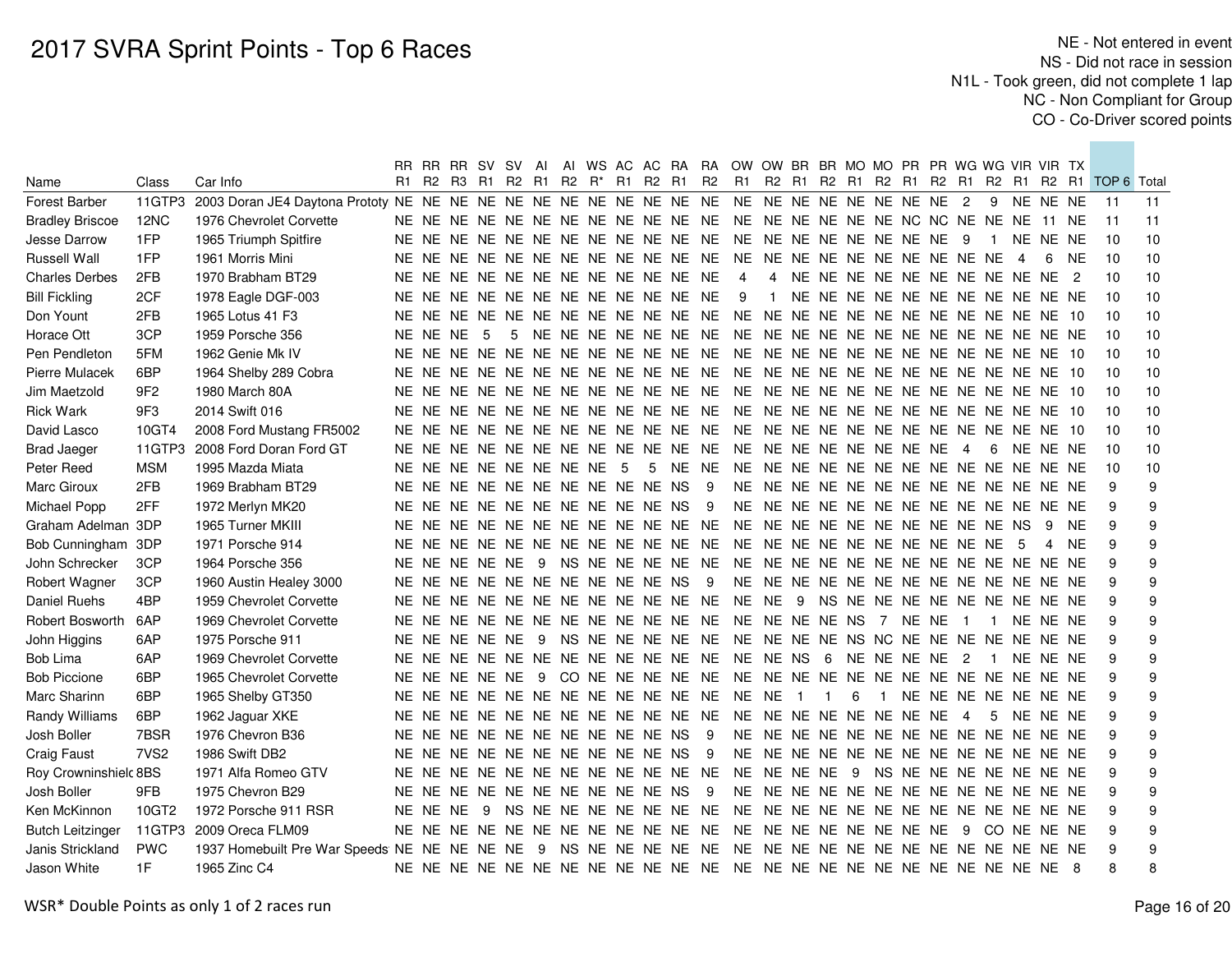|                       |                 |                            | RR I     | RR RR SV SV    |     | Al |                      |                                  |                                     |                | AI WS AC AC RA RA OW OW BR BR MO MO PR PR WG WG VIR VIR TX |                         |                                     |                         |              |  |    |                                  |                |          |           |                |                |
|-----------------------|-----------------|----------------------------|----------|----------------|-----|----|----------------------|----------------------------------|-------------------------------------|----------------|------------------------------------------------------------|-------------------------|-------------------------------------|-------------------------|--------------|--|----|----------------------------------|----------------|----------|-----------|----------------|----------------|
| Name                  | Class           | Car Info                   | R1       | R2 R3 R1 R2 R1 |     |    | R2 R <sup>*</sup> R1 | R2 R1                            |                                     | R <sub>2</sub> | R1                                                         |                         | R2 R1 R2 R1 R2 R1 R2 R1 R2 R1 R2 R1 |                         |              |  |    |                                  |                |          |           | TOP 6 Total    |                |
| R. Burt Williams      | 8AP             | 1959 Austin Healey Sprite  |          |                |     |    |                      |                                  |                                     |                |                                                            |                         |                                     |                         |              |  |    |                                  |                |          |           | 8              | 8              |
| <b>Charles Jones</b>  | 6TA             | 1962 Lotus 23              |          |                |     |    |                      |                                  |                                     |                |                                                            |                         |                                     |                         |              |  |    |                                  |                |          |           | 8              | 8              |
| <b>Tom Beattie</b>    | 6BP             | 1966 Chevrolet Corvette    |          |                |     |    |                      |                                  |                                     |                |                                                            |                         |                                     |                         |              |  |    |                                  |                |          |           | 8              | 8              |
| Norm Daniels          | 6AP             | 1968 Chevrolet Camaro      |          |                |     |    |                      |                                  | NE NE NE NE NE NE NE NE NE NE NE NE |                | NE NE NE NE NE NE 4                                        |                         |                                     |                         |              |  |    | 4 NE NE NE NE NE                 |                |          |           | 8              | 8              |
| <b>Ryan Klutt</b>     | 6AP             | 1969 Chevrolet Corvette    |          |                |     |    |                      |                                  | NE NE NE NE NE NE NE NE NE NE NE NE |                | NE NE 1 7 NE NE NE NE NE NE NE NE NE NE                    |                         |                                     |                         |              |  |    |                                  |                |          |           | 8              | 8              |
| David Lasco           | 6BP             | 1966 Shelby Mustang        |          |                |     |    |                      |                                  | NE NE NE NE NE NE NE NE NE NE NE NE |                | NE NE NE NE NE NE NE NE NE NE NE NE 8                      |                         |                                     |                         |              |  |    |                                  |                |          |           | 8              | 8              |
| Rodney Kendall        | 7S <sub>2</sub> | 1987 Lola T87/90           |          |                |     |    |                      |                                  | NE NE NE NE NE NE NE NE NE NE NE NE |                | NE NE NE NE                                                |                         |                                     | $\overline{\mathbf{3}}$ | 5            |  |    | NE NE NE NE NE NE NE             |                |          |           | 8              | 8              |
| Wade Leathers         | 7S <sub>2</sub> | 1988 Lola T87/90           |          |                |     |    |                      | NE NE NE NE NE NE NE NE NE NE NS |                                     | - 3            |                                                            |                         | NE NE NE NE 2                       |                         | $\mathbf{3}$ |  |    | NE NE NE NE NE NE NE             |                |          |           | 8              | 8              |
| David Putz            | 7BSR            | 1972 Chevron B21           |          |                |     |    |                      |                                  | NE NE NE NE NE NE NE NE NE NE NE NE |                | NE NE NE NE NE NE NE NE NE NE NE NE 8                      |                         |                                     |                         |              |  |    |                                  |                |          |           | 8              | 8              |
| <b>Brian Borshoff</b> | 9FC             | 1989 Crossle 71F           |          |                |     |    |                      |                                  | NE NE NE NE NE NE NE NE NE NE NE NE |                | 3                                                          | 5                       |                                     |                         |              |  |    | NE NE NE NE NE NE NE NE NE NE NE |                |          |           | 8              | 8              |
| George Frey           | 9F5A            | 1969 McLaren M10A          |          |                |     |    |                      |                                  | NE NE NE NE NE NE NE NE NE NE NE NE |                | 7                                                          | $\overline{\mathbf{1}}$ |                                     |                         |              |  |    | NE NE NE NE NE NE NE NE NE NE NE |                |          |           | 8              | 8              |
| Dan Chapman           | 2FB             | 1968 Brabham BT-21B        |          |                |     |    |                      |                                  | NE NE NE NE NE NE NE NE NE NE NE NE |                | <b>NS</b>                                                  | -5                      |                                     |                         |              |  |    | NE NE NE NE NE NE NE NE NE NE 2  |                |          |           |                |                |
| Thomas Grudovicl 2FJ2 |                 | 1960 Elva 200 FJ           |          |                |     |    |                      |                                  | NE NE NE NE NE NE NE NE NE NE NE NE |                | NE NE NE NE NS 7 NE NE NE NE NE NE NE                      |                         |                                     |                         |              |  |    |                                  |                |          |           |                |                |
| George F. Balbacl 3CP |                 | 1960 Porsche 356B          | NE NE NE |                | - 3 |    |                      |                                  |                                     |                |                                                            |                         |                                     |                         |              |  |    |                                  |                |          |           |                |                |
| Grant Ellwood         | 3DP             | 1960 Austin A40 Farina     |          |                |     |    |                      |                                  |                                     |                |                                                            |                         |                                     |                         |              |  |    |                                  | $\overline{4}$ | 3        | <b>NE</b> |                |                |
| Paul Ricco            | 3DP             | 1962 Triumph TR4           |          |                |     |    |                      |                                  | NE NE NE NE NE NE NE NE NE NE NS 7  |                |                                                            |                         |                                     |                         |              |  |    |                                  |                |          |           |                | $\overline{7}$ |
| David Baughman 5FM    |                 | 1969 Nerus F100            |          |                |     |    |                      |                                  |                                     |                |                                                            |                         |                                     |                         |              |  |    |                                  |                |          |           |                | $\overline{7}$ |
| David Bearden         | 6AP             | 1972 Porsche 911 RS        |          |                |     |    |                      |                                  |                                     |                |                                                            |                         |                                     |                         |              |  |    | NS NE NE NE NE NC NS NE          |                |          |           | $\overline{7}$ | $\overline{7}$ |
| <b>Richard Lind</b>   | 6TA             | 1969 Chevrolet Camaro Z28  |          |                |     |    |                      |                                  | NE NE NE NE NE NE NE NE NE NE NS 7  |                |                                                            |                         |                                     |                         |              |  |    |                                  |                |          |           | -7             | $\overline{7}$ |
| Michael Origer        | 6BP             | 1969 Chevrolet Corvette    |          |                |     |    |                      |                                  | NE NE NE NE NE NE NE NE NE NE NE NE |                | NE NE NE NE 3                                              |                         |                                     |                         |              |  |    | 4 NE NE NE NE NE NE NE           |                |          |           | -7             | $\overline{7}$ |
| Hans Warner           | 6AP             | 1970 Porsche 911 RSR       |          |                |     |    |                      |                                  |                                     |                |                                                            |                         |                                     |                         |              |  |    | $\overline{4}$                   |                | NE NE NE |           | - 7            | $\overline{7}$ |
| Peter Bauer           | 8BS             | 1971 Datsun 510            |          |                |     |    |                      |                                  |                                     |                |                                                            |                         |                                     |                         |              |  |    | NS NE NE NE                      |                |          |           | - 7            | $\overline{7}$ |
| John Wiley            | 8BS             | 1970 Datsun 510            |          |                |     |    |                      |                                  |                                     |                |                                                            |                         |                                     |                         |              |  |    |                                  |                | NE NE NE |           | -7             | $\overline{7}$ |
| Thomas Simpson 9FA5   |                 | 1972 McKee Mk18            |          |                |     |    |                      |                                  |                                     |                |                                                            |                         |                                     |                         |              |  |    |                                  |                | NE NE NE |           | $\overline{7}$ | $\overline{7}$ |
| Robert Lupini         | 10SC3           | 2000 Ford Truck            | NE NE NE |                |     |    |                      |                                  |                                     |                |                                                            |                         |                                     |                         |              |  |    |                                  |                |          |           | $\overline{7}$ | $\overline{7}$ |
| <b>Brad Waite</b>     | 10GT4           | 2006 Porsche Carrera S     |          |                |     |    |                      |                                  |                                     |                |                                                            |                         |                                     |                         |              |  |    | 5 NE NE NE NE NE NE NE NE NE     |                |          |           | $\overline{7}$ | $\overline{7}$ |
| Jeff Borghesi         |                 | 11GTP3 1999 Lola B2K40     |          |                |     |    |                      |                                  |                                     |                |                                                            |                         |                                     |                         |              |  |    |                                  |                |          |           | $\overline{7}$ | $\overline{7}$ |
| William Goldkind      | 2FB             | 1969 Brabham BT-29         |          |                |     |    |                      | NE NE NE NE NE NE NE NE NE NE NS |                                     | 6              |                                                            |                         |                                     |                         |              |  |    |                                  |                |          |           | 6              | 6              |
| <b>Ric Baribeault</b> | 2FB             | 1967 Titan MKIII           |          |                |     |    |                      |                                  | NE NE NE NE NE NE NE NE NE NE NE NE |                | NE NE NE NE NE NE NE NE NE NE NE NE 6                      |                         |                                     |                         |              |  |    |                                  |                |          |           | 6              | 6              |
| John Lewinger         | 2FF             | 1971 Crossle 20F           |          |                |     |    |                      |                                  |                                     |                |                                                            |                         |                                     |                         |              |  |    |                                  |                |          |           | 6              | 6              |
| <b>Matt Euson</b>     | 6BP             | 1965 Shelby GT350          |          |                |     |    |                      |                                  | NE NE NE NE NE NE NE NE NE NE NE NE |                | NE NE 1                                                    |                         |                                     |                         |              |  |    | 5 NE NE NE NE NE NE NE NE NE     |                |          |           | 6              | 6              |
| <b>William Foster</b> | 6TA             | 1971 Chevrolet Camaro      |          |                |     |    |                      |                                  | NE NE NE NE NE NE NE NE NE NE NE NE |                | NE NE NE NE                                                |                         |                                     | $6\overline{6}$         |              |  |    | NS NE NE NE NE NE NE NE          |                |          |           | 6              | 6              |
| Jeff Mincheff         | 6AP             | 1969 Chevrolet Corvette C3 |          |                |     |    |                      |                                  | NE NE NE NE NE NE NE NE NE NE NE NE |                | NE NE NE NE NE NE N1L 6                                    |                         |                                     |                         |              |  |    | NE NE NE NE NE                   |                |          |           | 6              | 6              |
| Lyn St.James          | 6BP             | 1965 Jaguar XKE            |          |                |     |    |                      |                                  | NE NE NE NE NE NE NE NE NE NE NE NE |                | NE NE NE NE NE NE NE NE                                    |                         |                                     |                         |              |  | -3 | 3                                |                | NE NE NE |           | 6              | 6              |
| Joseph P. Conte       | 6TA             | 1968 AMC Javelin           |          |                |     |    |                      |                                  | NE NE NE NE NE NE NE NE NE NE NE NE |                | NE NE NE NE NE NE NE NE NE NE NE NE 6                      |                         |                                     |                         |              |  |    |                                  |                |          |           | 6              | 6              |
| Mark Hilderbrand 6AP  |                 | 1972 Chevrolet Corvette    |          |                |     |    |                      |                                  |                                     |                |                                                            |                         |                                     |                         |              |  |    |                                  |                |          |           | 6              | 6              |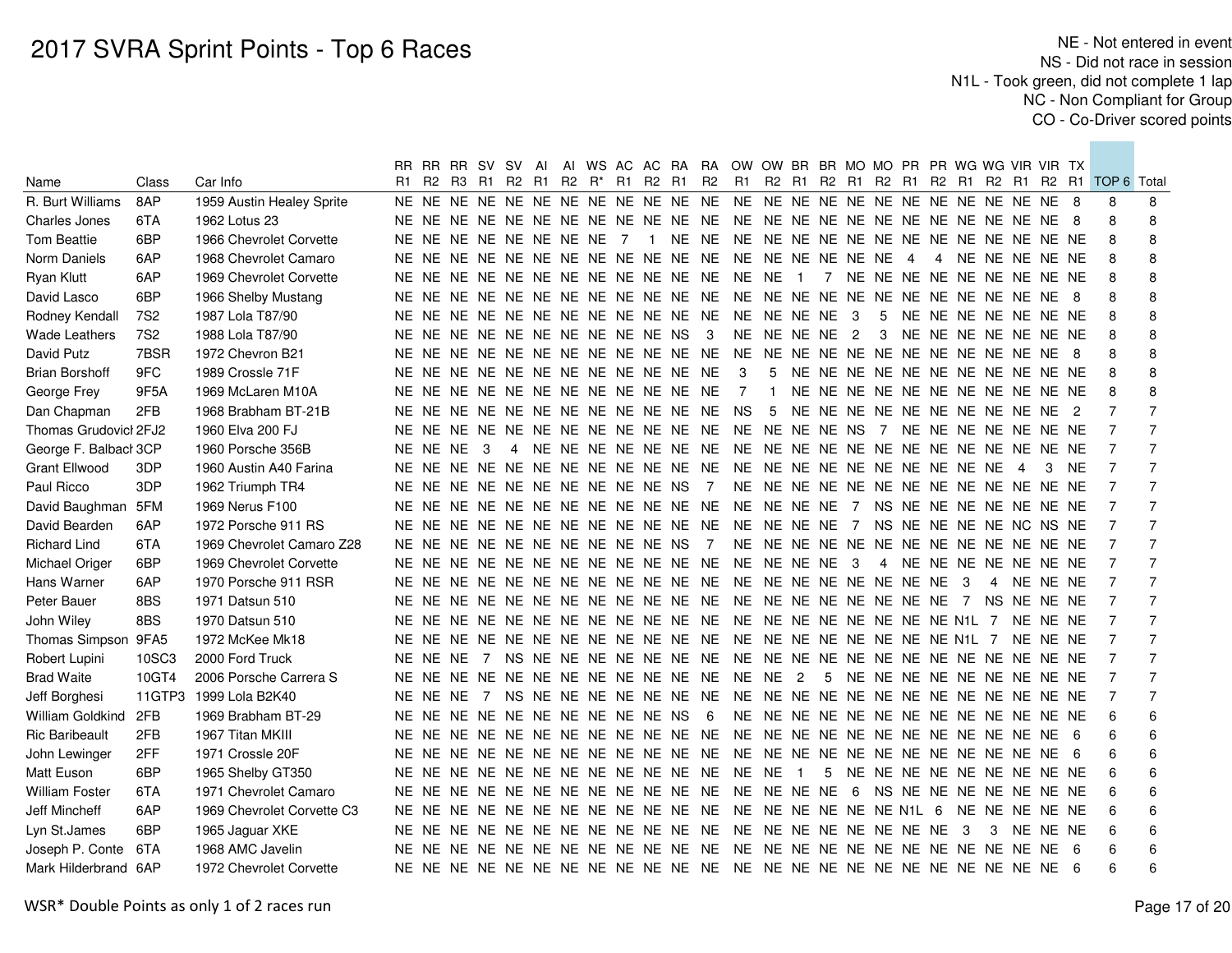|                                         |                 |                               |    |            | RR RR RR SV SV |                                           | Al |  |  |                                     |                                     | AI WS AC AC RA RA OW OW BR BR MO MO PR PR WG WG VIR VIR TX |                                     |                                    |                                  |                |                |                |   |                        |                |                                                    |                         |
|-----------------------------------------|-----------------|-------------------------------|----|------------|----------------|-------------------------------------------|----|--|--|-------------------------------------|-------------------------------------|------------------------------------------------------------|-------------------------------------|------------------------------------|----------------------------------|----------------|----------------|----------------|---|------------------------|----------------|----------------------------------------------------|-------------------------|
| Name                                    | Class           | Car Info                      | R1 |            |                | R2 R3 R1 R2 R1 R2 R <sup>*</sup> R1 R2 R1 |    |  |  |                                     | <b>R2</b>                           |                                                            |                                     |                                    |                                  |                |                |                |   |                        |                | R1 R2 R1 R2 R1 R2 R1 R2 R1 R2 R1 R2 R1 TOP 6 Total |                         |
| <b>Walter Vollrath</b>                  | 7BSR            | 1973 Chevron B23              |    |            |                |                                           |    |  |  | NE NE NE NE NE NE NE NE NE NE N1L 6 |                                     |                                                            |                                     |                                    |                                  |                |                |                |   |                        |                | 6                                                  | 6                       |
| <b>Tom Downey</b>                       | 8BS             | 1969 Datsun PL510             |    |            |                |                                           |    |  |  |                                     |                                     |                                                            |                                     |                                    |                                  |                |                |                |   | NS NE                  |                | 6                                                  | 6                       |
| <b>Bradley Gray</b>                     | 10GT4           | 2004 Mustang Cobra            |    |            |                |                                           |    |  |  |                                     | NE NE NE NE NE NE NE NE NE NE NE NE | NE NE NE NE NE NE NE NE NE NE NE NE 6                      |                                     |                                    |                                  |                |                |                |   |                        |                | 6                                                  | 6                       |
| Charlie DiPasqual 11GTP3 2006 Stohr WF1 |                 |                               |    |            |                |                                           |    |  |  | NE NE NE NE NE NE NE NE NE NE NE NE |                                     | NE NE NE NE NE NE NE NE                                    |                                     |                                    |                                  |                |                | $\blacksquare$ | 5 | NE NE NE               |                | 6                                                  | 6                       |
| <b>Bill Feaster</b>                     | 6TA             | 1967 Chevrolet Camaro         |    |            |                |                                           |    |  |  |                                     | NE NE NE NE NE NE NE NE NE NE NE NE |                                                            | NE NE 1                             |                                    | 4 NE NE NE NE NE NE NE NE NE     |                |                |                |   |                        |                | 5                                                  | 5                       |
| Owen Adelman                            | 7S <sub>2</sub> | 1999 Carbir CS2               |    |            |                |                                           |    |  |  |                                     | NE NE NE NE NE NE NE NE NE NE NE NE | NE NE NE NE 5 NS NE NE NE NE NE NE NE                      |                                     |                                    |                                  |                |                |                |   |                        |                |                                                    | 5                       |
| Christian Johnson 7S2                   |                 | 1987 Tiga SC 87               |    | NE NE NE 4 |                |                                           |    |  |  |                                     | 1 NE NE NE NE NE NE NE              |                                                            |                                     |                                    |                                  |                |                |                |   |                        |                | 5                                                  | 5                       |
| Ronald Pace                             | 7BSR            | 1979 LolaT492/496             |    |            |                |                                           |    |  |  | NE NE NE NE NE NE NE NE NE NE N1L 5 |                                     |                                                            |                                     |                                    |                                  |                |                |                |   |                        |                |                                                    | 5                       |
| David Roberts                           | 10GT4           | 2016 Porsche GT4 Club Sport   |    |            |                |                                           |    |  |  | NE NE NE NE NE NE NE NE NE NE NE NE |                                     |                                                            | NE NE                               | $\blacksquare$                     | 4 NE NE NE NE NE NE NE NE NE     |                |                |                |   |                        |                | 5                                                  | 5                       |
| Barry Fromberg                          | 10GT4           | 2011 Ferrari 458 Challenge    |    |            |                |                                           |    |  |  | NE NE NE NE NE NE NE NE NE NE WG NS |                                     | NE NE NE NE NE NE NE NE NE NE 5                            |                                     |                                    |                                  |                |                |                |   | NS NE                  |                |                                                    | 5                       |
| Dale Oesterle                           | <b>MSM</b>      | 1992 Mazda Miata              |    |            |                |                                           |    |  |  | NE NE NE NE NE NE NE NE NE NE NS 3  |                                     |                                                            | NE NE NE NE                         |                                    | $\overline{1}$                   |                |                |                |   | 1 NE NE NE NE NE NE NE |                | 5                                                  | 5                       |
| Sharon Adelman                          | 2FJ1            | 1963 Brabham BT6              |    |            |                |                                           |    |  |  | NE NE NE NE NE NE NE NE NE NE NE NE |                                     |                                                            | NE NE NE NE 2                       |                                    |                                  |                |                |                |   | 2 NE NE NE NE NE NE NE |                | 4                                                  | $\overline{4}$          |
| David Smoker                            | 2FB             | 1971 Brabham BT5              |    |            |                |                                           |    |  |  | NE NE NE NE NE NE NE NE NE NE NE NE |                                     | NE NE NE NE NE NE NE NE NE NE NE NE 4                      |                                     |                                    |                                  |                |                |                |   |                        |                | $\Delta$                                           | 4                       |
| Willis Murphey Jr 5FM                   |                 | 1963 Elva Mk7S                |    |            |                |                                           |    |  |  | NE NE NE NE NE NE NE NE NE NE NE NE |                                     |                                                            | NE NE NE NE NE NE NE NE NE NE NE NE |                                    |                                  |                |                |                |   |                        | $\overline{4}$ | $\overline{4}$                                     |                         |
| <b>Tom Cantrell</b>                     | 6TA             | 1969 Ford Mustang Boss 302    |    |            |                |                                           |    |  |  | NE NE NE NE NE NE NE NE NE NE NE NE |                                     |                                                            | NE NE                               | $\blacksquare$                     | 3 NE NE NS NS NE NE NE NE NE     |                |                |                |   |                        |                | Δ                                                  |                         |
| Robert Gee                              | 6AP             | 1969 Chevrolet Corvette       |    |            |                |                                           |    |  |  | NE NE NE NE NE NE NE NE NE NE NE NE |                                     |                                                            | NE NE NE NE NE NE NE NE             |                                    |                                  |                |                | $\overline{1}$ |   | 3 NE NE NE             |                | $\overline{4}$                                     |                         |
| Daryl Gough                             | 6AP             | 1964 Chevrolet Corvette Rdstr |    |            |                |                                           |    |  |  | NE NE NE NE NE NE NE NE NE NE NE NE |                                     | NE NE NE NE NE NE 2                                        |                                     |                                    |                                  |                | $\overline{2}$ |                |   | NE NE NE NE NE         |                | 4                                                  |                         |
| Jacqulyn Mincheff 6AP                   |                 | 1969 Chevrolet Corvette       |    |            |                |                                           |    |  |  | NE NE NE NE NE NE NE NE NE NE NE NE |                                     |                                                            | NE NE NE NE NE NE 3                 |                                    |                                  |                | $\overline{1}$ |                |   | NE NE NE NE NE         |                |                                                    |                         |
| <b>Phil Mulacek</b>                     | 6BP             | 1964 Shelby 289 Cobra         |    |            |                |                                           |    |  |  | NE NE NE NE NE NE NE NE NE NE NE NE |                                     | NE NE NS 4 NE NE NE NE NE NE NE NE NE NE                   |                                     |                                    |                                  |                |                |                |   |                        |                |                                                    |                         |
| Richard N. Smith 6AP                    |                 | 1970 Chevrolet Camaro         |    |            |                |                                           |    |  |  | NE NE NE NE NE NE NE NE NE NE NE NE |                                     | NE NE NE NE NE NE NE NE NE NE NE NE NE                     |                                     |                                    |                                  |                |                |                |   |                        | - 4            |                                                    |                         |
| Andy Jaekels                            | <b>7S2</b>      | 1988 Lola T88/90              |    |            |                |                                           |    |  |  | NE NE NE NE NE NE NE NE NE NE NS 4  |                                     |                                                            |                                     |                                    |                                  |                |                |                |   |                        |                |                                                    |                         |
| <b>Wiley Alexander</b>                  | 7BSR            | 1974 Chevrolet CanAm          |    |            |                |                                           |    |  |  | NE NE NE NE NE NE NE NE NE NE NE NE |                                     | NE NE NE NE NE NE NE NE NE NE NE NE                        |                                     |                                    |                                  |                |                |                |   |                        | $\overline{4}$ | $\Delta$                                           |                         |
| Leon Desimone                           | 8AP             | 1972 Porsche 914/6            |    |            |                |                                           |    |  |  |                                     |                                     |                                                            |                                     |                                    |                                  |                |                |                |   |                        |                | $\overline{4}$                                     |                         |
| David Huber                             | 10GT4           | 2006 Nissan 350               |    |            |                |                                           |    |  |  |                                     | NE NE NE NE NE NE NE NE NE NE NE NE | NE NE NE NE 4 NS NE NE NE NE NE NE NE                      |                                     |                                    |                                  |                |                |                |   |                        |                | $\Delta$                                           | $\overline{4}$          |
| <b>Tracy Dye</b>                        | 2CF             | 1977 Crossle 32F              |    |            |                |                                           |    |  |  | NE NE NE NE NE NE NE NE NE NE NE NE |                                     | $\overline{1}$                                             |                                     | 2 NE NE NE NE NE NE NE NE NE NE NE |                                  |                |                |                |   |                        |                | 3                                                  | 3                       |
| Richard Valentine 10GT4                 |                 | 2005 Pontiac GTOR             |    |            |                |                                           |    |  |  |                                     | NE NE NE NE NE NE NE NE NE NE NE NE | NE NE NE NE NE NE NE NE 3 NS NE NE NE                      |                                     |                                    |                                  |                |                |                |   |                        |                | 3                                                  | 3                       |
| Christopher Meyer 1FP                   |                 | 1957 MG A                     |    |            |                |                                           |    |  |  |                                     |                                     |                                                            |                                     |                                    |                                  |                |                |                |   |                        |                | $\overline{c}$                                     | $\overline{c}$          |
| Drew Fisher                             | 1F              | 1972 Lynx B                   |    |            |                |                                           |    |  |  |                                     | NE NE NE NE NE NE NE NE NE NE NE NE | NE NE NE NE NE NE NE NE NE NE NE NE 2                      |                                     |                                    |                                  |                |                |                |   |                        |                | 2                                                  | $\overline{c}$          |
| Dave McDowell                           | 1F              | 1969 Zeitler FV - ZRD06       |    |            |                |                                           |    |  |  |                                     | NE NE NE NE NE NE NE NE NE NE NE NE | NE NE NE NE NE NE NE NE NE NE NE NE 2                      |                                     |                                    |                                  |                |                |                |   |                        |                | $\overline{2}$                                     | $\overline{c}$          |
| <b>Randy Bailey</b>                     | 2PCF            | 1982 Swift DB1 FF             |    |            |                |                                           |    |  |  | NE NE NE NE NE NE NE NE NE NE NE NE |                                     | $\overline{1}$                                             |                                     | NS NE NE NE NE NE NE NE NE NE NE 1 |                                  |                |                |                |   |                        |                | $\overline{2}$                                     | $\overline{c}$          |
| Steve Beeler                            | 2CF             | 1979 Lola T 540               |    |            |                |                                           |    |  |  | NE NE NE NE NE NE NE NE NE NE NE NE |                                     | $\overline{1}$                                             | $\overline{1}$                      | NE NE NE NE NE NE NE NE NE NE NE   |                                  |                |                |                |   |                        |                | $\overline{c}$                                     | $\overline{c}$          |
| Robert Burnside                         | 2FF             | 1970 Titan MK6                |    |            |                |                                           |    |  |  | NE NE NE NE NE NE NE NE NE NE NE NE |                                     | - 1                                                        | $\mathbf{1}$                        | NE NE NE NE NE NE NE NE NE NE NE   |                                  |                |                |                |   |                        |                | 2                                                  | $\overline{c}$          |
| Gary Harrison                           | 2FJ1            | 1962 Lotus 22 FJ              |    |            |                |                                           |    |  |  |                                     | NE NE NE NE NE NE NE NE NE NE NE NE | NE NE NE NE NE NE NE NE                                    |                                     |                                    |                                  |                |                | $\blacksquare$ |   | 1 NE NE NE             |                | $\overline{c}$                                     | $\overline{c}$          |
| John Lewinger                           | 2FF             | 1971 Crossle 20F              |    |            |                |                                           |    |  |  | NE NE NE NE NE NE NE NE NE NE NE NE |                                     | $\overline{1}$                                             | $\overline{1}$                      | NE NE NE NE NE NE NE NE NE NE NE   |                                  |                |                |                |   |                        |                | $\overline{c}$                                     | $\mathbf 2$             |
| Seamus Nolan                            | 2FF             | 1969 Crossle 16F              |    |            |                |                                           |    |  |  | NE NE NE NE NE NE NE NE NE NE NE NE |                                     | $\overline{1}$                                             | $\mathbf{1}$                        | NE NE NE NE NE NE NE NE NE NE NE   |                                  |                |                |                |   |                        |                | $\overline{c}$                                     | $\overline{c}$          |
| Geir Ramleth                            | 2FF             | 1967 Lotus 51A                |    |            |                |                                           |    |  |  | NE NE NE NE NE NE NE NE NE NE NE NE |                                     | -1                                                         | $\mathbf{1}$                        | NE NE NE NE NE NE NE NE NE NE NE   |                                  |                |                |                |   |                        |                | $\overline{c}$                                     | $\overline{c}$          |
| Roger Sieling                           | 2FJ1            | 1962 Lotus 20/22 FJ           |    |            |                |                                           |    |  |  |                                     | NE NE NE NE NE NE NE NE NE NE NE NE | NE NE NE NE                                                |                                     |                                    | $\blacksquare$                   | $\overline{1}$ |                |                |   | NE NE NE NE NE NE NE   |                | $\overline{c}$                                     | $\overline{c}$          |
| Wes Wigginton                           | 2FF             | 1972 Titan MK6                |    |            |                |                                           |    |  |  | NE NE NE NE NE NE NE NE NE NE NE NE |                                     | $\overline{1}$                                             | $\mathbf{1}$                        |                                    | NE NE NE NE NE NE NE NE NE NE NE |                |                |                |   |                        |                | $\overline{c}$                                     | $\overline{\mathbf{c}}$ |
| Jeffrey Anderson 2FB                    |                 | 1969 Brabham BT29             |    |            |                |                                           |    |  |  |                                     | NE NE NE NE NE NE NE NE NE NE NE NE | NE NE NE NE NE NE NE NE NE NE NE NE 2                      |                                     |                                    |                                  |                |                |                |   |                        |                | $\overline{2}$                                     | $\overline{\mathbf{c}}$ |
| <b>Gail Barrows</b>                     | 2CF             | 1979 Crossle Formula Ford     |    |            |                |                                           |    |  |  |                                     |                                     |                                                            |                                     |                                    |                                  |                |                |                |   |                        |                | $\mathfrak{p}$                                     | 2                       |
|                                         |                 |                               |    |            |                |                                           |    |  |  |                                     |                                     |                                                            |                                     |                                    |                                  |                |                |                |   |                        |                |                                                    |                         |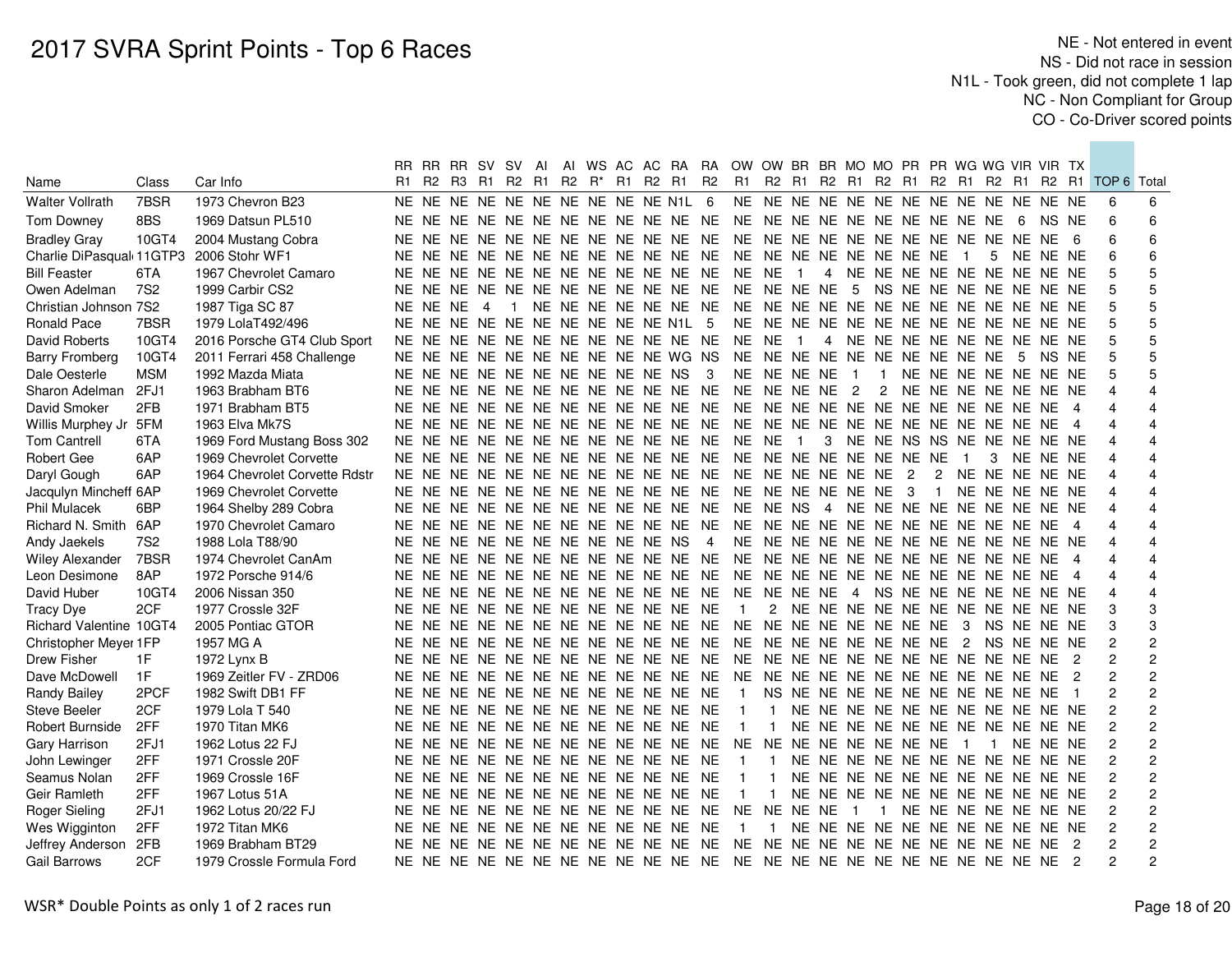|                         |                 |                                                                     |    |            | RR RR RR SV SV                            |                | AI |  |  |                                        |                          | AI WS AC AC RA RA OW OW BR BR MO MO PR PR WG WG VIR VIR TX |                        |  |                |  |                          |                                        |                  |             |           |                                                    |                |
|-------------------------|-----------------|---------------------------------------------------------------------|----|------------|-------------------------------------------|----------------|----|--|--|----------------------------------------|--------------------------|------------------------------------------------------------|------------------------|--|----------------|--|--------------------------|----------------------------------------|------------------|-------------|-----------|----------------------------------------------------|----------------|
| Name                    | Class           | Car Info                                                            | R1 |            | R2 R3 R1 R2 R1 R2 R <sup>*</sup> R1 R2 R1 |                |    |  |  |                                        | R2                       |                                                            |                        |  |                |  |                          |                                        |                  |             |           | R1 R2 R1 R2 R1 R2 R1 R2 R1 R2 R1 R2 R1 TOP 6 Total |                |
| Grant Perryman          | 2FB             | 1967 Brabham BT21                                                   |    |            |                                           |                |    |  |  |                                        |                          |                                                            |                        |  |                |  |                          |                                        |                  |             |           | 2                                                  | 2              |
| Will Thomas             | 2FB             | 1967 Brabham BT21                                                   |    |            |                                           |                |    |  |  |                                        |                          |                                                            |                        |  |                |  |                          |                                        |                  |             |           | $\overline{2}$                                     | 2              |
| James Acquilano 6BP     |                 | 1965 Shelby Cobra                                                   |    |            |                                           |                |    |  |  | NE NE NE NE NE NE NE NE NE NE NE NE    |                          | NE NE NE NE NE NE NE NE                                    |                        |  |                |  | $\overline{\phantom{1}}$ | $\mathbf{1}$                           |                  | NE NE NE    |           | $\overline{c}$                                     | $\overline{c}$ |
| <b>Richard Dobush</b>   | 6AP             | 1973 Porsche 911 RS                                                 |    |            |                                           |                |    |  |  | NE NE NE NE NE NE NE NE NE NE NE NE    |                          | NE NE NE NE NE NE NE NE                                    |                        |  |                |  | $\overline{\phantom{1}}$ | $\mathbf{1}$                           |                  | NE NE NE    |           | $\overline{c}$                                     | $\overline{c}$ |
| Douglas Kurtin          | 6AP             | 1972 Porsche 911 RS                                                 |    |            |                                           |                |    |  |  | NE NE NE NE NE NE NE NE NE NE NE NE    |                          | NE NE NE NE NE NE NE NE                                    |                        |  |                |  | $\overline{1}$           | $\mathbf{1}$                           |                  | NE NE NE    |           | $\overline{c}$                                     | $\overline{c}$ |
| David Roberts           | 6TA             | 1969 Chevrolet Camaro                                               |    |            |                                           |                |    |  |  | NE NE NE NE NE NE NE NE NE NE NE NE    |                          | NE NE NS                                                   |                        |  |                |  |                          | 2 NE NE NE NE NE NE NE NE NE           |                  |             |           | $\overline{c}$                                     | 2              |
| <b>Patrick Sessions</b> | 6BP             | 1966 Shelby GT350                                                   |    |            |                                           |                |    |  |  | NE NE NE NE NE NE NE NE NE NE NE NE    |                          | NE NE                                                      | 1 NS NE NE NE NE NE NE |  |                |  |                          |                                        | $\blacksquare$   | NS NE       |           |                                                    | $\overline{c}$ |
| Roy Allen               | 6BP             | 1966 Shelby GT350                                                   |    |            |                                           |                |    |  |  |                                        |                          |                                                            |                        |  |                |  |                          |                                        |                  |             |           | $\overline{c}$                                     | $\overline{c}$ |
| <b>Sterling Mulacek</b> | 6BP             | 1966 Shelby GT350                                                   |    |            |                                           |                |    |  |  | NE NE NE NE NE NE NE NE NE NE NE NE    |                          | NE NE NE NE NE NE NE NE NE NE NE NE 2                      |                        |  |                |  |                          |                                        |                  |             |           | $\overline{c}$                                     | 2              |
| Michael Parsons         | 6BP             | 1966 Shelby Mustang GT 350                                          |    |            |                                           |                |    |  |  |                                        |                          |                                                            |                        |  |                |  |                          |                                        |                  |             |           | $\overline{c}$                                     | 2              |
| Jim Sandberg            | 6AP             | 1969 Chevrolet Corvette                                             |    |            |                                           |                |    |  |  |                                        |                          |                                                            |                        |  |                |  |                          |                                        |                  |             |           |                                                    | $\overline{c}$ |
| Lance Smith             | 6TA             | 1972 Chevrolet Corvette                                             |    |            |                                           |                |    |  |  |                                        |                          |                                                            |                        |  |                |  |                          |                                        |                  |             |           | $\overline{c}$                                     | $\overline{c}$ |
| JP Griffith             | 6BP             | 1964 Chevrolet Corvette Coupe                                       |    |            |                                           |                |    |  |  |                                        |                          |                                                            |                        |  |                |  |                          |                                        |                  |             | - 2       | $\overline{c}$                                     | 2              |
| Jack Freehoff           | <b>7S2</b>      | 1987 Swift DB2                                                      |    |            |                                           |                |    |  |  |                                        |                          |                                                            |                        |  | $\overline{1}$ |  |                          | NE NE NE NE NE NE NE                   |                  |             |           |                                                    | $\overline{c}$ |
| Robert Mittman          | 7S <sub>2</sub> | 1997 Carbir S2                                                      |    |            |                                           |                |    |  |  |                                        |                          |                                                            |                        |  | $\overline{1}$ |  |                          | NE NE NE NE NE NE NE                   |                  |             |           | $\overline{c}$                                     | $\overline{c}$ |
| Drew Neubauer           | 8AP             | 1978 Datsun 280Z                                                    |    |            |                                           |                |    |  |  |                                        |                          |                                                            |                        |  |                |  |                          |                                        |                  |             |           |                                                    | $\overline{c}$ |
| Udo Horn                | 12MP2           | 1984 Chevrolet Corvette                                             |    | NE NE NE 1 |                                           | $\overline{1}$ |    |  |  |                                        |                          |                                                            |                        |  |                |  |                          |                                        |                  |             |           | $\overline{c}$                                     | $\overline{c}$ |
| Ed Sevadjian            | <b>MSM</b>      | 1995 Mazda Miata                                                    |    |            |                                           |                |    |  |  |                                        |                          |                                                            |                        |  |                |  |                          |                                        |                  |             |           |                                                    | $\overline{c}$ |
| Joseph Plunkett         | 1CS             | 1967 Austin Cooper S                                                |    |            |                                           |                |    |  |  |                                        |                          |                                                            |                        |  |                |  |                          |                                        |                  |             |           |                                                    |                |
| Peter Uzdavinis         | 1FP             | 1964 MG Midget                                                      |    |            |                                           |                |    |  |  |                                        |                          |                                                            |                        |  |                |  |                          |                                        |                  |             | <b>NE</b> |                                                    |                |
| Keith Robinson          | 2PCF            | 1982 Van Diemen RF82 or VD82 NE NE NE NE NE NE NE NE NE NE NE NE NE |    |            |                                           |                |    |  |  |                                        |                          | $\overline{1}$                                             |                        |  |                |  |                          | NS NE NE NE NE NE NE NE NE NE NE NE NE |                  |             |           |                                                    |                |
| Peter Botham            | 3DP             | 1973 Porsche 914/4                                                  |    |            | NE NE NE NE NE NE NE NE NE NE NS          |                |    |  |  |                                        | $\overline{\phantom{1}}$ |                                                            |                        |  |                |  |                          |                                        |                  |             |           |                                                    |                |
| James Bradley           | 6TA             | 1967 Chevrolet Camaro                                               |    |            |                                           |                |    |  |  | NE NE NE NE NE NE NE NE NE NE NE NE NE |                          | NE NE 1 NS NE NE NE NE NE NE NE NE NE NE                   |                        |  |                |  |                          |                                        |                  |             |           |                                                    |                |
| <b>Bill Kelley</b>      | 6BP             | 1966 Ford Mustang GT                                                |    |            | NE NE NE NE NE NE NE NE 1                 |                |    |  |  | NS NE NE                               |                          |                                                            |                        |  |                |  |                          |                                        |                  |             |           |                                                    |                |
| Doug Obermeyer          | 6TA             | 1968 Ford Mustang                                                   |    |            |                                           |                |    |  |  | NE NE NE NE NE NE NE NE NE NE NE NE    |                          | NE NE                                                      |                        |  |                |  |                          | 1 NS NE NE NE NE NE NE NE NE NE NE     |                  |             |           |                                                    |                |
| Jeff Boston             | 7S <sub>2</sub> | 1990 Lola T90/90                                                    |    |            | NE NE NE NE NE NE NE NE NE NE NS          |                |    |  |  |                                        | $\overline{\phantom{1}}$ |                                                            |                        |  |                |  |                          |                                        |                  |             |           |                                                    |                |
| Craig Chima             | 7BSR            | 1972 Mallock MK 11B                                                 |    |            |                                           |                |    |  |  | NE NE NE NE NE NE NE NE NE NE NE NE    |                          | NE NE NE NE                                                |                        |  |                |  |                          | 1 NS NE NE NE NE NE NE NE              |                  |             |           |                                                    |                |
| Chris Jones             | 7BSR            | 1979 March SR                                                       |    |            |                                           |                |    |  |  | NE NE NE NE NE NE NE NE NE NE NE NE    |                          | NE NE NE NE NE NE NE NE                                    |                        |  |                |  | $\overline{1}$           | NS NE NE NE                            |                  |             |           |                                                    |                |
| Paul Konkle Jr.         | 8DP             | 1962 MG B                                                           |    |            | NE NE NE NE NE NE NE NE                   |                |    |  |  |                                        |                          |                                                            |                        |  |                |  |                          |                                        |                  |             |           |                                                    |                |
| <b>Richard Naze</b>     | 8CP             | 1972 Porsche 911                                                    |    |            |                                           |                |    |  |  | NE NE NE NE NE NE NE NE NE NE 1 NS     |                          |                                                            |                        |  |                |  |                          |                                        |                  |             |           |                                                    |                |
| Mark Boden              | 10GT4           | 2008 BMW M3                                                         |    |            |                                           |                |    |  |  |                                        |                          |                                                            |                        |  |                |  | $\overline{1}$           |                                        |                  | NS NE NE NE |           |                                                    |                |
| Ed Bull                 | 10GT4           | 2010 Ford Mustang                                                   |    |            |                                           |                |    |  |  | NE NE NE NE NE NE NE NE NE NE NE NE    |                          | NE NE NE NE NE NE NE NE                                    |                        |  |                |  | - 1                      |                                        |                  | NS NE NE NE |           |                                                    |                |
| <b>Timothy Haines</b>   | 10GT4           | 1979 Porsche 911                                                    |    |            |                                           |                |    |  |  |                                        |                          |                                                            |                        |  |                |  | $\overline{1}$           |                                        |                  | NS NE NE NE |           |                                                    |                |
| Craig Olson             | 10GT4           | 1999 Mustang Cobra                                                  |    |            | NE NE NE NE NE NE NE NE NE NE NS          |                |    |  |  |                                        | $\overline{1}$           |                                                            |                        |  |                |  |                          |                                        |                  |             |           |                                                    |                |
| Byron Sanborn           | 10GT2           | 1981 Porsche 924 GTR                                                |    |            |                                           |                |    |  |  |                                        |                          |                                                            |                        |  |                |  |                          |                                        |                  |             |           |                                                    |                |
| Norm Cowdrey            | 11GTP1          | 1967 McKee Mk 10                                                    |    |            |                                           |                |    |  |  | NE NE NE NE NE NE NE NE NE NE NE NE    |                          | NE NE 1 NS NE NE NE NE NE NE NE NE NE NE                   |                        |  |                |  |                          |                                        |                  |             |           |                                                    |                |
| Juan Gonzalez           |                 | 11GTP3 2010 Oreca LMPC                                              |    |            | NE NE NE NE NE NE NE NE NE NE NS          |                |    |  |  |                                        | $\overline{\phantom{a}}$ |                                                            |                        |  |                |  |                          |                                        |                  |             |           |                                                    |                |
| Jonathan Ornstein 12MP2 |                 | 1985 Chevrolet Corvette                                             |    |            | NE NE NE NE NE NE NE NE NS                |                |    |  |  |                                        |                          |                                                            |                        |  |                |  |                          |                                        |                  |             |           |                                                    |                |
| Ed Bull                 | 12MP3           | 2010 Ford Mustang FR500C                                            |    |            |                                           |                |    |  |  | NE NE NE NE NE NE NE NE NE NE NE NE    |                          | NE NE NE NE NE NE NE NE NE NE                              |                        |  |                |  |                          |                                        | $\blacksquare$ 1 | NS NE       |           |                                                    |                |
| <b>Todd Crews</b>       | 1HP             | 1959 Austin Healey Sprite Mk 1                                      |    |            |                                           |                |    |  |  |                                        |                          |                                                            |                        |  |                |  |                          |                                        |                  |             |           | $\mathbf 0$                                        | $\mathbf 0$    |
| Sam McLean              | $1$ IP          | 1958 Austin Healey Sprite                                           |    |            |                                           |                |    |  |  |                                        |                          |                                                            |                        |  |                |  |                          |                                        |                  |             |           | $\Omega$                                           | $\Omega$       |
|                         |                 |                                                                     |    |            |                                           |                |    |  |  |                                        |                          |                                                            |                        |  |                |  |                          |                                        |                  |             |           |                                                    |                |